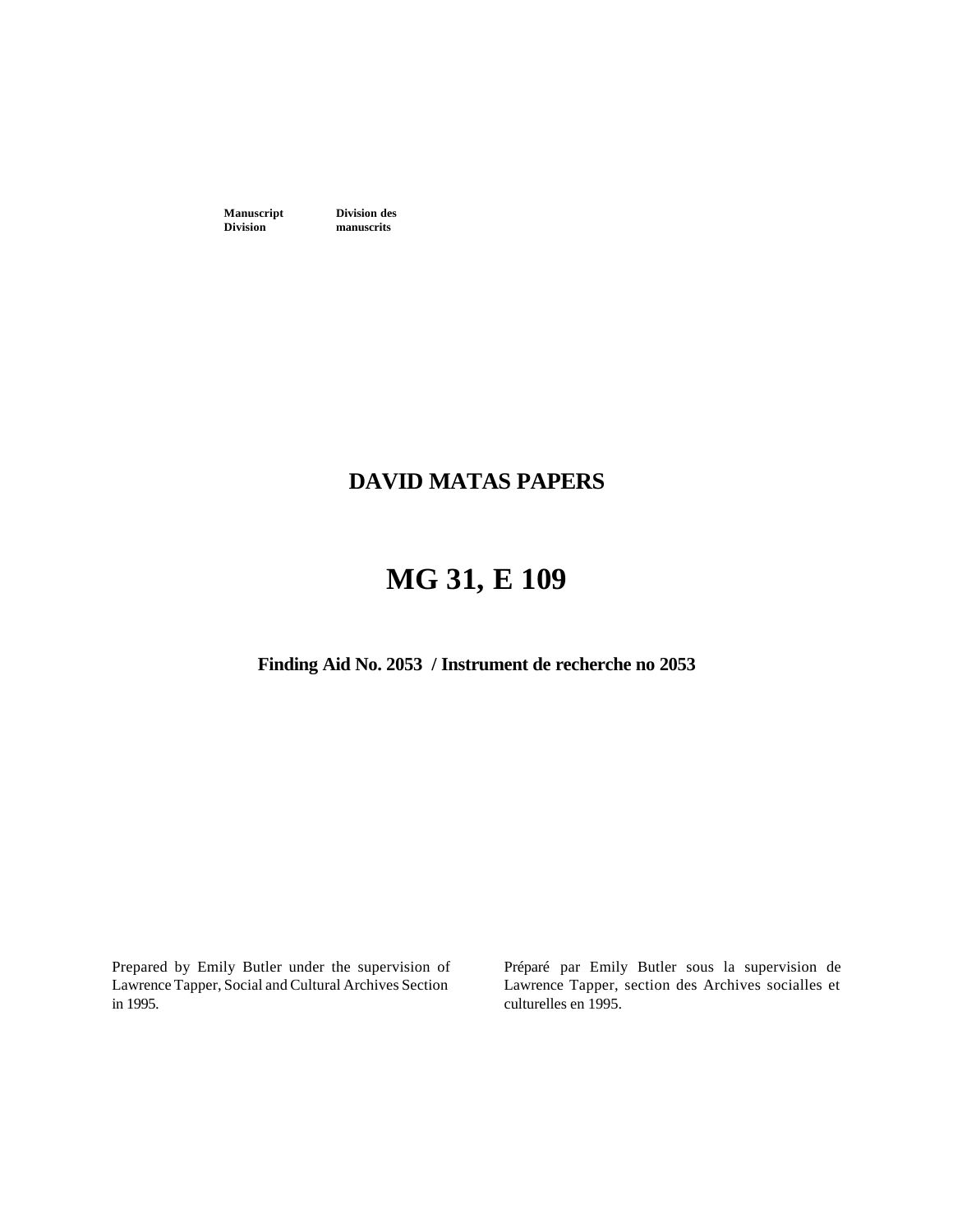### **TABLE OF CONTENTS**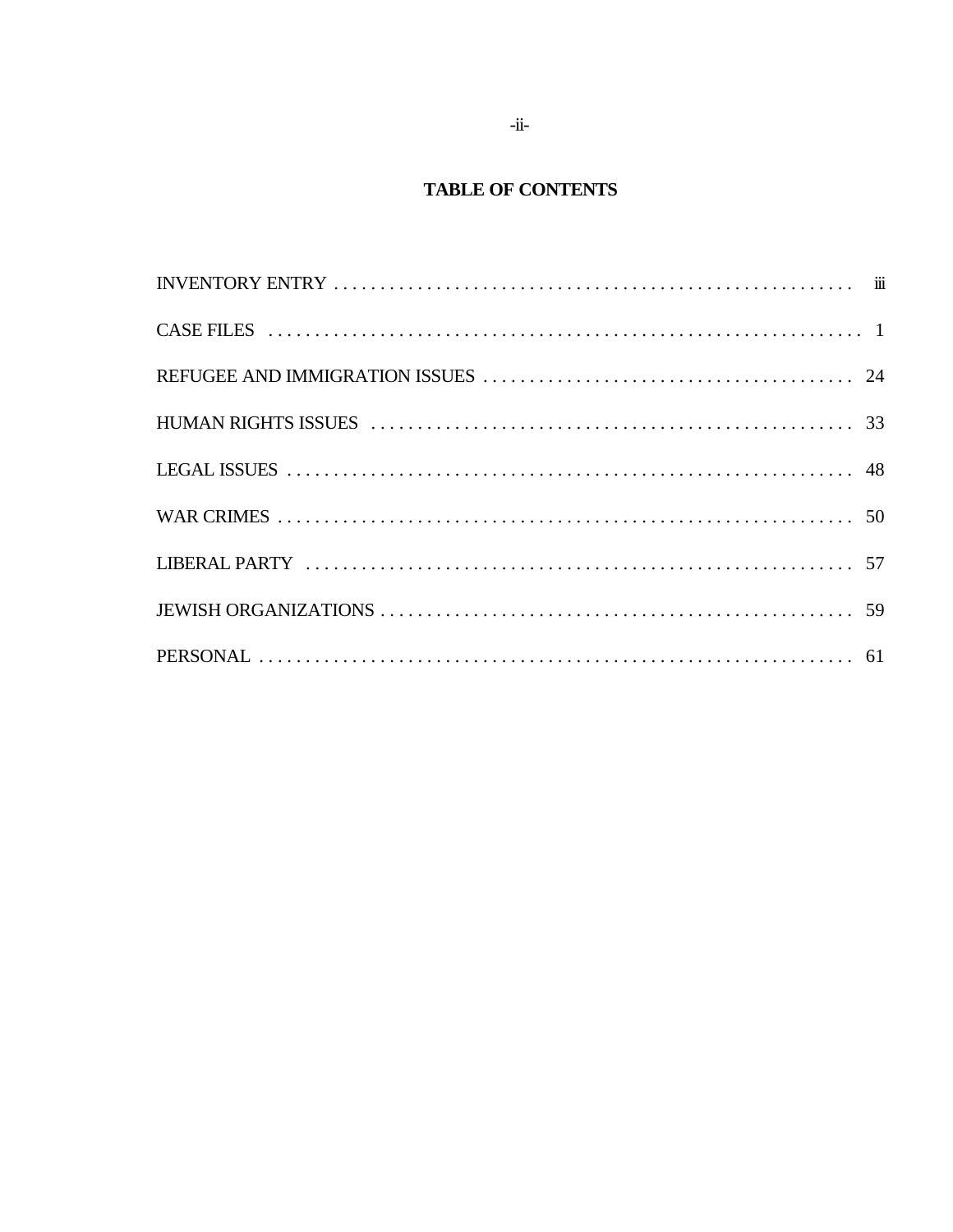**INTRODUCTION**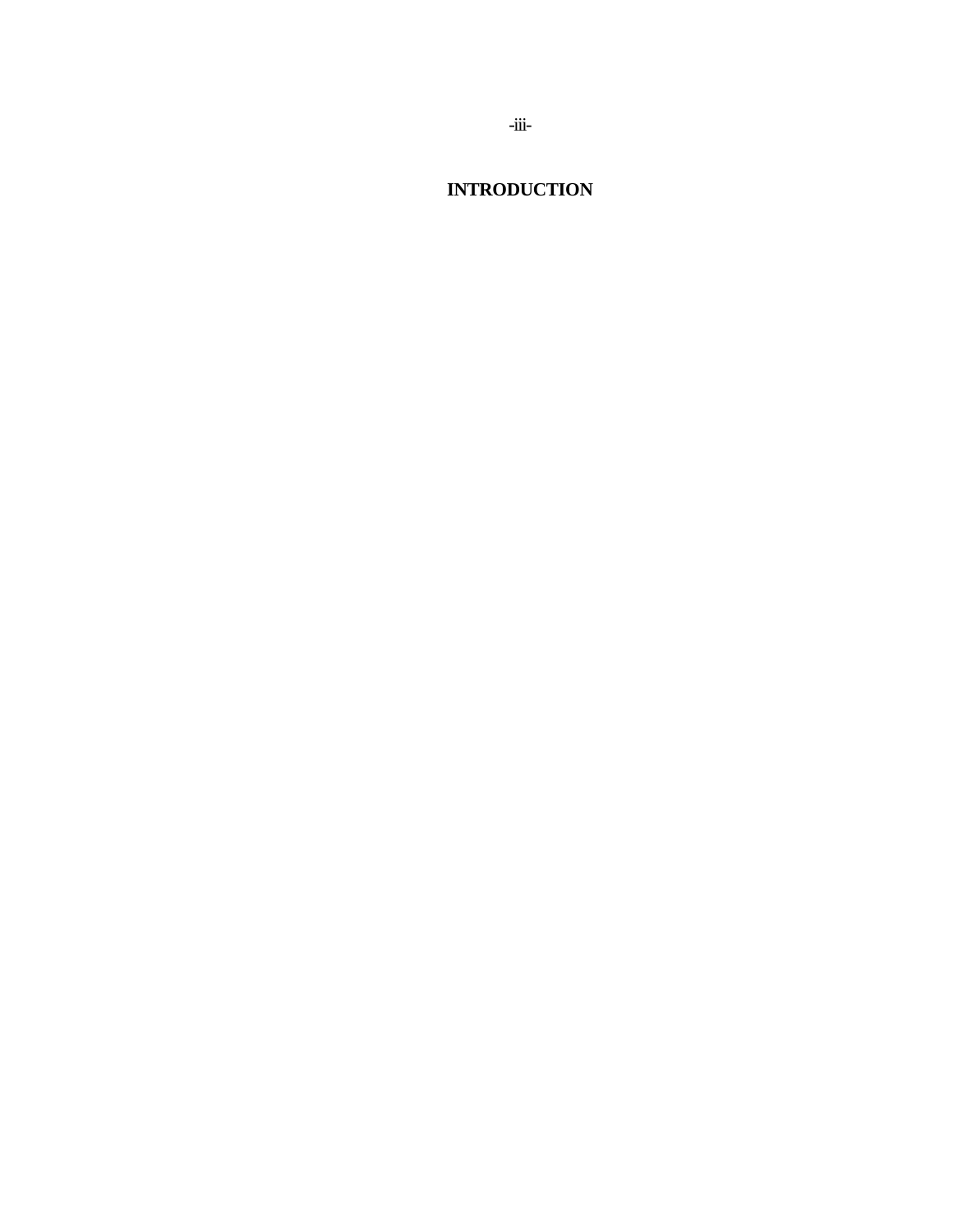## **MATAS, David**

# **MG 31, E 109**

| Vol.         | <b>File</b>    | <b>Subject</b>                 | <b>Date</b> |
|--------------|----------------|--------------------------------|-------------|
|              |                | <b>CASE FILES</b>              |             |
| $\mathbf{1}$ | $\mathbf{1}$   | Aggarwal, Veena Kumari part 1  | 1978-1979   |
| $\mathbf{1}$ | $\overline{2}$ | Aggarwal, Veena Kumari part 2  | 1978-1979   |
| $\mathbf{1}$ | 3              | Akbari, Assadullah part 1      | 1992-1993   |
| $\mathbf{1}$ | $\overline{4}$ | Akbari, Assadullah part 2      | 1992-1993   |
| $\mathbf{1}$ | 5              | Akbari, Assadullah part 3      | 1992-1993   |
| $\mathbf{1}$ | 6              | Akbari, Assadullah part 4      | 1992-1993   |
| 1            | 7              | Alcantara, Hercules            | 1980        |
| 1            | 8              | Alvero-Rautert, Dianena part 1 | 1985-1988   |
| 1            | 9              | Alvero-Rautert, Dianena part 2 | 1985-1988   |
| $\mathbf{1}$ | 10             | Alvero-Rautert, Dianena part 3 | 1985-1988   |
| $\mathbf{1}$ | 11             | Alvero-Rautert, Dianena part 4 | 1985-1988   |
| $\mathbf{1}$ | 12             | Alvero-Rautert, Dianena part 5 | 1985-1988   |
| 1            | 13             | Alvero-Rautert, Dianena part 6 | 1985-1988   |
| 1            | 14             | Amoah, Dmitric part 1          | 1984-1987   |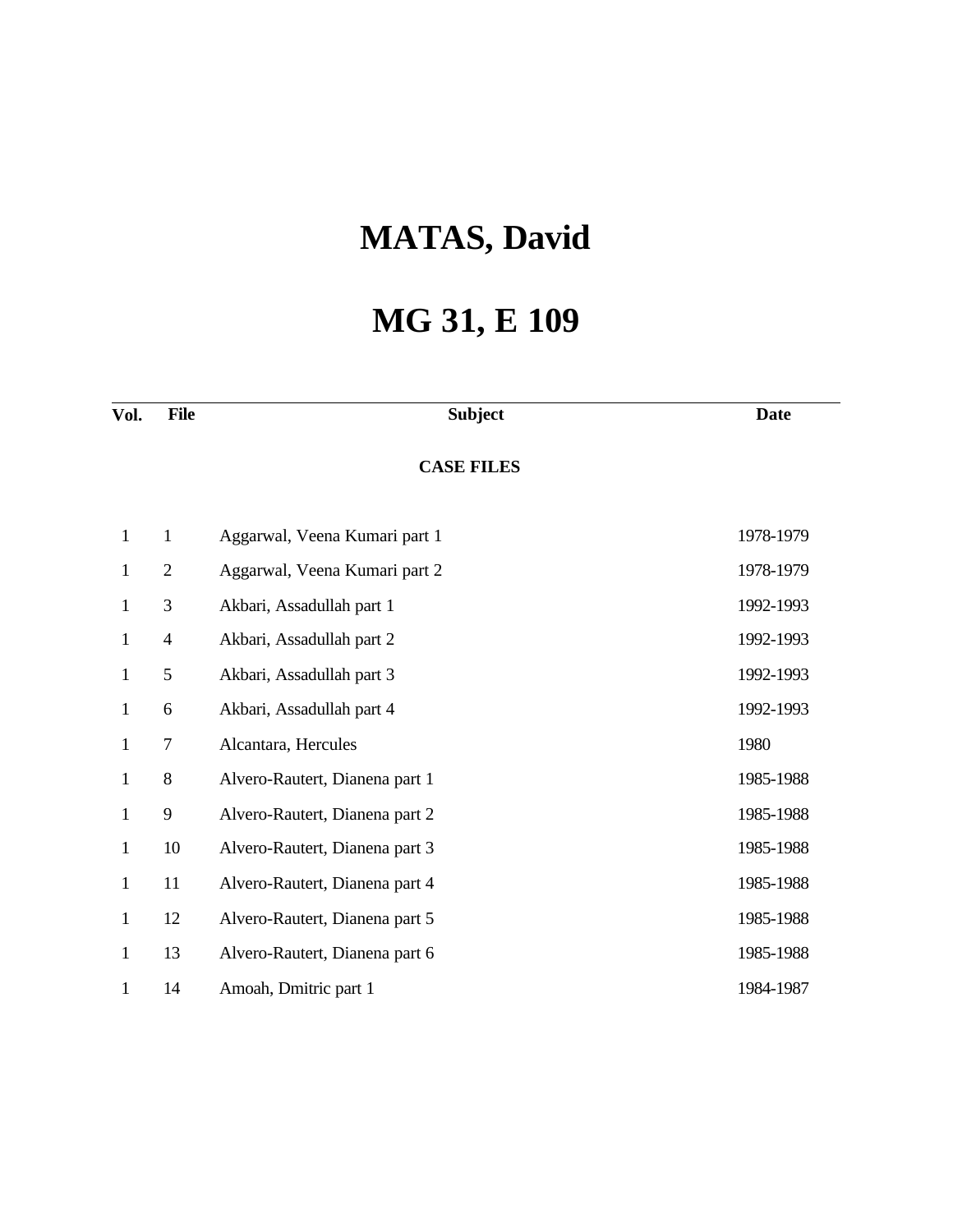| $\overline{2}$ |                | <b>MATAS, David</b>                 | MG 31, E 109 |
|----------------|----------------|-------------------------------------|--------------|
| Vol.           | <b>File</b>    | <b>Subject</b>                      | <b>Date</b>  |
| $\mathbf{1}$   | 15             | Amoah, Dmitric part 2               | 1984-1987    |
| $\mathbf{1}$   | 16             | Amoah, Dmitric part 3               | 1984-1987    |
| $\mathbf{1}$   | 17             | Arias, Juan                         | 1993         |
| $\mathbf{1}$   | 18             | Asamoah-Baah, Franklin part 1       | 1985-1987    |
| $\mathbf{1}$   | 19             | Asamoah-Baah, Franklin part 2       | 1985-1987    |
| $\mathbf{1}$   | 20             | Asamoah-Baah, Franklin part 3       | 1985-1987    |
| $\mathbf{1}$   | 21             | Ayiku, Pat/Wilson, Catherine part 1 | 1984-1990    |
| $\mathbf{1}$   | 22             | Ayiku, Pat/Wilson, Catherine part 2 | 1984-1990    |
| $\mathbf{1}$   | 23             | Ayiku, Pat/Wilson, Catherine part 3 | 1984-1990    |
| $\mathbf{1}$   | 24             | Ayiku, Pat/Wilson, Catherine part 4 | 1984-1990    |
|                |                |                                     |              |
| $\overline{2}$ | $\mathbf{1}$   | Ayiku, Pat/Wilson, Catherine part 5 | 1984-1990    |
| $\overline{2}$ | $\overline{2}$ | Ayiku, Pat/Wilson, Catherine part 6 | 1984-1990    |
| $\overline{2}$ | $\mathfrak{Z}$ | Ayiku, Pat/Wilson, Catherine part 7 | 1984-1990    |
| $\overline{2}$ | $\overline{4}$ | Ayiku, Pat/Wilson, Catherine part 8 | 1984-1990    |
| $\overline{2}$ | $\mathfrak{S}$ | Ayiku, Pat/Wilson, Catherine part 9 | 1984-1990    |
| $\overline{2}$ | 6              | Bagby, Larry and Dawn               | 1980         |
| 2              | 7              | Bagsic, Nemesio                     | 1990-1991    |
| $\overline{2}$ | $8\,$          | Bahri, Adarsh                       | 1977-1981    |
| $\overline{2}$ | $\overline{9}$ | Ban, Zoltan                         | 1991-1992    |
| $\overline{2}$ | 10             | Barach, Harjeet Singh part 1        | 1981-1987    |
| $\overline{2}$ | 11             | Barach, Harjeet Singh part 2        | 1981-1987    |
| $\overline{2}$ | 12             | Barach, Harjeet Singh part 3        | 1981-1987    |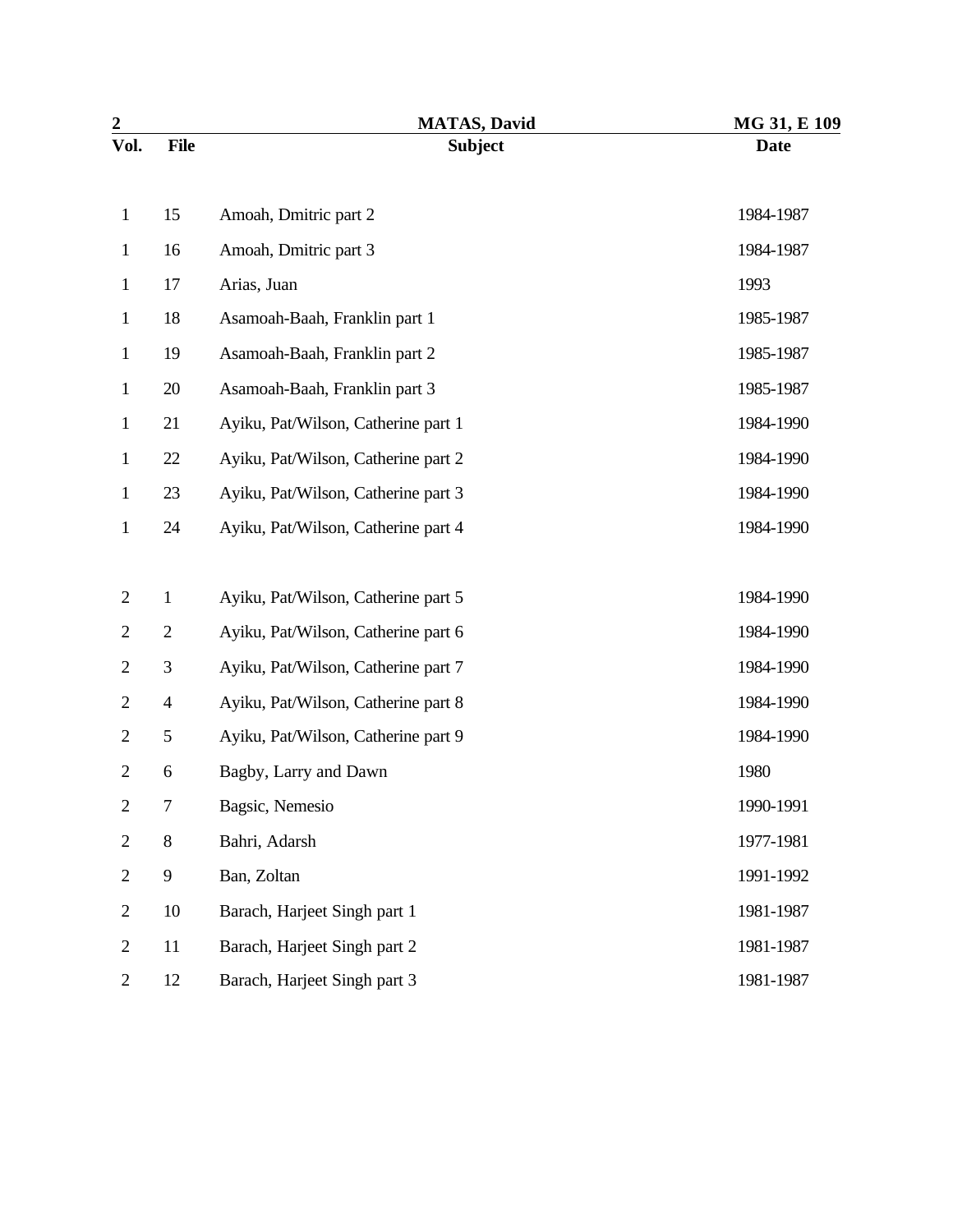| MG 31, E 109   |                  | <b>MATAS, David</b>           | 3           |  |
|----------------|------------------|-------------------------------|-------------|--|
| Vol.           | <b>File</b>      | <b>Subject</b>                | <b>Date</b> |  |
| $\overline{2}$ | 13               | Barach, Harjeet Singh part 4  | 1981-1987   |  |
| $\overline{2}$ | 14               | Beckford, Verlina             | 1987-1988   |  |
| $\mathbf{2}$   | 15               | Bedi, Urmila part 1           | 1979-1981   |  |
| $\overline{2}$ | 16               | Bedi, Urmila part 2           | 1979-1981   |  |
| $\overline{2}$ | 17               | Beech, Ivy                    | 1986-1988   |  |
| $\overline{2}$ | 18               | Benavidez, Fortunata          | 1989        |  |
| $\overline{2}$ | 19               | Bercasio, Siegfredo part 1    | 1985-1987   |  |
| $\overline{2}$ | 20               | Bercasio, Siegfredo part 2    | 1985-1987   |  |
| $\overline{2}$ | 21               | Bercasio, Siegfredo part 3    | 1985-1987   |  |
| $\mathbf{2}$   | 22               | Bercasio, Siegfredo part 4    | 1985-1987   |  |
| $\overline{2}$ | 23               | Bhullar, Darshan Singh part 1 | 1982-1991   |  |
| $\overline{c}$ | 24               | Bhullar, Darshan Singh part 2 | 1982-1991   |  |
| $\mathbf{2}$   | 25               | Bhullar, Darshan Singh part 3 | 1982-1991   |  |
|                |                  |                               |             |  |
| 3              | $\mathbf{1}$     | Bhullar, Darshan Singh part 4 | 1982-1991   |  |
| 3              | $\overline{2}$   | Bhullar, Darshan Singh part 5 | 1982-1991   |  |
| $\mathfrak{Z}$ | $\mathfrak{Z}$   | Bockru, Daniel part 1         | 1981-1987   |  |
| 3              | $\overline{4}$   | Bockru, Daniel part 2         | 1981-1987   |  |
| 3              | 5                | Bockru, Daniel part 3         | 1981-1987   |  |
| 3              | $\boldsymbol{6}$ | Bockru, Daniel part 4         | 1981-1987   |  |
| $\mathfrak{Z}$ | $\tau$           | Bockru, Daniel part 5         | 1981-1987   |  |
| $\mathfrak{Z}$ | $\,8\,$          | Bockru, Daniel part 6         | 1981-1987   |  |
| 3              | 9                | Brar, Bhupinder               | 1982        |  |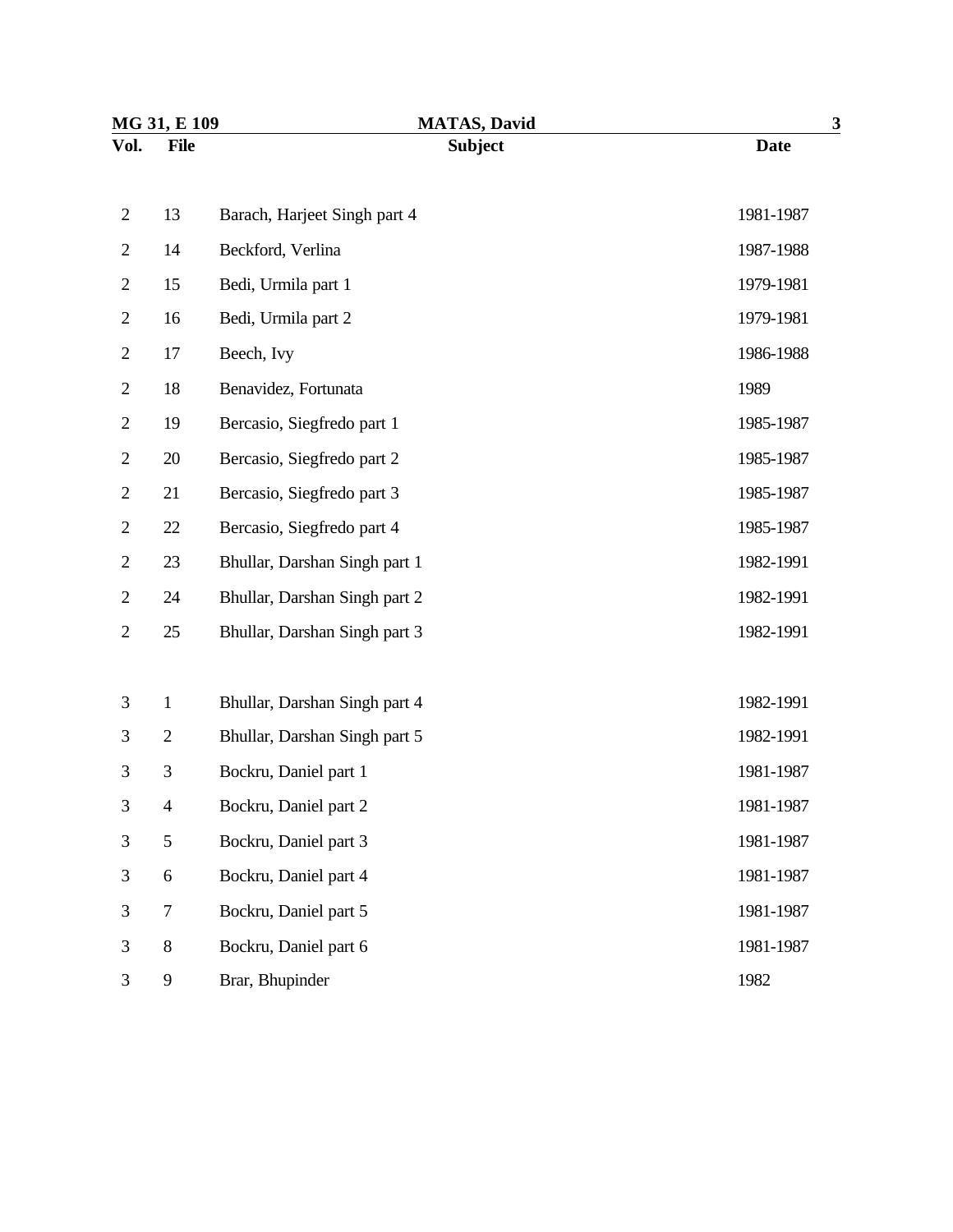| $\overline{\mathbf{4}}$ |                | <b>MATAS, David</b>                     | MG 31, E 109 |
|-------------------------|----------------|-----------------------------------------|--------------|
| Vol.                    | <b>File</b>    | <b>Subject</b>                          | <b>Date</b>  |
|                         |                |                                         |              |
| 3                       | 10             | Brar, Kanwar Singh part 1               | 1987-1990    |
| 3                       | 11             | Brar, Kanwar Singh part 2               | 1987-1990    |
| 3                       | 12             | Brar, Kanwar Singh part 3               | 1987-1990    |
| 3                       | 13             | Brar, Kanwar Singh part 4               | 1987-1990    |
| 3                       | 14             | Brar, Kanwar Singh part 5               | 1987-1990    |
| 3                       | 15             | Brar, Raj Mohinder                      | 1981-1985    |
| 3                       | 16             | Braun, Ernest part 1                    | 1986-1987    |
| 3                       | 17             | Braun, Ernest part 2                    | 1986-1987    |
| 3                       | 18             | Braun, Ernest part 3                    | 1986-1987    |
| 3                       | 19             | Braun, Ernest part 4                    | 1986-1987    |
| 3                       | 20             | Braun, Ernest part 5                    | 1986-1987    |
| 3                       | 21             | Braun, Ernest part 6                    | 1986-1987    |
| 3                       | 22             | Braun, Ernest part 7                    | 1986-1987    |
|                         |                |                                         |              |
| $\overline{4}$          | $\mathbf{1}$   | Braun, Ernest part 8                    | 1986-1987    |
| 4                       | $\overline{2}$ | Braun, Ernest part 9                    | 1986-1987    |
| 4                       | 3              | Braun, Ernest part 10                   | 1986-1987    |
| 4                       | 4              | Braun, Ernest part 11                   | 1986-1987    |
| 4                       | $\sqrt{5}$     | Brempong, Samuel/Taabea, Dorothy part 1 | 1979-1981    |
| 4                       | 6              | Brempong, Samuel/Taabea, Dorothy part 2 | 1979-1981    |
| 4                       | $\tau$         | Brempong, Samuel/Taabea, Dorothy part 3 | 1979-1981    |
| 4                       | $\,8\,$        | Brempong, Samuel/Taabea, Dorothy part 4 | 1979-1981    |
| 4                       | 9              | Brempong, Samuel/Taabea, Dorothy part 5 | 1979-1981    |
|                         |                |                                         |              |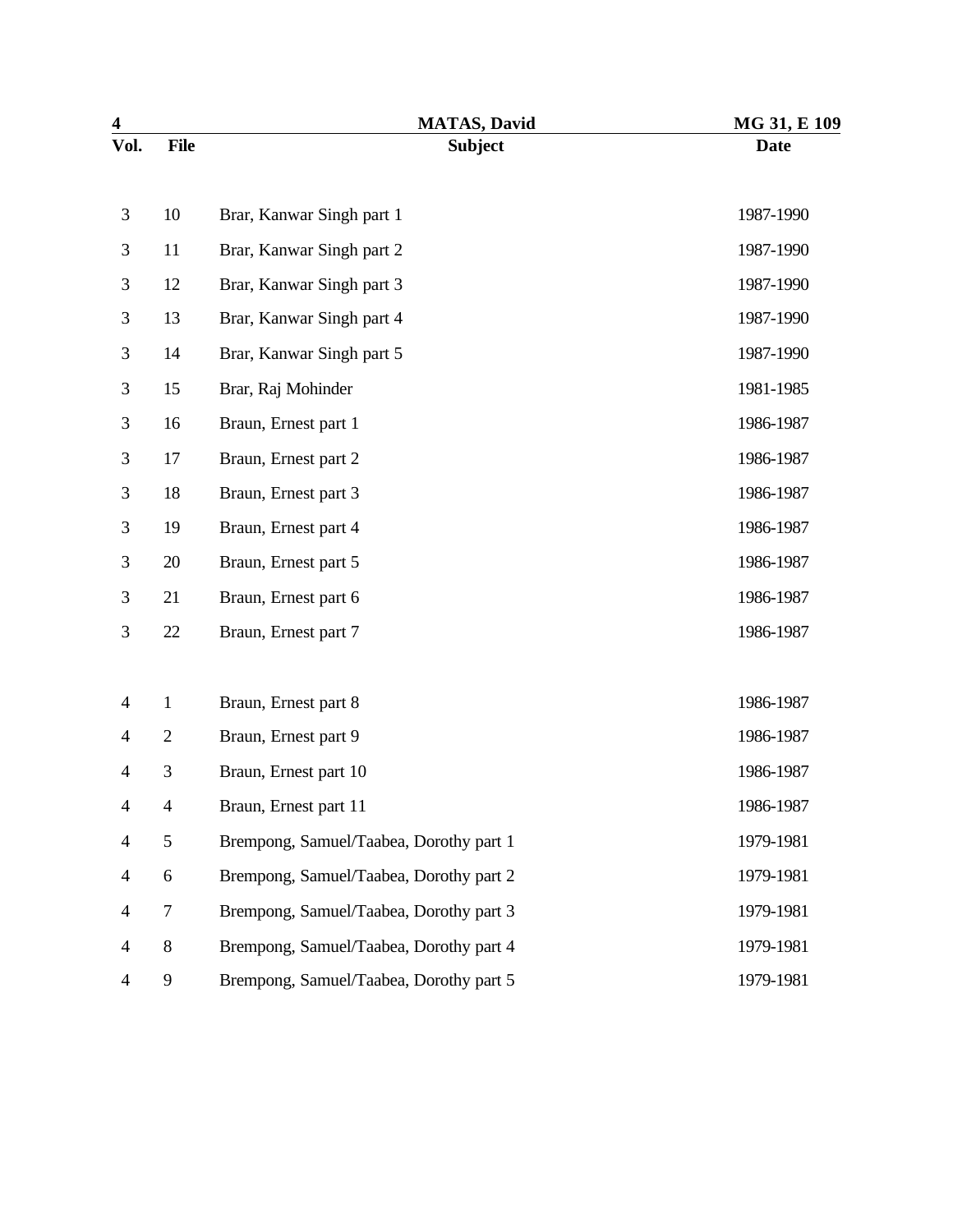| MG 31, E 109   |                  | <b>MATAS, David</b>                      | 5           |  |
|----------------|------------------|------------------------------------------|-------------|--|
| Vol.           | <b>File</b>      | <b>Subject</b>                           | <b>Date</b> |  |
| $\overline{4}$ | 10               | Brempong, Samuel/Taabea, Dorothy part 6  | 1979-1981   |  |
| $\overline{4}$ | 11               | Brempong, Samuel/Taabea, Dorothy part 7  | 1979-1981   |  |
| $\overline{4}$ | 12               | Brempong, Samuel/Taabea, Dorothy part 8  | 1979-1981   |  |
| 4              | 13               | Brempong, Samuel/Taabea, Dorothy part 9  | 1979-1981   |  |
| 4              | 14               | Brempong, Samuel/Taabea, Dorothy part 10 | 1979-1981   |  |
| $\overline{4}$ | 15               | Brempong, Samuel/Taabea, Dorothy part 11 | 1979-1981   |  |
| $\overline{4}$ | 16               | Brempong, Samuel/Taabea, Dorothy part 12 | 1979-1981   |  |
| $\overline{4}$ | 17               | Brempong, Samuel/Taabea, Dorothy part 13 | 1979-1981   |  |
| 4              | 18               | Brempong, Samuel/Taabea, Dorothy part 14 | 1979-1981   |  |
| $\overline{4}$ | 19               | Brempong, Samuel/Taabea, Dorothy part 15 | 1979-1981   |  |
| 4              | 20               | Brodetskaya, Khinya                      | 1981-1987   |  |
| 4              | 21               | Brown, Lois                              | 1976-1979   |  |
| 4              | 22               | Burshtein, Frank                         | 1985-1986   |  |
|                |                  |                                          |             |  |
| 5              | $\mathbf{1}$     | Cartaxeiro, Antonio part 1               | 1986-1989   |  |
| 5              | $\mathbf{2}$     | Cartaxeiro, Antonio part 2               | 1986-1989   |  |
| 5              | 3                | Castello, Hardai part 1                  | 1983-1987   |  |
| 5              | $\overline{4}$   | Castello, Hardai part 2                  | 1983-1987   |  |
| 5              | 5                | Chahine, Hussein Abu part 1              | 1987-1990   |  |
| 5              | 6                | Chahine, Hussein Abu part 2              | 1987-1990   |  |
| 5              | $\boldsymbol{7}$ | Chahine, Hussein Abu part 3              | 1987-1990   |  |
| 5              | $8\,$            | Chana, Ranjit part 1                     | 1979-1980   |  |
| 5              | 9                | Chana, Ranjit part 2                     | 1979-1980   |  |
|                |                  |                                          |             |  |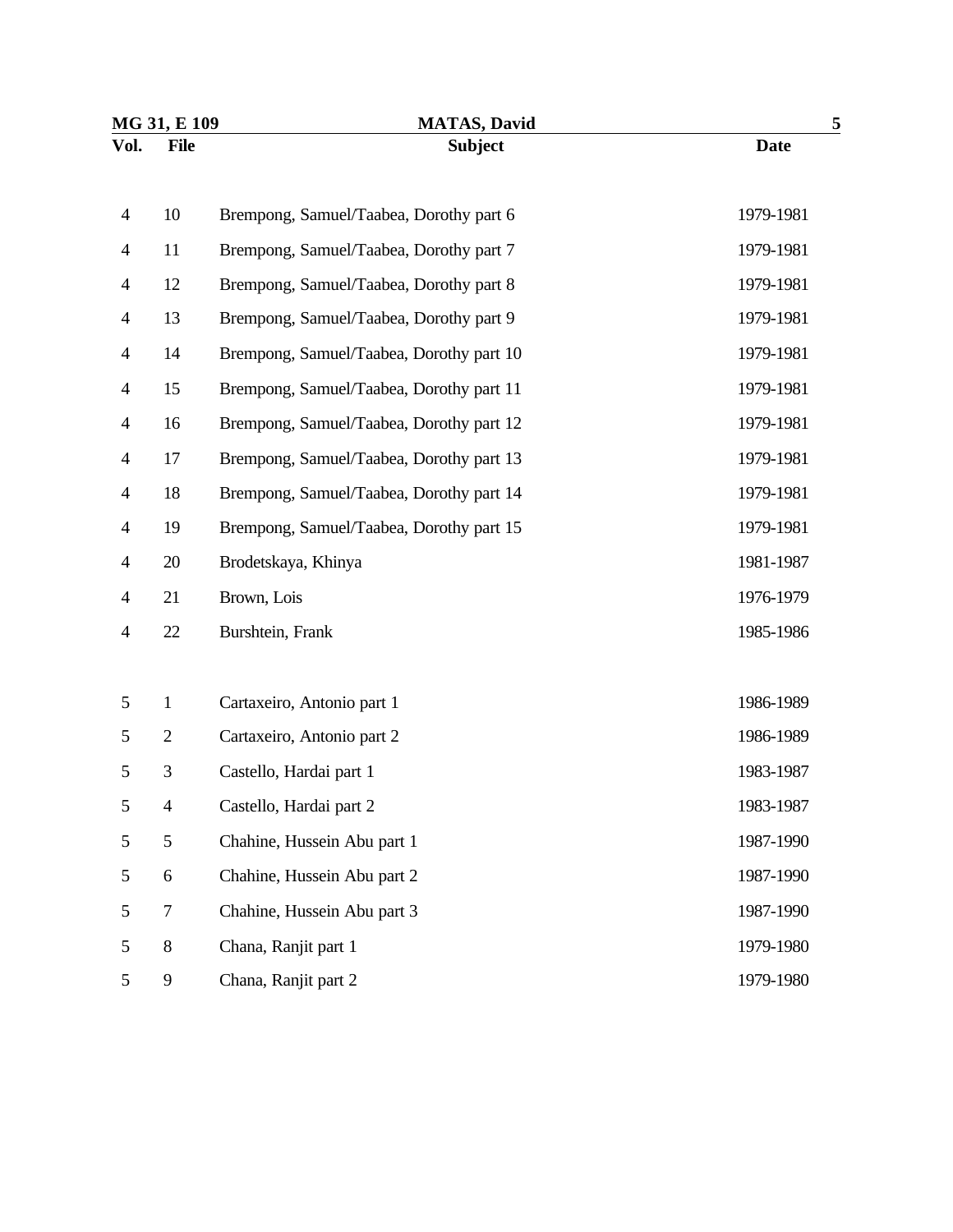|                | <b>MATAS, David</b>        | MG 31, E 109 |
|----------------|----------------------------|--------------|
| <b>File</b>    | <b>Subject</b>             | <b>Date</b>  |
| 10             | Chandragupthan, Sampanthan | 1985-1987    |
| 11             | Chen, Fa Lin part 1        | 1981-1982    |
| 12             | Chen, Fa Lin part 2        | 1981-1982    |
| 13             | Chen, Fa Lin part 3        | 1981-1982    |
| 14             | Cheung, Yuk Mui part 1     | 1993         |
| 15             | Cheung, Yuk Mui part 2     | 1993         |
| 16             | Cheung, Yuk Mui part 3     | 1993         |
| 17             | Chhibba, Avinash part 1    | 1987-1991    |
| 18             | Chhibba, Avinash part 2    | 1987-1991    |
| 19             | Chhibba, Avinash part 3    | 1987-1991    |
| 20             | Chhibba, Avinash part 4    | 1987-1991    |
| 21             | Chhibba, Avinash part 5    | 1987-1991    |
| $\mathbf{1}$   | Chhibba, Kapal Dev part 1  | 1979-1986    |
| $\overline{2}$ | Chhibba, Kapal Dev part 2  | 1979-1986    |
| $\mathfrak{Z}$ | Chhibba, Kapal Dev part 3  | 1979-1986    |
| $\overline{4}$ | Chhibba, Kapal Dev part 4  | 1979-1986    |
| 5              | Chhibba, Kapal Dev part 5  | 1979-1986    |
| 6              | Chhibba, Kapal Dev part 6  | 1979-1986    |
| $\tau$         | Chin, Helen                | 1980-1990    |
| $8\,$          | Chitlall, Shukumrie        | 1992         |
| 9              | Choong, Fanny              | 1990-1991    |
| 10             | Chow, Tony                 | 1988-1989    |
|                |                            |              |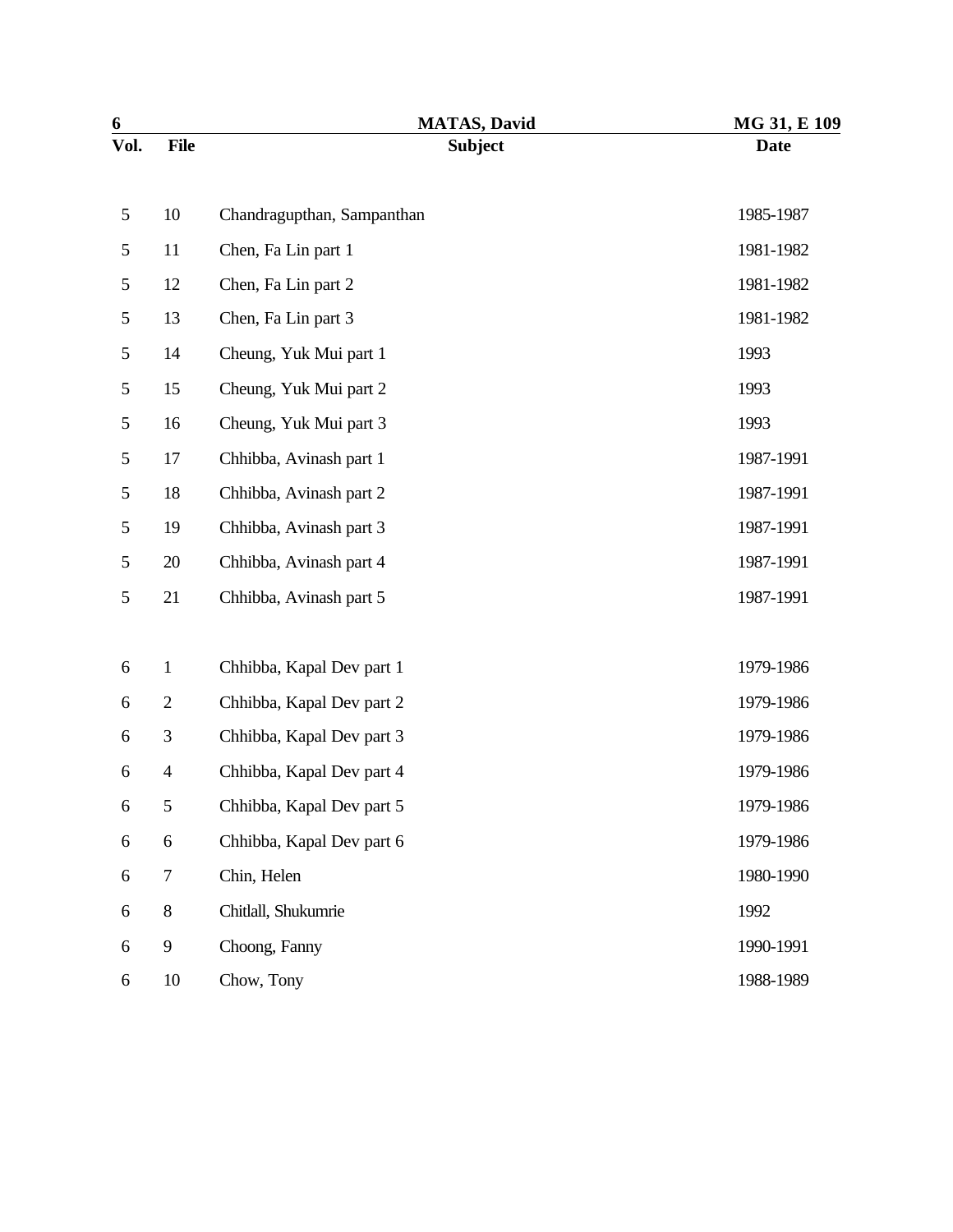| MG 31, E 109 |                | <b>MATAS, David</b>                        | 7           |  |
|--------------|----------------|--------------------------------------------|-------------|--|
| Vol.         | <b>File</b>    | <b>Subject</b>                             | <b>Date</b> |  |
| 6            | 11             | Clarke, Marcia                             | 1986-1987   |  |
| 6            | 12             | Coliseum, Nassau (aka Joel Strauss Jaffer) | 1991-1993   |  |
| 6            | 13             | Collins, Herman                            | 1982        |  |
| 6            | 14             | Comia, Teresa                              | 1986-1987   |  |
| 6            | 15             | Copeland, Carol                            | 1988        |  |
| 6            | 16             | Cornish, Ralston                           | 1987-1988   |  |
| 6            | 17             | Cortes, Rina                               | 1980        |  |
| 6            | 18             | Costa, Fred                                | 1989        |  |
| 6            | 19             | Cotton-Angel, Victor                       | 1989        |  |
| 6            | 20             | Couch, Marno/Catherine                     | 1988-1989   |  |
| 6            | 21             | Creanga, O.                                | 1982        |  |
| 6            | 22             | Cruces, Oscar                              | 1985        |  |
| 6            | 23             | de la Cruz, Melba                          | 1981-1984   |  |
| 6            | 24             | Czat, Ivan                                 | 1981        |  |
| 6            | 25             | Cuvertino, Alberto/Patricia part 1         | 1979-1984   |  |
| 6            | 26             | Cuvertino, Alberto/Patricia part 2         | 1979-1984   |  |
| 6            | 27             | Cuvertino, Alberto/Patricia part 3         | 1979-1984   |  |
| 6            | 28             | Cuvertino, Alberto/Patricia part 4         | 1979-1984   |  |
| 6            | 29             | Cuvertino, Alberto/Patricia part 5         | 1979-1984   |  |
| 6            | 30             | Cuvertino, Alberto/Patricia part 6         | 1979-1984   |  |
|              |                |                                            |             |  |
| 7            | $\mathbf{1}$   | Cuvertino, Alberto/Patricia part 7         | 1979-1984   |  |
| 7            | $\overline{2}$ | Cuvertino, Alberto/Patricia part 8         | 1979-1984   |  |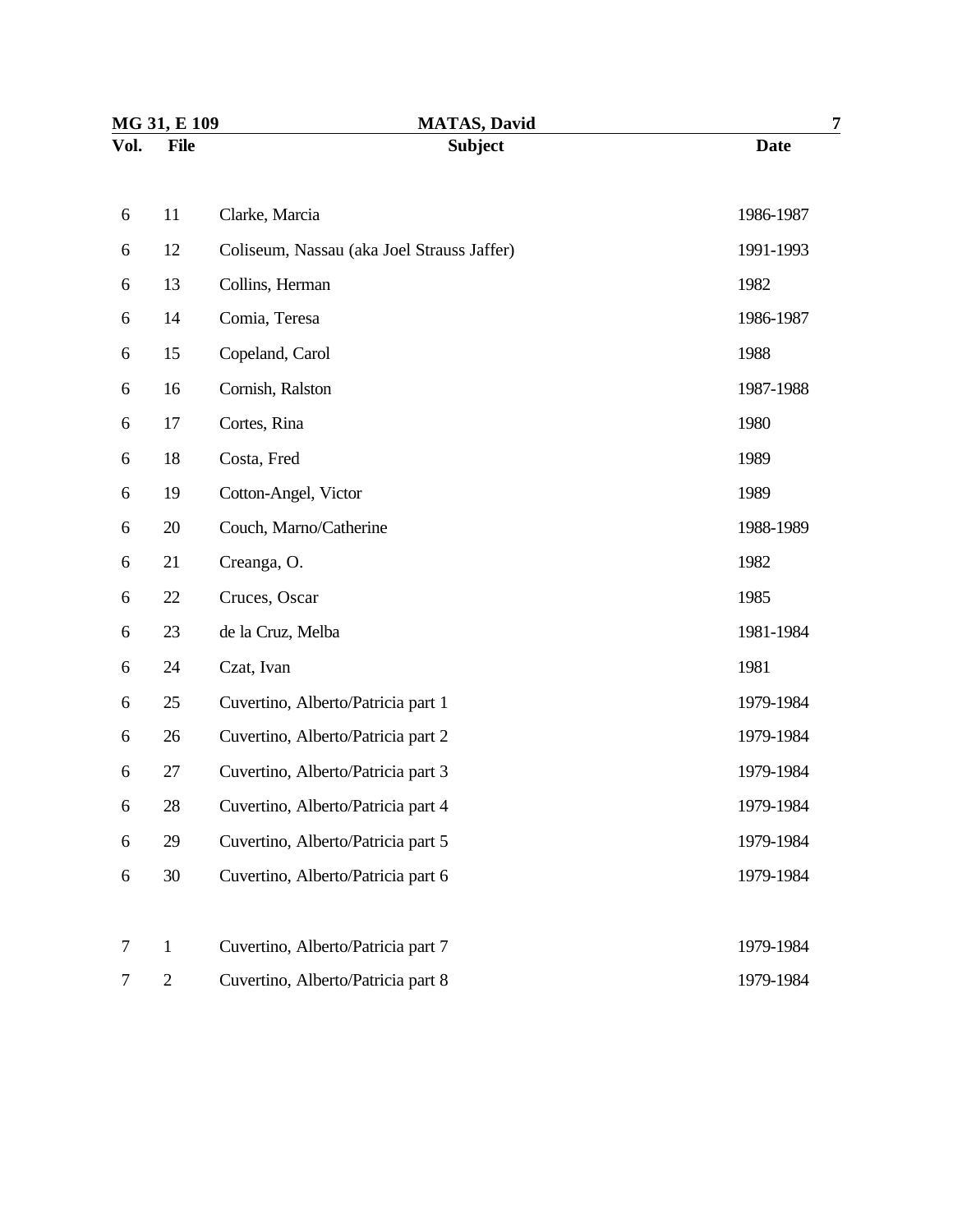| $\bf 8$ |                | <b>MATAS, David</b>                 | MG 31, E 109 |
|---------|----------------|-------------------------------------|--------------|
| Vol.    | <b>File</b>    | <b>Subject</b>                      | <b>Date</b>  |
| 7       | 3              | Cuvertino, Alberto/Patricia part 9  | 1979-1984    |
| 7       | $\overline{4}$ | Cuvertino, Alberto/Patricia part 10 | 1979-1984    |
| 7       | 5              | Datcu, Francisc part 1              | 1992-1993    |
| 7       | 6              | Datcu, Francisc part 2              | 1992-1993    |
| 7       | 7              | Datcu, Francisc part 3              | 1992-1993    |
| 7       | 8              | Deenoo, Ramessur part 1             | 1984-1987    |
| 7       | 9              | Deenoo, Ramessur part 2             | 1984-1987    |
| 7       | 10             | Deenoo, Ramessur part 3             | 1984-1987    |
| 7       | 11             | Deenoo, Ramessur part 4             | 1984-1987    |
| 7       | 12             | Devarajah, Sivakumar part 1         | 1983-1985    |
| 7       | 13             | Devarajah, Sivakumar part 2         | 1983-1985    |
| 7       | 14             | Dhaliwal, Gurmint Kaur              | 1988-1990    |
| 7       | 15             | Dhaliwal, Jaspal                    | 1985-1986    |
| 7       | 16             | Dhillon, Harnam part 1              | 1983-1987    |
| 7       | 17             | Dhillon, Harnam part 2              | 1983-1987    |
| 7       | 18             | Dhillon, Harnam part 3              | 1983-1987    |
| $\tau$  | 19             | Dhillon, Harnam part 4              | 1983-1987    |
| 7       | 20             | Dhillon, Harnam part 5              | 1983-1987    |
| $\tau$  | 21             | Dhillon, Kaur Kuldip                | 1980         |
| $\tau$  | $22\,$         | Dhillon, Manjit Singh part 1        | 1981-1983    |
| $\tau$  | 23             | Dhillon, Manjit Singh part 2        | 1981-1983    |
| $8\,$   | $\mathbf{1}$   | Dhindsa, Kirpal Singh               | 1986         |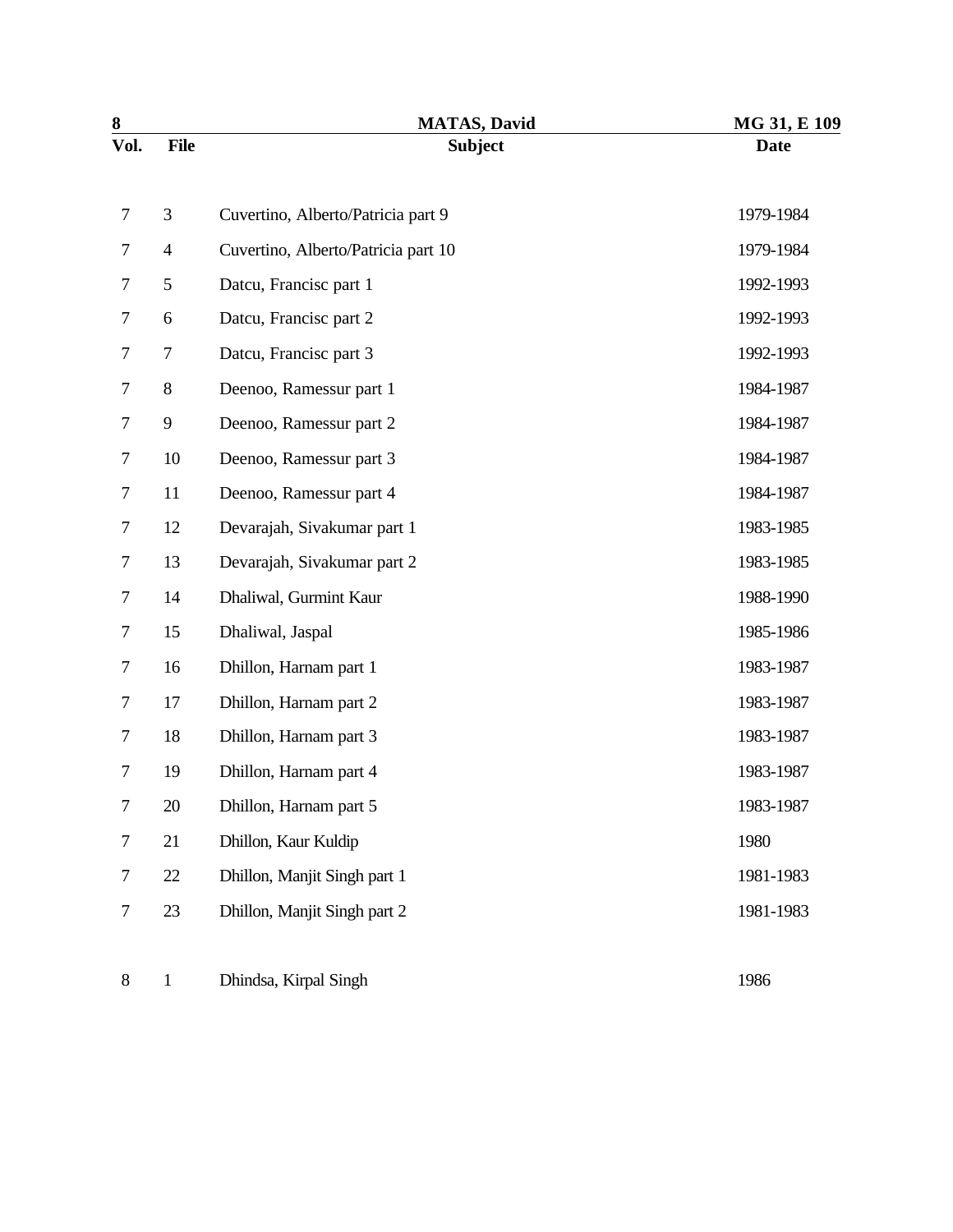| MG 31, E 109 |                | <b>MATAS, David</b>      | 9           |
|--------------|----------------|--------------------------|-------------|
| Vol.         | <b>File</b>    | <b>Subject</b>           | <b>Date</b> |
|              |                |                          |             |
| $8\,$        | $\overline{2}$ | Diaz, Orlando            | 1988-1989   |
| $8\,$        | 3              | Duque, Luis              | 1985        |
| $8\,$        | $\overline{4}$ | D'Souza, Wilfred part 1  | 1984-1990   |
| $8\,$        | 5              | D'Souza, Wilfred part 2  | 1984-1990   |
| $8\,$        | 6              | D'Souza, Wilfred part 3  | 1984-1990   |
| $8\,$        | 7              | D'Souza, Wilfred part 4  | 1984-1990   |
| $8\,$        | $8\,$          | Duvnjak, Maria           | 1981        |
| $8\,$        | 9              | Duvnjak, Pablo part 1    | 1979-1984   |
| $8\,$        | 10             | Duvnjak, Pablo part 2    | 1979-1984   |
| $8\,$        | 11             | Duvnjak, Raul            | 1979-1984   |
| $8\,$        | 12             | Eckstein, Ruth           | 1974-1980   |
| $8\,$        | 13             | Eddy, Arnold part 1      | 1985-1986   |
| $8\,$        | 14             | Eddy, Arnold part 2      | 1985-1986   |
| $8\,$        | 15             | Ferreira, Antonio part 1 | 1988-1989   |
| $8\,$        | 16             | Ferreira, Antonio part 2 | 1988-1989   |
| $8\,$        | 17             | Ferreira, Antonio part 3 | 1988-1989   |
| $8\,$        | 18             | Ferreira, Antonio part 4 | 1988-1989   |
| $8\,$        | 19             | da Fonte, Leonel         | 1983        |
| 8            | 20             | Gallardo, Jose           | 1979        |
| 8            | 21             | Ganason, Arulendran      | 1983-1986   |
| $8\,$        | 22             | Garawal, Rajinder Kaur   | 1985-1988   |
|              |                |                          |             |
| 9            | $\mathbf{1}$   | Gelvez, Marco part 1     | 1979-1980   |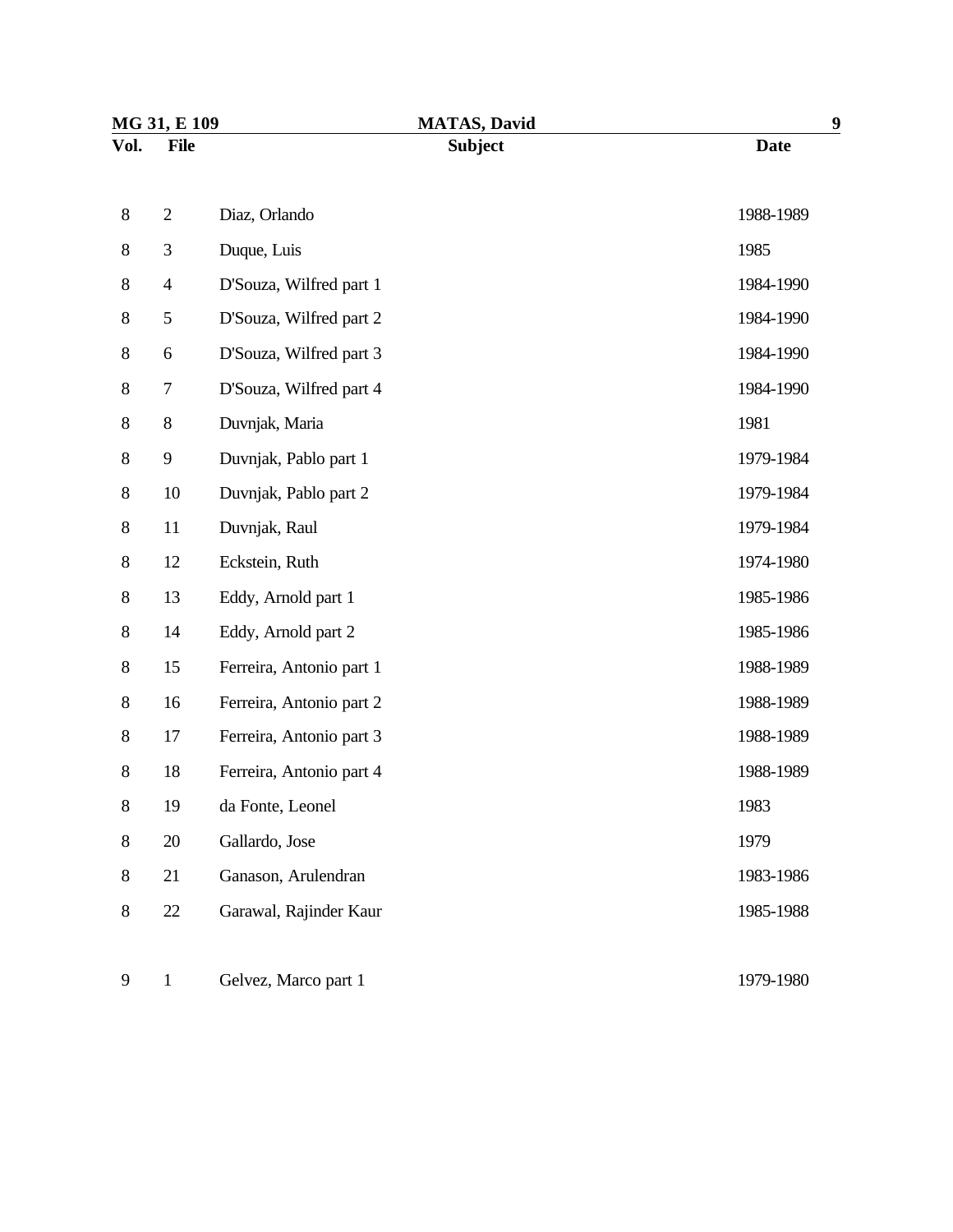| 10   |             | <b>MATAS, David</b>           | MG 31, E 109 |
|------|-------------|-------------------------------|--------------|
| Vol. | <b>File</b> | <b>Subject</b>                | <b>Date</b>  |
| 9    | $\sqrt{2}$  | Gelvez, Marco part 2          | 1979-1980    |
| 9    | 3           | Gelvez, Marco part 3          | 1979-1980    |
| 9    | 4           | Gelvez, Marco part 4          | 1979-1980    |
| 9    | 5           | Gelvez, Marco part 5          | 1979-1980    |
| 9    | 6           | Gelvez, Marco part 6          | 1979-1980    |
| 9    | 7           | Gelvez, Marco part 7          | 1979-1980    |
| 9    | $8\,$       | Gill, Gurdev Singh            | 1990-1991    |
| 9    | 9           | Girl Guides part 1            | 1988         |
| 9    | 10          | Girl Guides part 2            | 1988         |
| 9    | 11          | Goldman, Perry                | 1986         |
| 9    | 12          | Gomes, Annesley               | 1988-1989    |
| 9    | 13          | Goncalves, Yaime              | 1984         |
| 9    | 14          | Graca, Guerreiro part 1       | 1983-1988    |
| 9    | 15          | Graca, Guerreiro part 2       | 1983-1988    |
| 9    | 16          | Graca, Guerreiro part 3       | 1983-1988    |
| 9    | 17          | Graca, Guerreiro part 4       | 1983-1988    |
| 9    | 18          | Green, A.                     | 1989         |
| 9    | 19          | Grewal, Baljinder             | 1991         |
| 9    | 20          | Grewal, Bhagwant Singh part 1 | 1984-1988    |
| 9    | 21          | Grewal, Bhagwant Singh part 2 | 1984-1988    |
| 9    | 22          | Grewal, Bhagwant Singh part 3 | 1984-1988    |
| 9    | 23          | Grewal, Bhagwant Singh part 4 | 1984-1988    |
| 9    | 24          | Grewal, Daljit                | 1990         |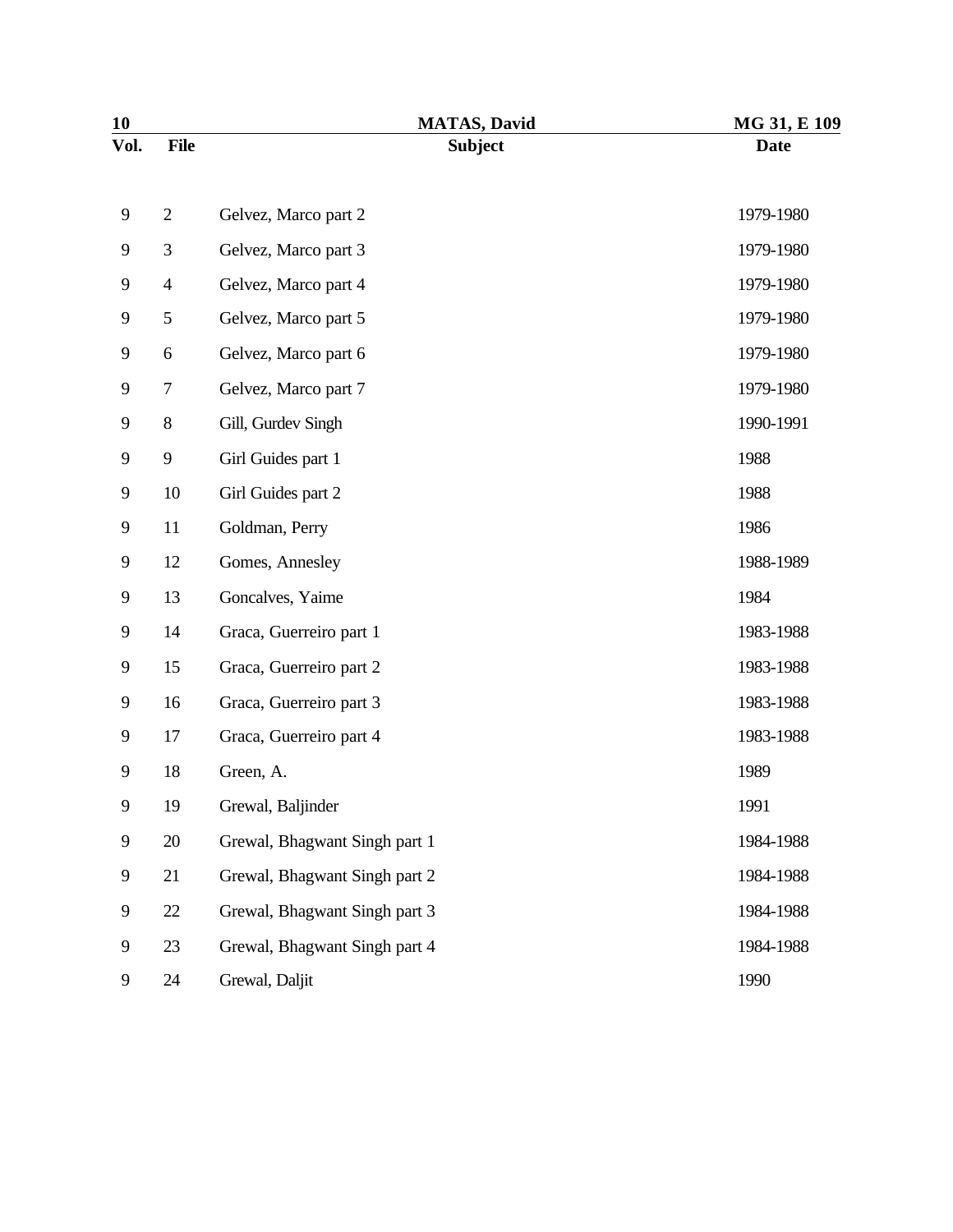| MG 31, E 109 |                | <b>MATAS, David</b>           | 11          |  |
|--------------|----------------|-------------------------------|-------------|--|
| Vol.         | <b>File</b>    | <b>Subject</b>                | <b>Date</b> |  |
| 9            | 25             | Grewal, Gurmit Singh          | 1985-1988   |  |
| 9            | 26             | Grewal, Gurmit Singh          | 1985-1988   |  |
| 9            | 27             | Grewal, Gurmit Singh          | 1985-1988   |  |
| 10           | $\mathbf{1}$   | Grewal, Harinder Kaur         | 1979-1980   |  |
| 10           | $\overline{2}$ | Grewal, Jagdev Singh part 1   | 1982-1987   |  |
| 10           | 3              | Grewal, Jagdev Singh part 2   | 1982-1987   |  |
| 10           | $\overline{4}$ | Grewal, Jagdev Singh part 3   | 1982-1987   |  |
| 10           | 5              | Grewal, Jagdev Singh part 4   | 1982-1987   |  |
| 10           | 6              | Grewal, Jagdev Singh part 5   | 1982-1987   |  |
| 10           | 7              | Grewal, Jagdev Singh part 6   | 1982-1987   |  |
| 10           | $8\,$          | Grewal, Jagdev Singh part 7   | 1982-1987   |  |
| 10           | 9              | Grewal, Jagdev Singh part 8   | 1982-1987   |  |
| 10           | 10             | Grewal, Jagdev Singh part 9   | 1982-1987   |  |
| 10           | 11             | Grewal, Jagdev Singh part 10  | 1982-1987   |  |
| 10           | 12             | Grewal, Jarnail               | 1986-1987   |  |
| 10           | 13             | Grewal, Narinder Singh part 1 | 1982-1984   |  |
| 10           | 14             | Grewal, Narinder Singh part 2 | 1982-1984   |  |
| 10           | 15             | Grewal, Narinder Singh part 3 | 1982-1984   |  |
| 10           | 16             | Grewal, Narinder Singh part 4 | 1982-1984   |  |
| 10           | 17             | Grewal, Rajinder Singh part 1 | 1983-1987   |  |
| 10           | 18             | Grewal, Rajinder Singh part 2 | 1983-1987   |  |
| 10           | 19             | Guervara, Ernesto part 1      | 1987-1990   |  |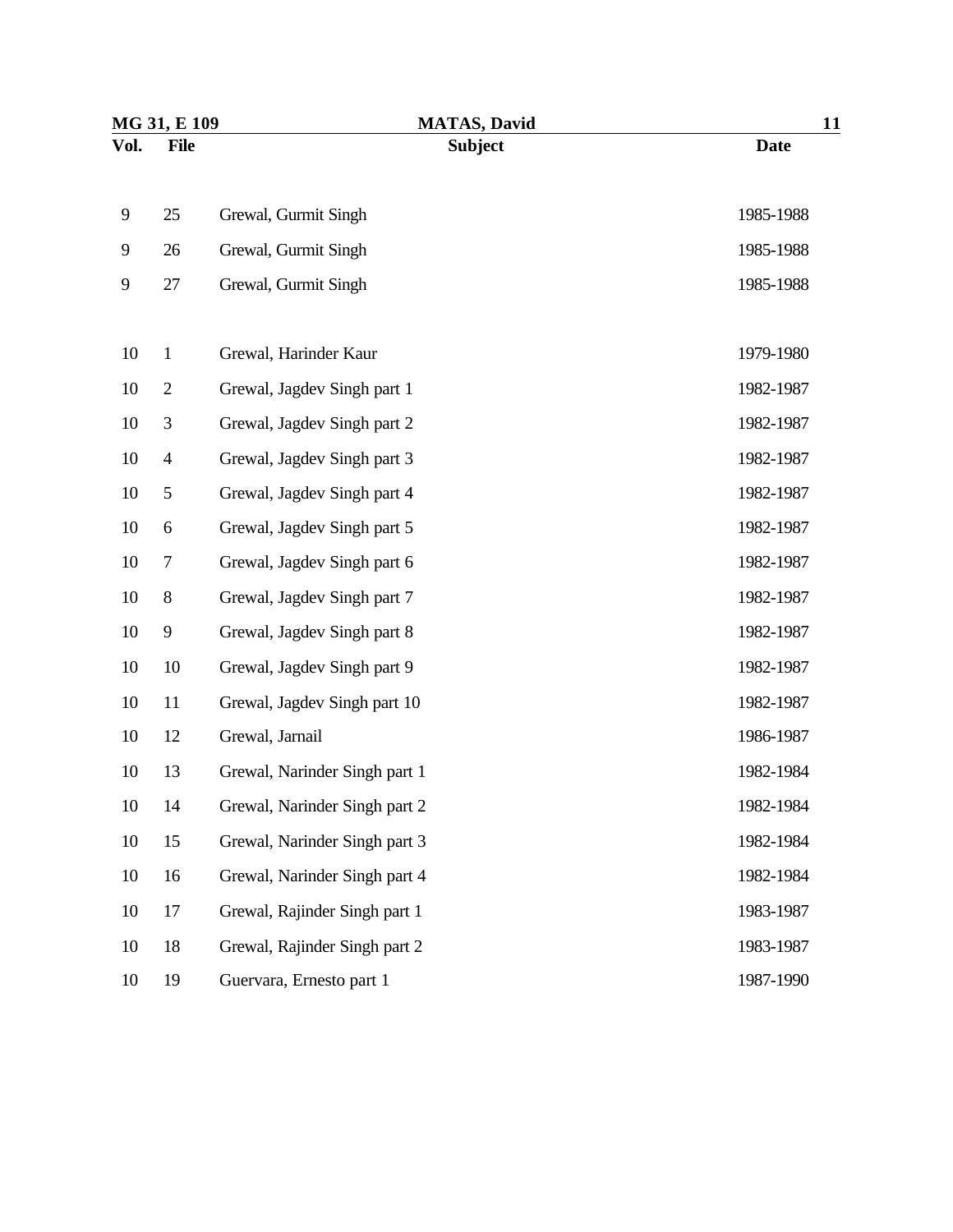| 12     |                | <b>MATAS, David</b>          | MG 31, E 109 |
|--------|----------------|------------------------------|--------------|
| Vol.   | <b>File</b>    | <b>Subject</b>               | <b>Date</b>  |
| 10     | 20             | Guervara, Ernesto part 2     | 1987-1990    |
| 10     | 21             | Guetre, Monica               | 1986         |
| 10     | 22             | Gyandohjno, Nana             | 1984         |
| 10     | 23             | Hale, Diane                  | 1986-1988    |
| 10     | 24             | Hale, Diane                  | 1986-1988    |
| 10     | 25             | Hale, Diane                  | 1986-1988    |
|        |                |                              |              |
| 11     | $\mathbf{1}$   | Hamlyn, Arthur               | 1980-1990    |
| 11     | $\mathbf{2}$   | Hannibal, Patrick            | 1982-1986    |
| 11     | 3              | Harrison, Fideles            | 1986         |
| 11     | $\overline{4}$ | Harrysingh, Oswald           | 1989-1990    |
| 11     | 5              | Hasan, Ejaz                  | 1984         |
| 11     | 6              | Hasan, Nizami part 1         | 1983-1986    |
| 11     | 7              | Hasan, Nizami part 2         | 1983-1986    |
| 11     | $8\,$          | Hasan, Nizami part 3         | 1983-1986    |
| 11     | 9              | Hasan, Nizami part 4         | 1983-1986    |
| 11     | 10             | Hasan, Nizami part 5         | 1983-1986    |
| 11     | 11             | Hasan, Nizami part 6         | 1983-1986    |
| 11     | 12             | Hasan, Nizami part 7         | 1983-1986    |
| $11\,$ | 13             | Hasan, Nizami part 8         | 1983-1986    |
| 11     | 14             | Hasan, Nizami part 9         | 1983-1986    |
| 11     | 15             | Hashemian, Fariborz Khaleghi | 1990         |
| 11     | 16             | Haverick, Ron                | 1986-1987    |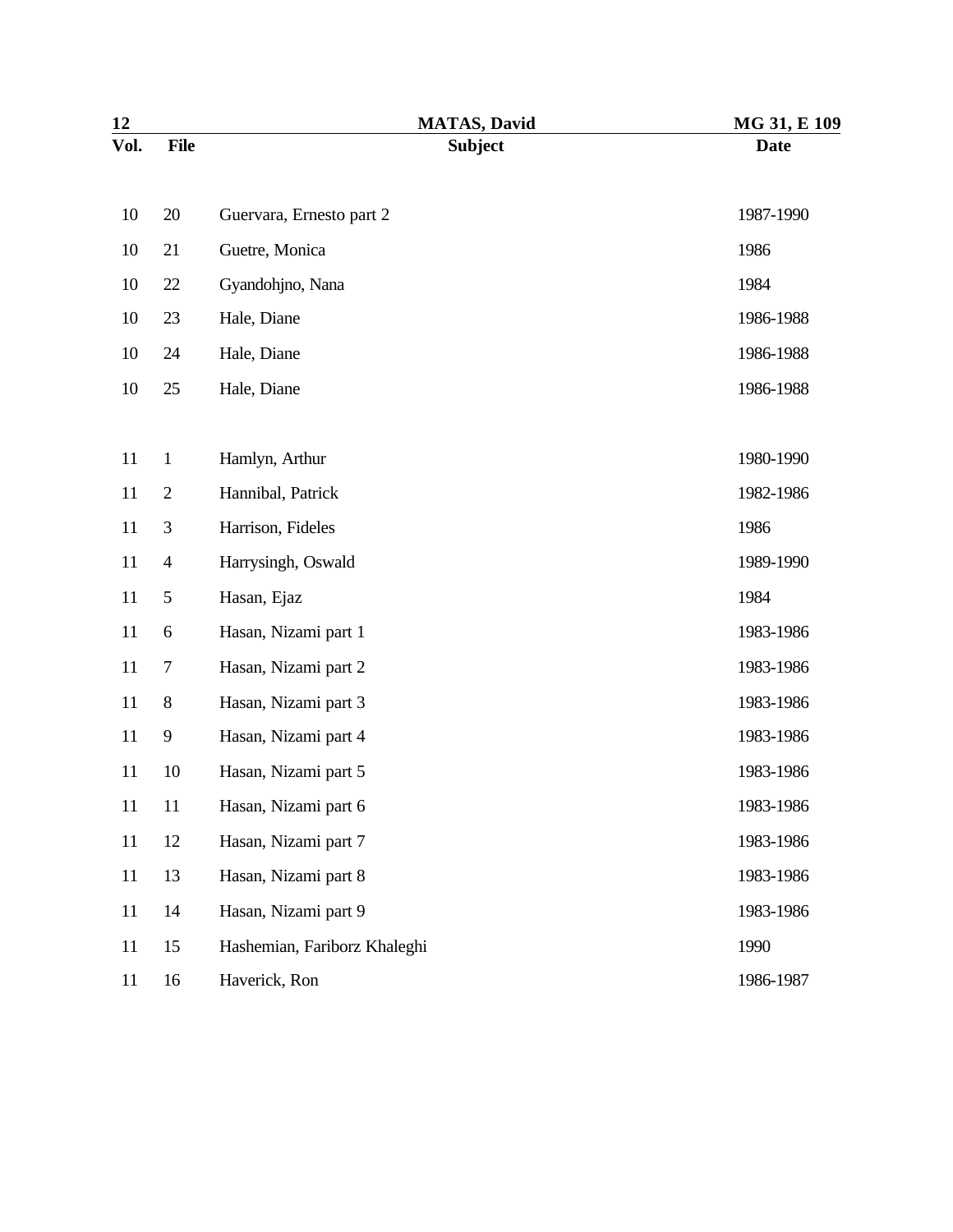| MG 31, E 109 |                  | <b>MATAS, David</b>          | 13          |
|--------------|------------------|------------------------------|-------------|
| Vol.         | <b>File</b>      | <b>Subject</b>               | <b>Date</b> |
| 11           | 17               | Hees, Oscar                  | 1989        |
| 11           | 18               | Hemmatt, Cyrus               | 1979-1982   |
| 11           | 19               | Henderson, Claire            | 1986        |
| 11           | 20               | Herskovitz, Nora             | 1982-1986   |
| 11           | 21               | Hicar, D.                    | 1986        |
| 11           | 22               | Ho, Hai Vinh                 | 1991        |
| 11           | 23               | Ho, Simon                    | 1986        |
| 11           | 24               | Ho, Tak Pui/Lee, Shiu Kay    | 1987        |
| 11           | 25               | Huenunir, David part 1       | 1983-1986   |
| 11           | 26               | Huenunir, David part 2       | 1983-1986   |
| 11           | 27               | Hussen, Adem part 1          | 1980-1982   |
| 11           | 28               | Hussen, Adem part 2          | 1980-1982   |
| 11           | 29               | Insaurralde, Ruben part 1    | 1988-1991   |
| 11           | 30               | Insaurralde, Ruben part 2    | 1988-1991   |
|              |                  |                              |             |
| 12           | $\mathbf{1}$     | Jassal, Inderjeet            | 1987-1991   |
| 12           | $\overline{2}$   | Jeevanjee, Mustapha          | 1987        |
| 12           | 3                | Jennings, Bertram            | 1988        |
| 12           | $\overline{4}$   | Jeyaratnam, Nadarajah part 1 | 1980-1985   |
| 12           | $\sqrt{5}$       | Jeyaratnam, Nadarajah part 2 | 1980-1985   |
| 12           | $\boldsymbol{6}$ | Jeyaratnam, Nadarajah part 3 | 1980-1985   |
| 12           | $\tau$           | Jeyaratnam, Nadarajah part 4 | 1980-1985   |
| 12           | $8\,$            | Jeyaratnam, Nadarajah part 5 | 1980-1985   |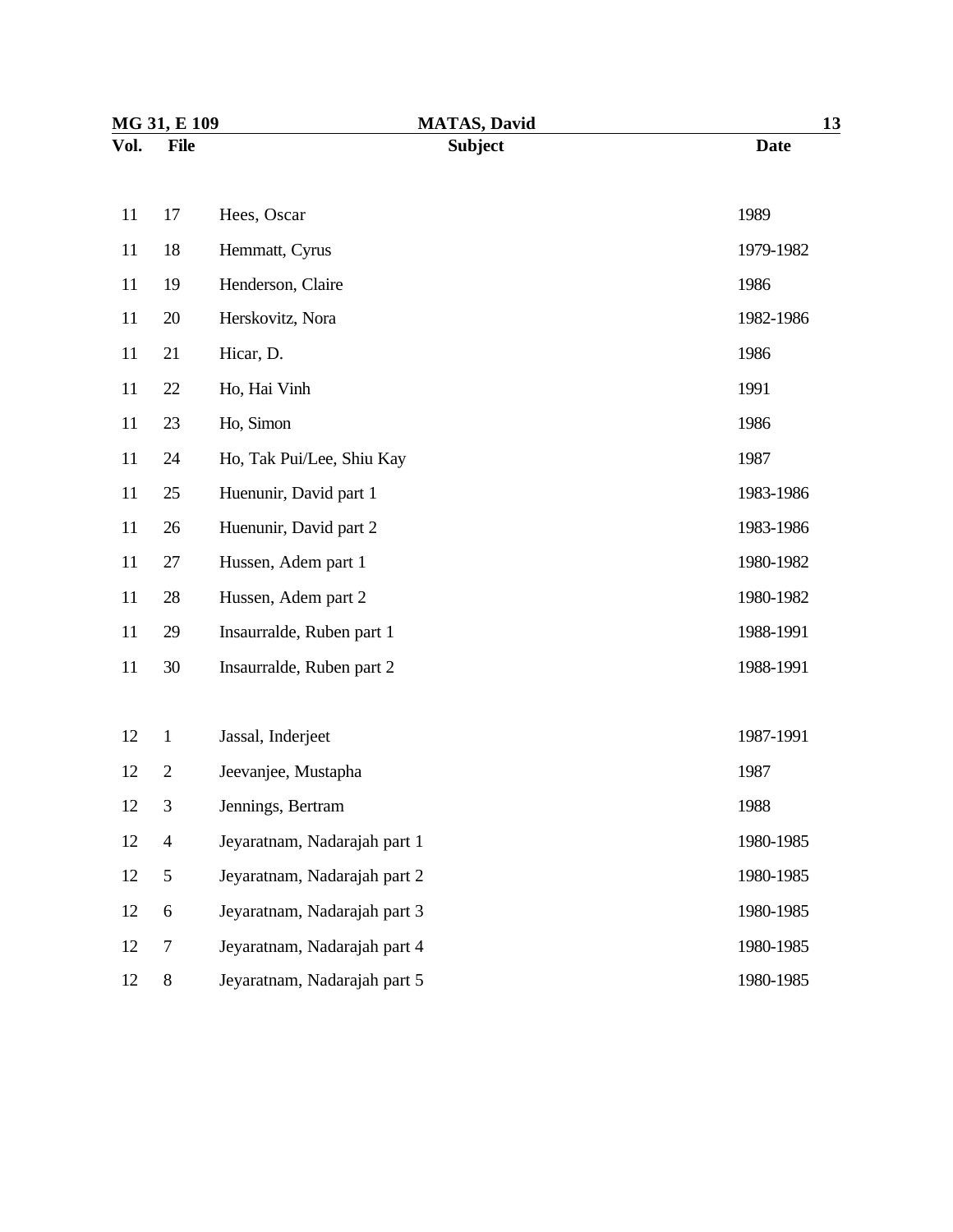| 14   |             | <b>MATAS, David</b>           | MG 31, E 109 |
|------|-------------|-------------------------------|--------------|
| Vol. | <b>File</b> | <b>Subject</b>                | <b>Date</b>  |
| 12   | 9           | Jeyaratnam, Nadarajah part 6  | 1980-1985    |
| 12   | 10          | Jeyaratnam, Nadarajah part 7  | 1980-1985    |
| 12   | 11          | Jeyaratnam, Nadarajah part 8  | 1980-1985    |
| 12   | 12          | Jeyaratnam, Nadarajah part 9  | 1980-1985    |
| 12   | 13          | Jiang, Kai Hong               | 1988         |
| 12   | 14          | Johnson, Cheryl               | 1985-1987    |
| 12   | 15          | Jordan, Barry                 | 1985         |
| 12   | 16          | Joseph, Bhagmati part 1       | 1986-1989    |
| 12   | 17          | Joseph, Bhagmati part 2       | 1986-1989    |
| 12   | 18          | Joshi, Prabhat Prakash part 1 | 1984-1986    |
| 12   | 19          | Joshi, Prabhat Prakash part 2 | 1984-1986    |
| 12   | 20          | Joshi, Prabhat Prakash part 3 | 1984-1986    |
| 12   | 21          | Jothiyasena, Sam              | 1986         |
| 12   | 22          | Jozefiak, Piotr               | 1991         |
| 12   | 23          | Juarizo, Severa               | 1986         |
| 12   | 24          | Jutierrez, Belinda            | 1987         |
| 12   | 25          | Jauhal, Kuldip                | 1986         |
| 12   | 26          | Juayong, Violeta part 1       | 1983-1989    |
| 12   | 27          | Juayong, Violeta part 2       | 1983-1989    |
| 12   | 28          | Juayong, Violeta part 3       | 1983-1989    |
| 12   | 29          | Juayong, Violeta part 4       | 1983-1989    |
| 12   | 30          | Juayong, Violeta part 5       | 1983-1989    |
| 12   | 31          | Juayong, Violeta part 6       | 1983-1989    |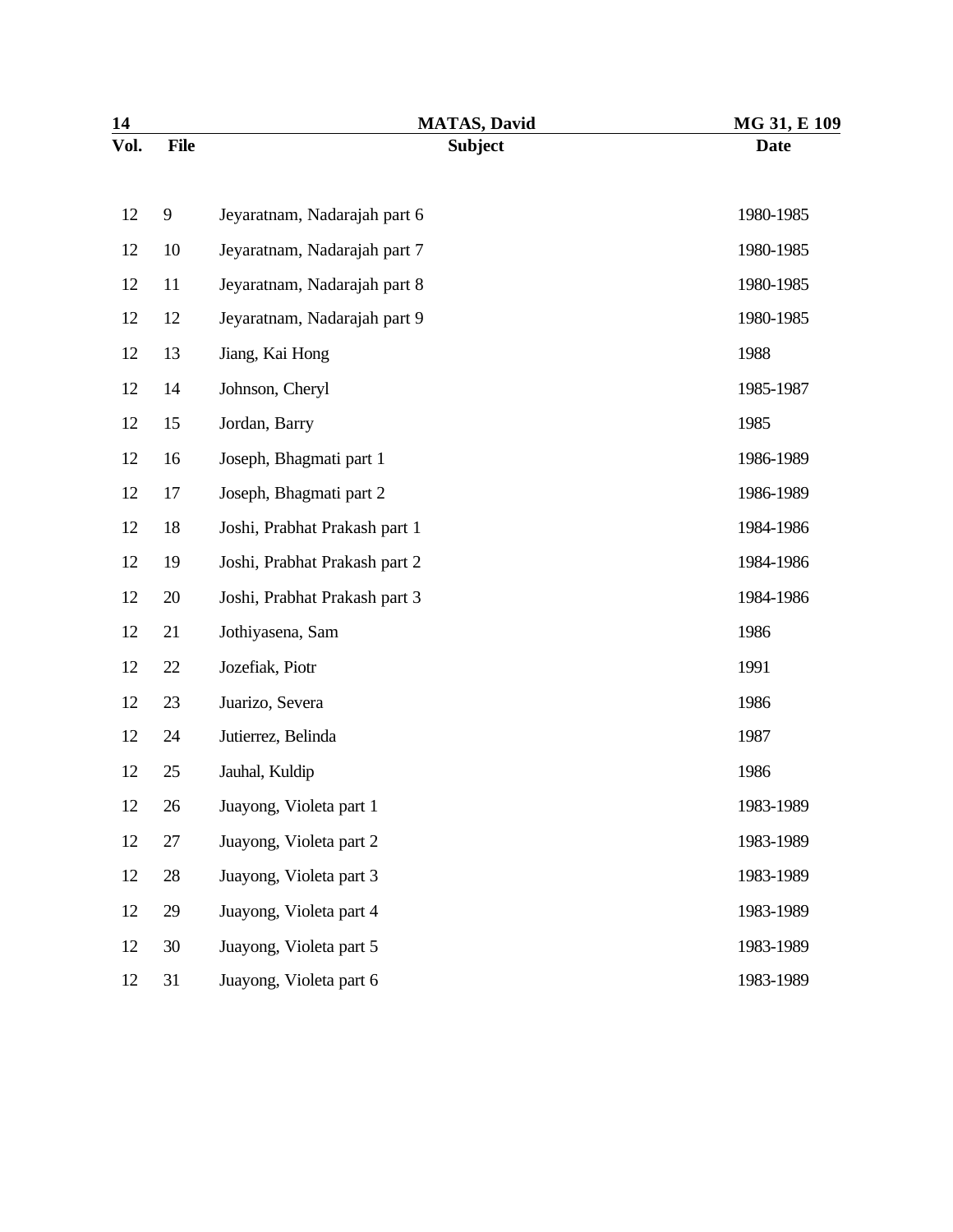| MG 31, E 109        | <b>MATAS, David</b> |      |
|---------------------|---------------------|------|
| Vol.<br><b>File</b> | <b>Subject</b>      | Date |

| 13 | $\mathbf{1}$   | Juayong, Violeta part 7            | 1983-1989 |
|----|----------------|------------------------------------|-----------|
| 13 | $\overline{2}$ | Juayong, Violeta part 8            | 1983-1989 |
| 13 | 3              | Juayong, Violeta part 9            | 1983-1989 |
| 13 | $\overline{4}$ | Juayong, Violeta part 10           | 1983-1989 |
| 13 | 5              | Juayong, Violeta part 11           | 1983-1989 |
| 13 | 6              | Kahan, Eugenia                     | 1988      |
| 13 | 7              | Kaila, Sukhdarshan                 | 1979-1982 |
| 13 | $8\,$          | Kalemli, Ali                       | 1988-1989 |
| 13 | 9              | Kallu, Beatrice                    | 1990      |
| 13 | 10             | Kandiah, Nithiyayogan part 1       | 1984-1987 |
| 13 | 11             | Kandiah, Nithiyayogan part 2       | 1984-1987 |
| 13 | 12             | Khan, Siddiq                       | 1991      |
| 13 | 13             | Kim, Gloria                        | 1991      |
| 13 | 14             | Koroma, Saidu                      | 1986-1994 |
| 13 | 15             | Kumar, Erlinda part 1              | 1981-1984 |
| 13 | 16             | Kumar, Erlinda part 2              | 1981-1984 |
| 13 | 17             | Labossiere, Denis                  | 1990      |
| 13 | 18             | Laurito, Carmela                   | 1990-1991 |
| 13 | 19             | Law Society/MacDonald, R.L. part 1 | 1973-1978 |
| 13 |                |                                    |           |
|    | 20             | Law Society/MacDonald, R.L. part 2 | 1973-1978 |
| 13 | 21             | Law Society/MacDonald, R.L. part 3 | 1973-1978 |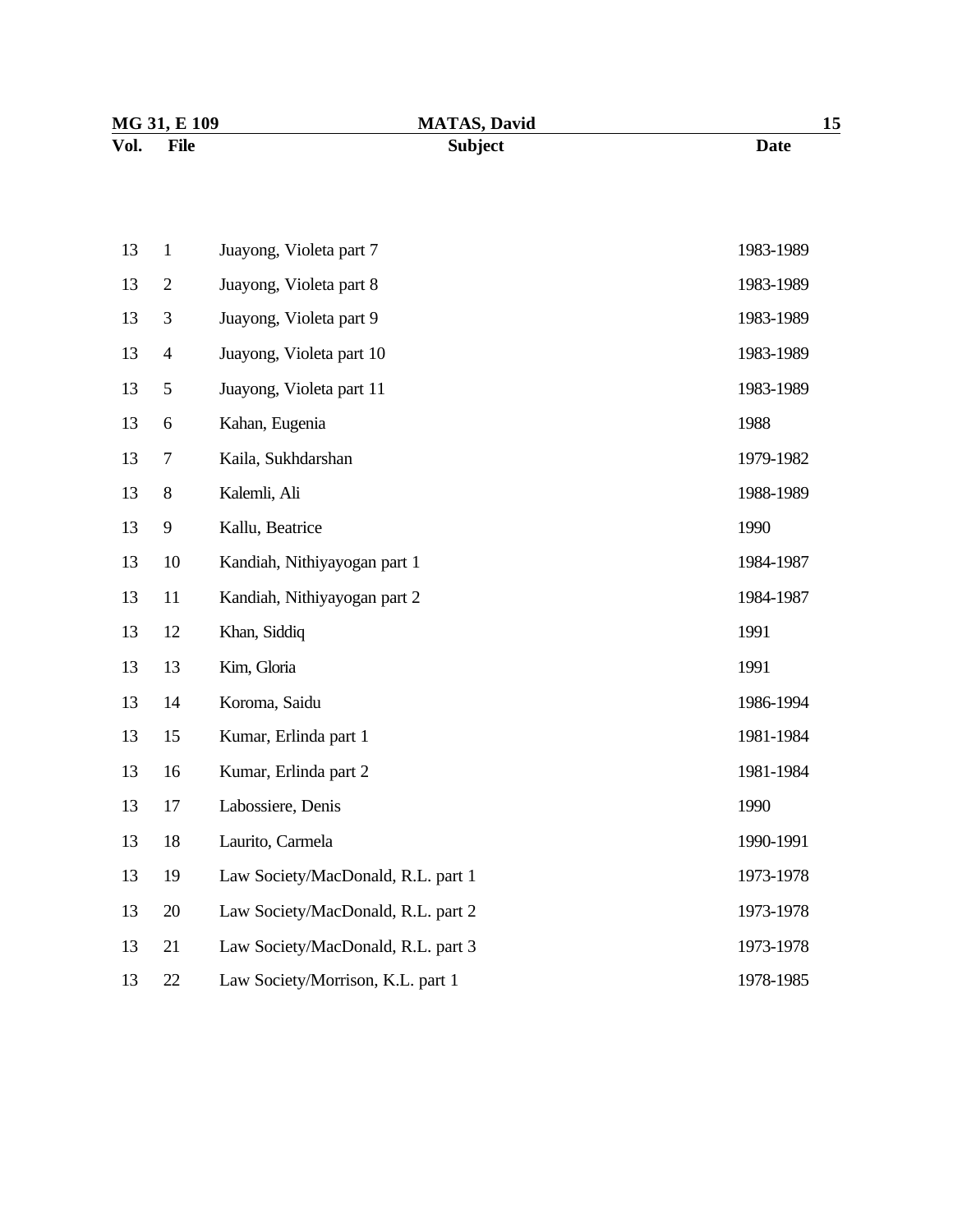| 16   |                | <b>MATAS, David</b>                                           | MG 31, E 109 |
|------|----------------|---------------------------------------------------------------|--------------|
| Vol. | <b>File</b>    | <b>Subject</b>                                                | <b>Date</b>  |
| 13   | 23             | Law Society/Morrison, K.L. part 2                             | 1978-1985    |
| 13   | 24             | Law Society/Morrison, K.L. part 3                             | 1978-1985    |
| 13   | 25             | Lerner, M. v. Royal College of Physicians and Surgeons part 1 | 1986         |
| 13   | 26             | Lerner, M. v. Royal College of Physicians and Surgeons part 2 | 1986         |
| 13   | 27             | Lerner, M. v. Royal College of Physicians and Surgeons part 3 | 1986         |
| 14   | $\mathbf{1}$   | Lopez, Oscar part 1                                           | 1979-1984    |
| 14   | $\overline{2}$ | Lopez, Oscar part 2                                           | 1979-1984    |
| 14   | 3              | Lopez, Oscar part 3                                           | 1979-1984    |
| 14   | $\overline{4}$ | Lopez, Oscar part 4                                           | 1979-1984    |
| 14   | 5              | Lopez, Oscar part 5                                           | 1979-1984    |
| 14   | 6              | Lopez, Oscar part 6                                           | 1979-1984    |
| 14   | 7              | Lopez, Oscar part 7                                           | 1979-1984    |
| 14   | $8\,$          | Lopez, Oscar part 8                                           | 1979-1984    |
| 14   | 9              | Lopez, Oscar part 9                                           | 1979-1984    |
| 14   | 10             | Maghera, Joginder Singh part 1                                | 1986-1988    |
| 14   | 11             | Maghera, Joginder Singh part 2                                | 1986-1988    |
| 14   | 12             | Mann, Harjinder Singh part 1                                  | 1985-1986    |
| 14   | 13             | Mann, Harjinder Singh part 2                                  | 1985-1986    |
| 14   | 14             | Mann, Harjinder Singh part 3                                  | 1985-1986    |
| 14   | 15             | Mann, Harjinder Singh part 4                                  | 1985-1986    |
| 14   | 16             | Mann, Harjinder Singh part 5                                  | 1985-1986    |
| 14   | 17             | Mann, Jaswant                                                 | 1981-1984    |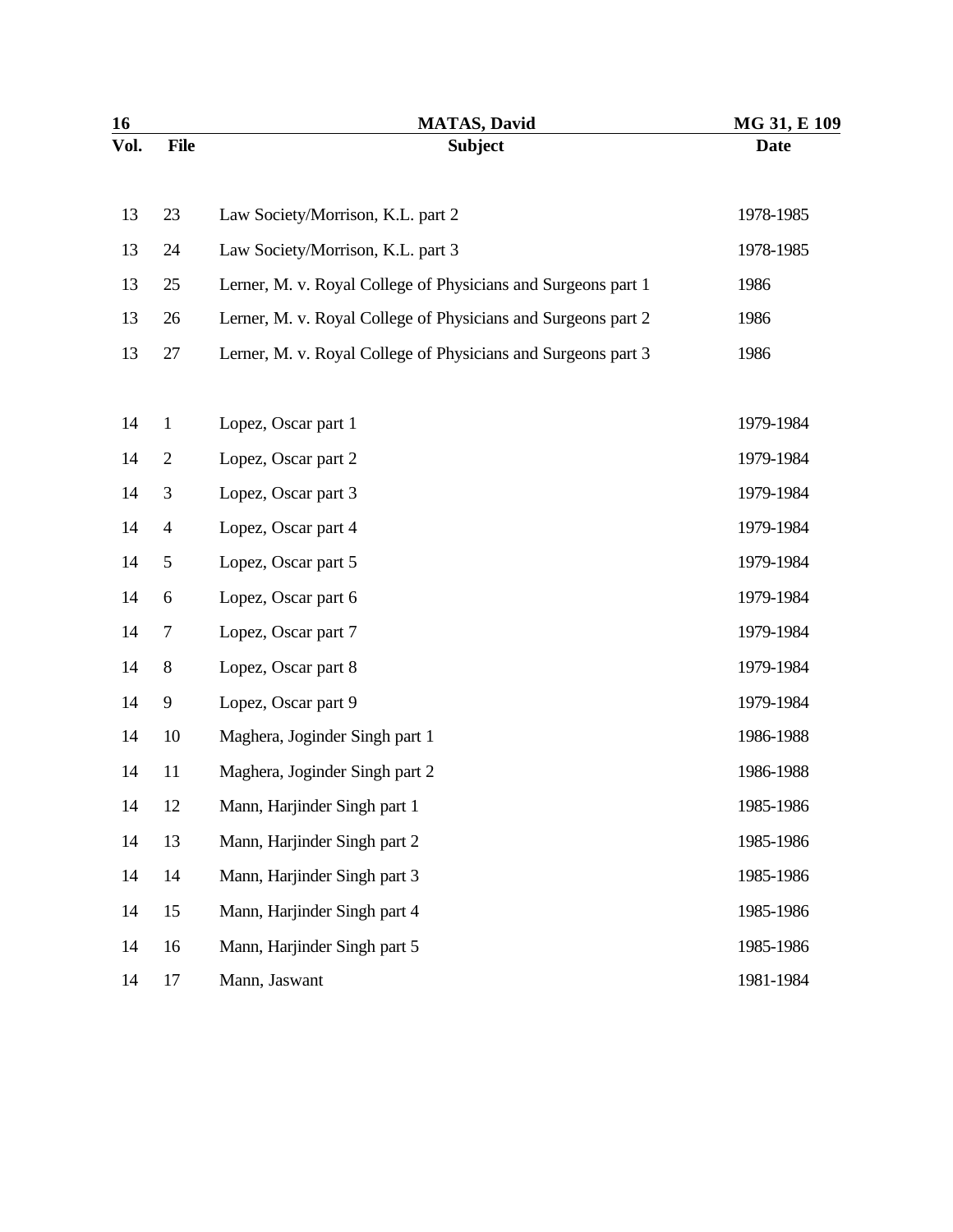| MG 31, E 109 |                  | <b>MATAS, David</b>      | 17          |  |
|--------------|------------------|--------------------------|-------------|--|
| Vol.         | <b>File</b>      | <b>Subject</b>           | <b>Date</b> |  |
| 14           | 18               | Mensah, Jim part 1       | 1979-1983   |  |
| 14           | 19               | Mensah, Jim part 2       | 1979-1983   |  |
| 14           | 20               | Mensah, Jim part 3       | 1979-1983   |  |
| 14           | 21               | Mensah, Jim part 4       | 1979-1983   |  |
| 15           | $\mathbf{1}$     | Mensah, Jim part 5       | 1979-1983   |  |
| 15           | $\mathbf{2}$     | Mensah, Jim part 6       | 1979-1983   |  |
| 15           | 3                | Mensah, Jim part 7       | 1979-1983   |  |
| 15           | $\overline{4}$   | Mensah, Jim part 8       | 1979-1983   |  |
| 15           | 5                | Molina, Fernando part 1  | 1978-1987   |  |
| 15           | $\boldsymbol{6}$ | Molina, Fernando part 2  | 1978-1987   |  |
| 15           | $\tau$           | Molina, Fernando part 3  | 1978-1987   |  |
| 15           | $8\,$            | Molina, Fernando part 4  | 1978-1987   |  |
| 15           | 9                | Molina, Fernando part 5  | 1978-1987   |  |
| 15           | 10               | Molina, Fernando part 6  | 1978-1987   |  |
| 15           | 11               | Molina, Fernando part 7  | 1978-1987   |  |
| 15           | 12               | Molina, Fernando part 8  | 1978-1987   |  |
| 15           | 13               | Molina, Fernando part 9  | 1978-1987   |  |
| 15           | 14               | Molina, Fernando part 10 | 1978-1987   |  |
| 15           | 15               | Molina, Fernando part 11 | 1978-1987   |  |
| 15           | 16               | Molina, Fernando part 12 | 1978-1987   |  |
| 15           | 17               | Molina, Fernando part 13 | 1978-1987   |  |
| 15           | 18               | Molina, Fernando part 14 | 1978-1987   |  |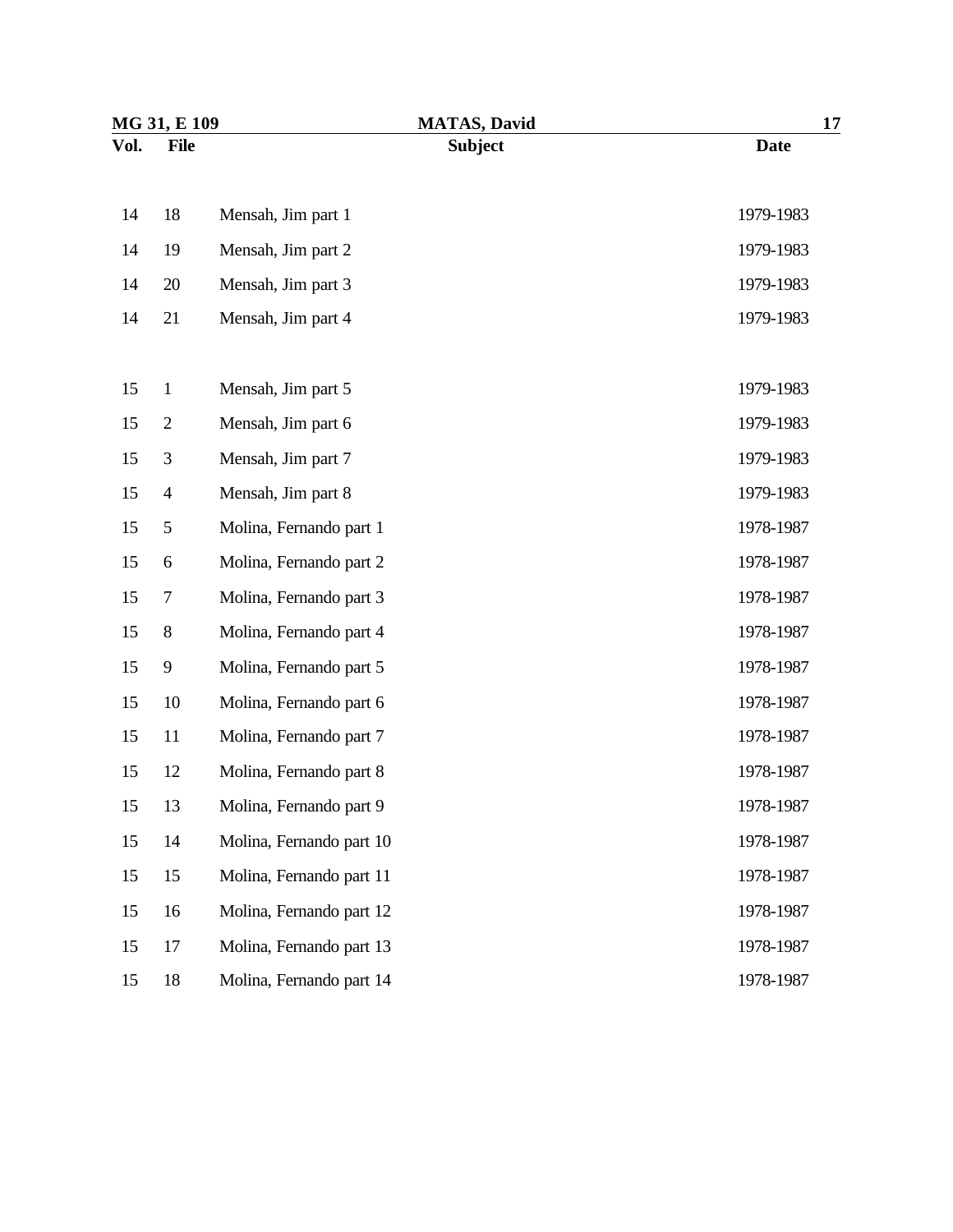| 18   |                | <b>MATAS, David</b>             | MG 31, E 109 |
|------|----------------|---------------------------------|--------------|
| Vol. | <b>File</b>    | <b>Subject</b>                  | <b>Date</b>  |
| 15   | 19             | Molina, Fernando part 15        | 1978-1987    |
| 15   | 20             | Molina, Fernando part 16        | 1978-1987    |
| 15   | 21             | Molina, Rubi (Fernando) part 17 | 1978-1987    |
| 16   | $\mathbf{1}$   | Munoz, Christina part 1         | 1985-1990    |
| 16   | $\mathbf{2}$   | Munoz, Christina part 2         | 1985-1990    |
| 16   | 3              | Munoz, Christina part 3         | 1985-1990    |
| 16   | $\overline{4}$ | Munoz, Christina part 4         | 1985-1990    |
| 16   | 5              | Munoz, Christina part 5         | 1985-1990    |
| 16   | 6              | Munoz, Christina part 6         | 1985-1990    |
| 16   | 7              | Munoz, Christina part 7         | 1985-1990    |
| 16   | $8\,$          | Munoz, Christina part 8         | 1985-1990    |
| 16   | 9              | Navaratnam, Sivanathan part 1   | 1984-1985    |
| 16   | 10             | Navaratnam, Sivanathan part 2   | 1984-1985    |
| 16   | 11             | Navaratnam, Sivayogan part 1    | 1987-1990    |
| 16   | 12             | Navaratnam, Sivayogan part 2    | 1987-1990    |
| 16   | 13             | Nikhanj, Nick                   | 1988-1991    |
| 16   | 14             | Nirmalan, Arulampalan part 1    | 1982-1990    |
| 16   | 15             | Nirmalan, Arulampalan part 2    | 1982-1990    |
| 16   | 16             | Nirmalan, Arulampalan part 3    | 1982-1990    |
| 16   | 17             | Nirmalan, Arulampalan part 4    | 1982-1990    |
| 16   | 18             | Nirmalan, Arulampalan part 5    | 1982-1990    |
| 16   | 19             | Nirmalan, Arulampalan part 6    | 1982-1990    |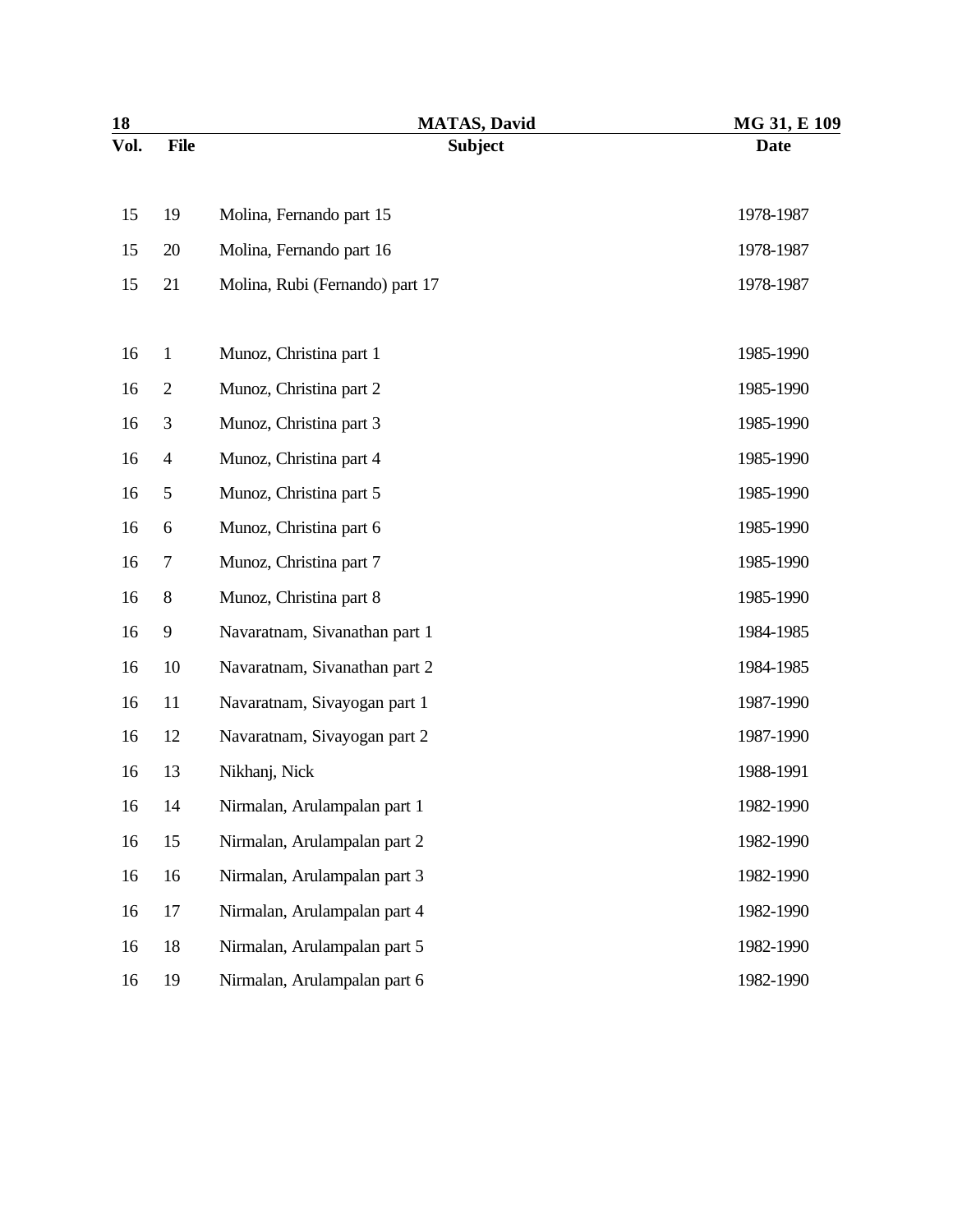| MG 31, E 109 |                | <b>MATAS, David</b>         | 19          |  |
|--------------|----------------|-----------------------------|-------------|--|
| Vol.         | <b>File</b>    | <b>Subject</b>              | <b>Date</b> |  |
| 16           | 20             | Nunez, Maritza part 1       | 1979-1983   |  |
| 16           | 21             | Nunez, Maritza part 2       | 1979-1983   |  |
| 16           | 22             | Nunez, Maritza part 3       | 1979-1983   |  |
| 16           | 23             | Nunez, Maritza part 4       | 1979-1983   |  |
| 17           | $\mathbf{1}$   | Nunez, Maritza part 5       | 1979-1983   |  |
| 17           | $\overline{2}$ | Nunez, Maritza part 6       | 1979-1983   |  |
| 17           | 3              | Nunez, Maritza part 7       | 1979-1983   |  |
| 17           | $\overline{4}$ | Nunez, Maritza part 8       | 1979-1983   |  |
| 17           | 5              | Nunez, Maritza part 9       | 1979-1983   |  |
| 17           | 6              | Nunez, Maritza part 10      | 1979-1983   |  |
| 17           | 7              | Nunez, Maritza part 11      | 1979-1983   |  |
| 17           | $8\,$          | Nunez, Maritza part 12      | 1979-1983   |  |
| 17           | 9              | Palta, Somnath part 1       | 1981-1983   |  |
| 17           | 10             | Palta, Somnath part 2       | 1981-1983   |  |
| 17           | 11             | Palta, Somnath part 3       | 1981-1983   |  |
| 17           | 12             | Pangli, Amarjit Kaur part 1 | 1986-1988   |  |
| 17           | 13             | Pangli, Amarjit Kaur part 2 | 1986-1988   |  |
| 17           | 14             | Pangli, Amarjit Kaur part 3 | 1986-1988   |  |
| 17           | 15             | Parmar, Balwant Singh       | 1983-1987   |  |
| 17           | 16             | Pekarsky, Elizabeth         | 1985        |  |
| 17           | 17             | Quintana, Miguel part 1     | 1988-1990   |  |
| 17           | 18             | Quintana, Miguel part 2     | 1988-1990   |  |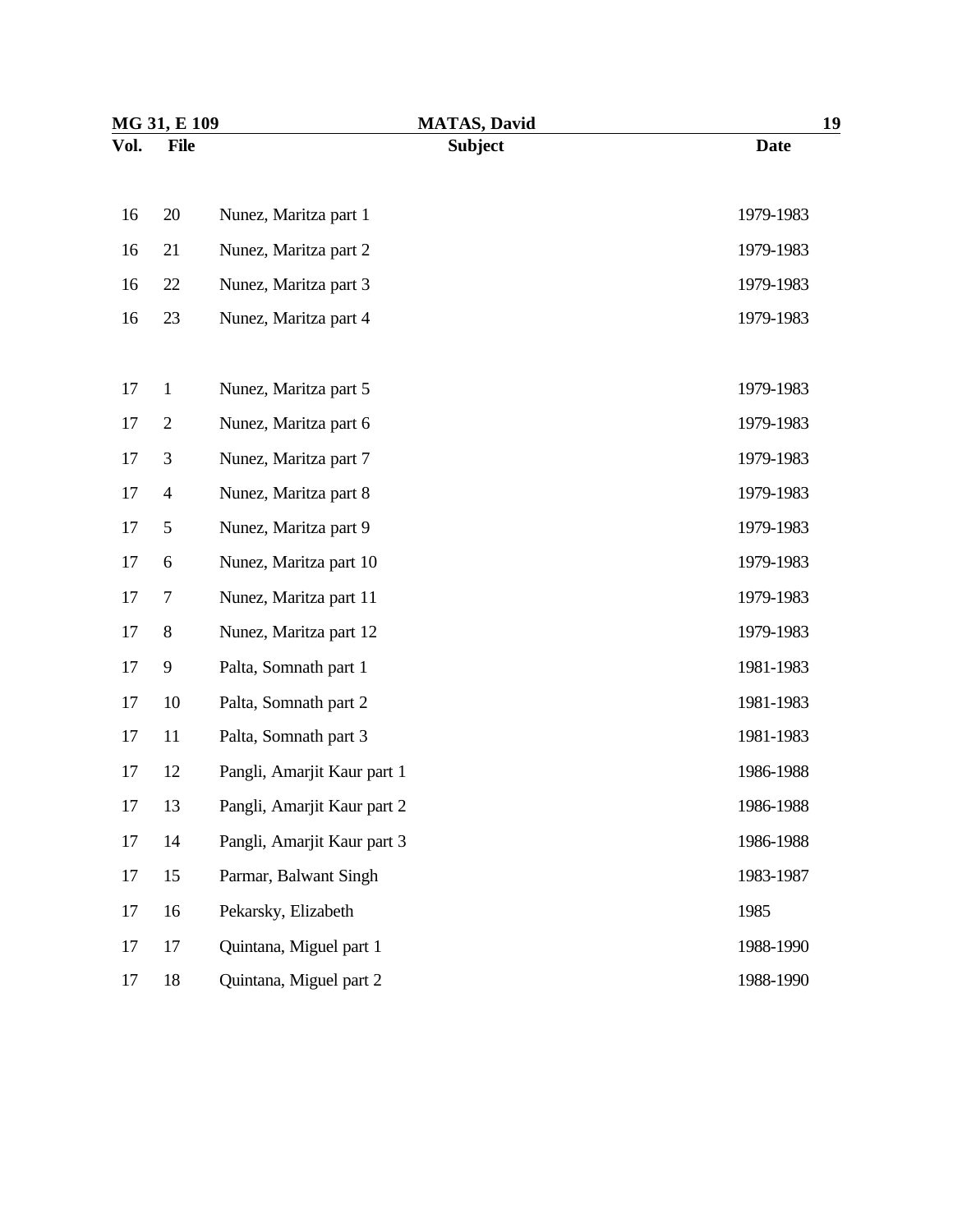| 20   |                | <b>MATAS, David</b>       | MG 31, E 109 |
|------|----------------|---------------------------|--------------|
| Vol. | <b>File</b>    | <b>Subject</b>            | <b>Date</b>  |
| 17   | 19             | Rajpaul, Rohan part 1     | 1986-1989    |
| 17   | 20             | Rajpaul, Rohan part 2     | 1986-1989    |
| 18   | $\mathbf{1}$   | Rajpaul, Rohan part 3     | 1986-1989    |
| 18   | $\mathbf{2}$   | Ramirez, Christian part 1 | 1978-1980    |
| 18   | $\mathfrak{Z}$ | Ramirez, Christian part 2 | 1978-1980    |
| 18   | 4              | Ramirez, Christian part 3 | 1978-1980    |
| 18   | 5              | Randhawa, Sukhpal         | 1977-1979    |
| 18   | 6              | Rehal, Mohinder part 1    | 1981         |
| 18   | 7              | Rehal, Mohinder part 2    | 1981         |
| 18   | $8\,$          | Reid, Esther              | 1981         |
| 18   | 9              | Rocuant, Manuel           | 1979-1987    |
| 18   | 10             | Roopchan, Savitri part 1  | 1983-1987    |
| 18   | 11             | Roopchan, Savitri part 2  | 1983-1987    |
| 18   | 12             | Roopchan, Savitri part 3  | 1983-1987    |
| 18   | 13             | Roopchan, Savitri part 4  | 1983-1987    |
| 18   | 14             | Roopchan, Sewhchan part 1 | 1983-1987    |
| 18   | 15             | Roopchan, Sewhchan part 2 | 1983-1987    |
| 18   | 16             | Roopchan, Sewhchan part 3 | 1983-1987    |
| 18   | 17             | Roopchan, Sharon part 1   | 1983-1987    |
| 18   | 18             | Roopchan, Sharon part 2   | 1983-1987    |
| 18   | 19             | Roopchan, Sharon part 3   | 1983-1987    |
| 18   | 20             | Roopchan, Sharon part 4   | 1983-1987    |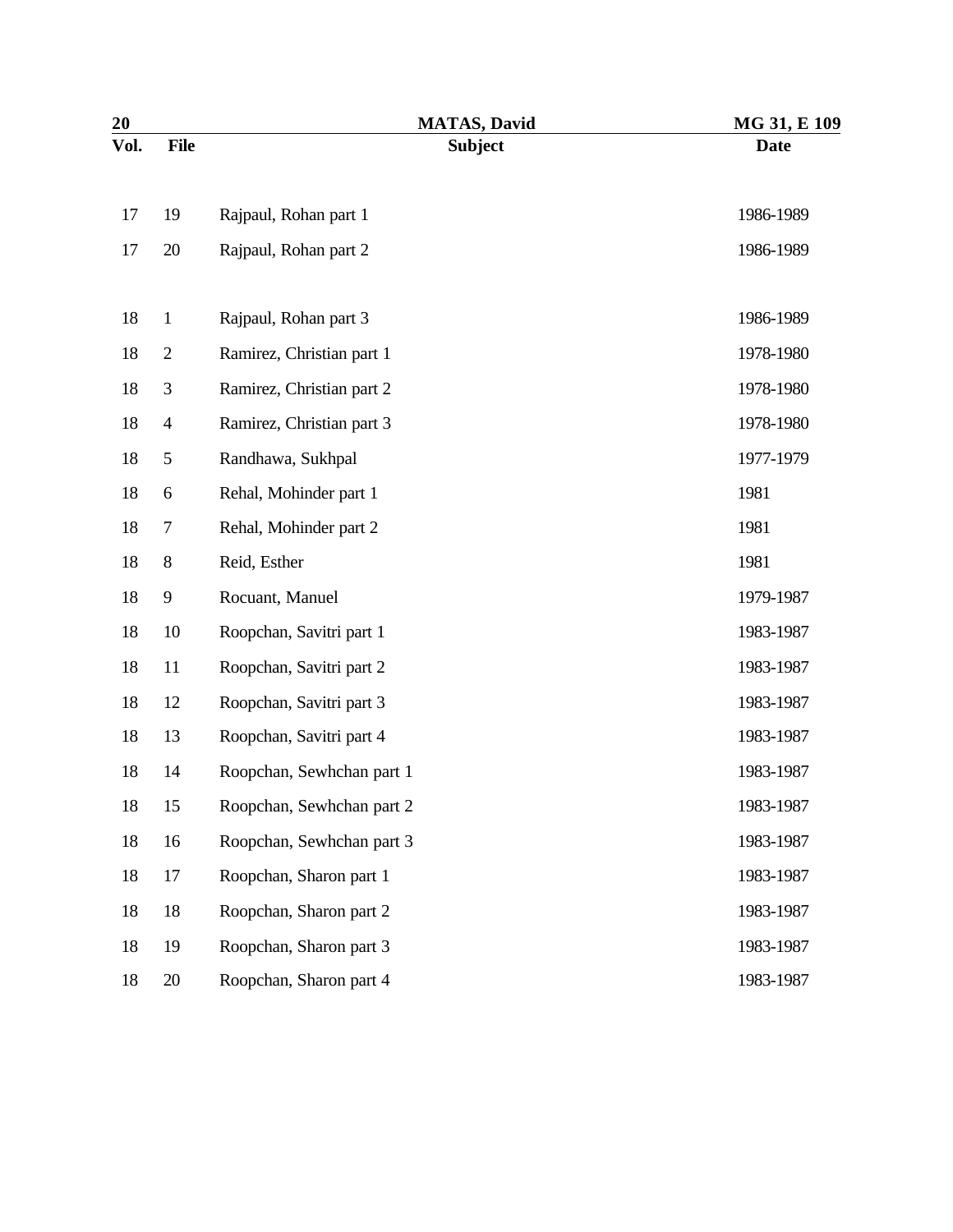| MG 31, E 109 |                | <b>MATAS, David</b>           | 21          |  |
|--------------|----------------|-------------------------------|-------------|--|
| Vol.         | <b>File</b>    | <b>Subject</b>                | <b>Date</b> |  |
| 18           | 21             | Roopchan, Sharon part 5       | 1983-1987   |  |
| 18           | 22             | Roopchan, Sharon part 6       | 1983-1987   |  |
| 18           | 23             | Routkovski, Konstantin part 1 | 1992-1993   |  |
| 18           | 24             | Routkovski, Konstantin part 2 | 1992-1993   |  |
| 19           | $\mathbf{1}$   | Routkovski, Konstantin part 3 | 1992-1993   |  |
| 19           | $\mathbf{2}$   | Saini, Shashi part 1          | 1981-1989   |  |
| 19           | 3              | Saini, Shashi part 2          | 1981-1989   |  |
| 19           | $\overline{4}$ | Saini, Shashi part 3          | 1981-1989   |  |
| 19           | 5              | Saini, Shashi part 4          | 1981-1989   |  |
| 19           | 6              | Saran, Sukhminder part 1      | 1983-1987   |  |
| 19           | 7              | Saran, Sukhminder part 2      | 1983-1987   |  |
| 19           | $8\,$          | Saran, Sukhminder part 3      | 1983-1987   |  |
| 19           | 9              | Saran, Sukhminder part 4      | 1983-1987   |  |
| 19           | 10             | Saran, Sukhminder part 5      | 1983-1987   |  |
| 19           | 11             | Saran, Sukhminder part 6      | 1983-1987   |  |
| 19           | 12             | Saran, Sukhminder part 7      | 1983-1987   |  |
| 19           | 13             | Saraos, Eduardo part 1        | 1979-1987   |  |
| 19           | 14             | Saraos, Eduardo part 2        | 1979-1987   |  |
| 19           | 15             | Saraos, Eduardo part 3        | 1979-1987   |  |
| 19           | 16             | Saraos, Eduardo part 4        | 1979-1987   |  |
| 19           | 17             | Saraos, Eduardo part 5        | 1979-1987   |  |
| 19           | 18             | Saraos, Eduardo part 6        | 1979-1987   |  |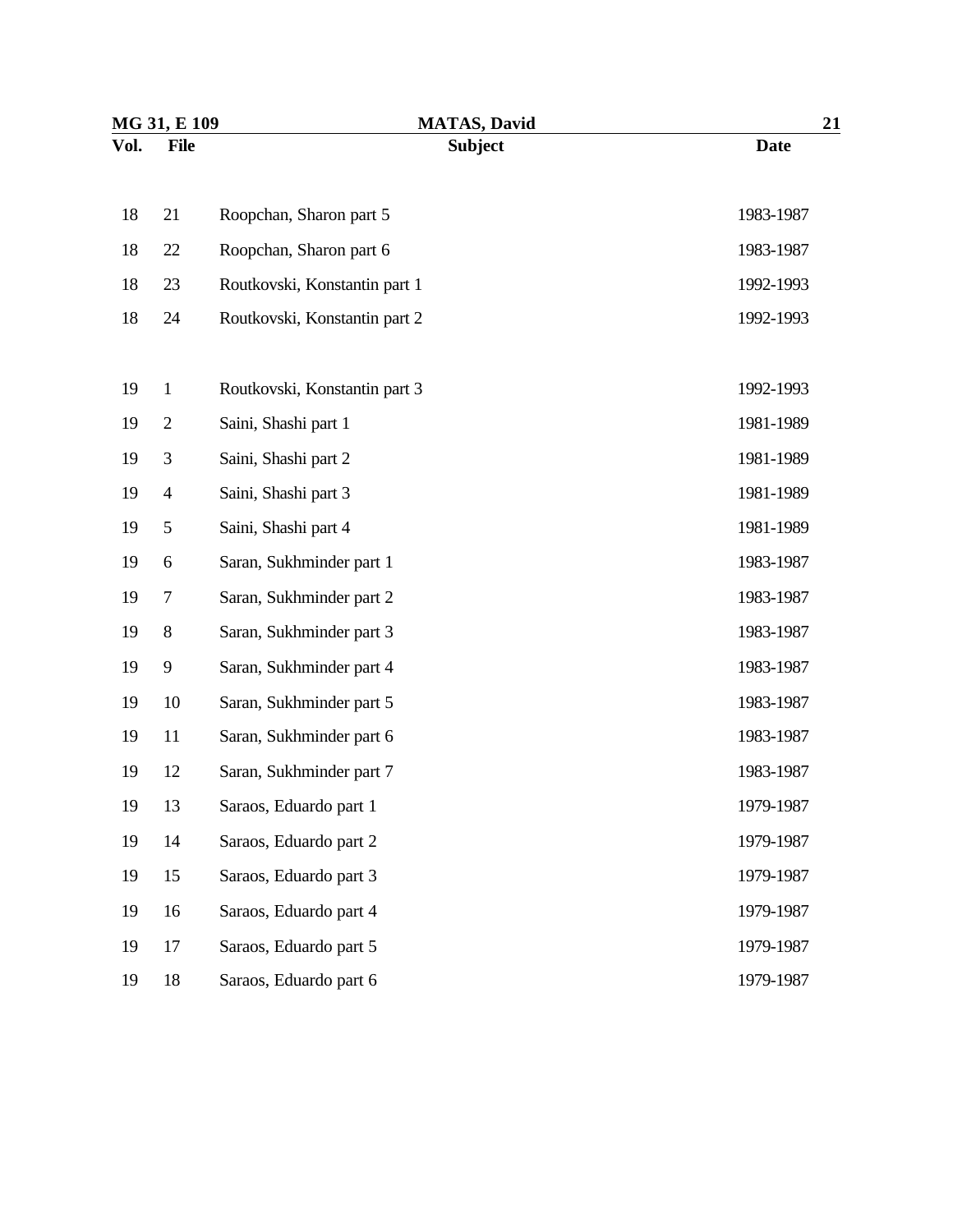| 22   |                  | <b>MATAS, David</b>      | MG 31, E 109 |
|------|------------------|--------------------------|--------------|
| Vol. | <b>File</b>      | <b>Subject</b>           | <b>Date</b>  |
| 19   | 19               | Saraos, Eduardo part 7   | 1979-1987    |
| 19   | 20               | Saraos, Eduardo part 8   | 1979-1987    |
| 19   | 21               | Saraos, Eduardo part 9   | 1979-1987    |
| 20   | $\mathbf{1}$     | Saraos, Eduardo part 10  | 1979-1987    |
| 20   | $\boldsymbol{2}$ | Saraos, Eduardo part 11  | 1979-1987    |
| 20   | 3                | Saraos, Eduardo part 12  | 1979-1987    |
| 20   | $\overline{4}$   | Saraos, Eduardo part 13  | 1979-1987    |
| 20   | 5                | Sekhon, Jaswinder Singh  | 1989-1990    |
| 20   | 6                | Sethi, Harvinder part 1  | 1986-1989    |
| 20   | 7                | Sethi, Harvinder part 2  | 1986-1989    |
| 20   | $\,$ 8 $\,$      | Sethi, Harvinder part 3  | 1986-1989    |
| 20   | 9                | Sethi, Harvinder part 4  | 1986-1989    |
| 20   | 10               | Sethi, Harvinder part 5  | 1986-1989    |
| 20   | 11               | Sethi, Harvinder part 6  | 1986-1989    |
| 20   | 12               | Sethi, Harvinder part 7  | 1986-1989    |
| 20   | 13               | Sethi, Harvinder part 8  | 1986-1989    |
| 20   | 14               | Sethi, Harvinder part 9  | 1986-1989    |
| 20   | 15               | Sethi, Harvinder part 10 | 1986-1989    |
| 20   | 16               | Sethi, Harvinder part 11 | 1986-1989    |
| 20   | 17               | Sethi, Harvinder part 12 | 1986-1989    |
| 20   | 18               | Sethi, Harvinder part 13 | 1986-1989    |
| 20   | 19               | Sethi, Harvinder part 14 | 1986-1989    |
| 20   | 20               | Sethi, Harvinder part 15 | 1986-1989    |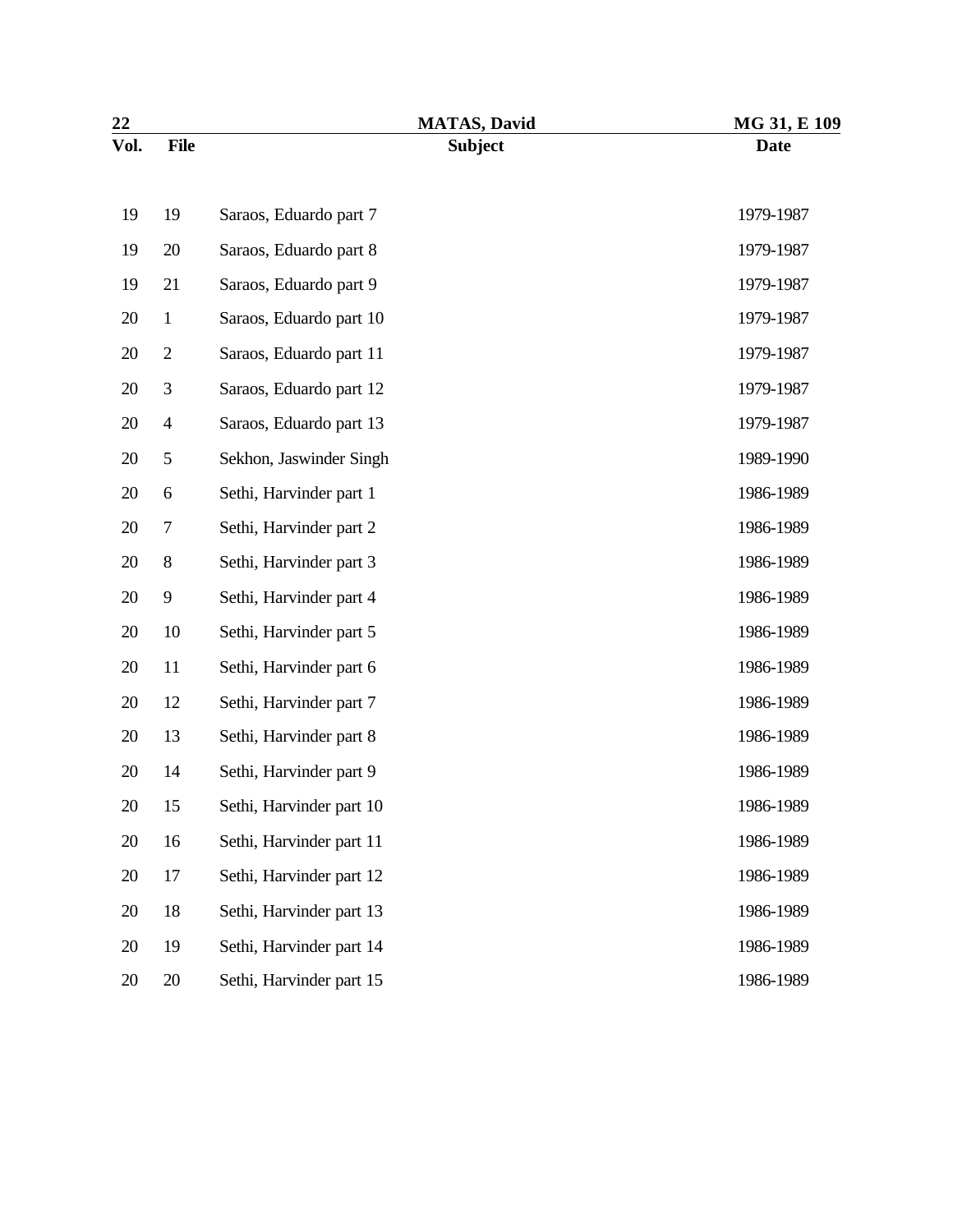| MG 31, E 109 |                          | <b>MATAS, David</b>           | 23          |
|--------------|--------------------------|-------------------------------|-------------|
| Vol.         | <b>File</b>              | <b>Subject</b>                | <b>Date</b> |
| 20           | 21                       | Sethi, Harvinder part 16      | 1986-1989   |
| 20           | 22                       | Sethi, Harvinder part 17      | 1986-1989   |
| 21           | $\mathbf{1}$             | Sharma, Chander               | 1980        |
| 21           | $\mathbf{2}$             | Shilcharan, Jasoda            | 1983-1990   |
| 21           | 3                        | Shilcharan, Leslie part 1     | 1983-1987   |
| 21           | $\overline{4}$           | Shilcharan, Leslie part 2     | 1983-1987   |
| 21           | 5                        | Shilcharan, Leslie part 3     | 1983-1987   |
| 21           | 6                        | Sidhu, Baljit                 | 1979-1982   |
| 21           | 7                        | Sidhu, Jaspal                 | 1979-1980   |
| 21           | $8\,$                    | Sidhu, John part 1            | 1976-1979   |
| 21           | 9                        | Sidhu, John part 2            | 1976-1979   |
| 21           | 10                       | Sidhu, John part 3            | 1976-1979   |
| 21           | 11                       | Sidhu, John part 4            | 1976-1979   |
| 22           | $\mathbf{1}$             | Singh, Paramjeet Kaur part 1  | 1984-1987   |
| 22           | $\mathbf{2}$             | Singh, Parmjeet Kaur part 2   | 1984-1987   |
| 22           | 3                        | Singh, Pritam part 1          | 1977-1980   |
| 22           | $\overline{\mathcal{A}}$ | Singh, Pritam part 2          | 1977-1980   |
| 22           | 5                        | Singh, Satyapal               | 1987-1988   |
| 22           | $\boldsymbol{6}$         | Singh, Sukjinder              | 1980-1981   |
| 22           | $\boldsymbol{7}$         | Singh, Surjit                 | 1981-1983   |
| 22           | $8\,$                    | Singla, Narender Kumar part 1 | 1985-1986   |
|              |                          |                               |             |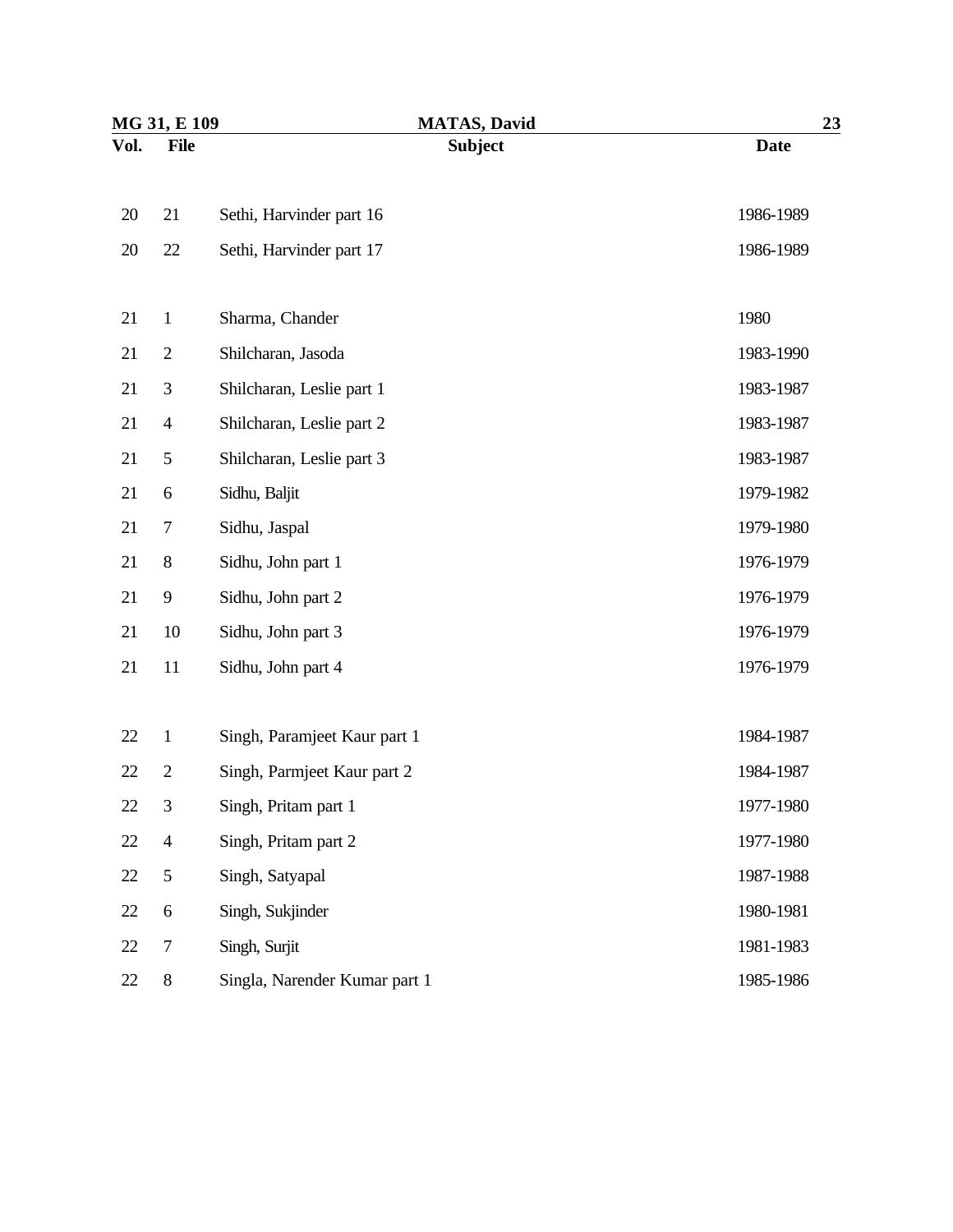| 24   |                  | <b>MATAS, David</b>           | MG 31, E 109 |
|------|------------------|-------------------------------|--------------|
| Vol. | <b>File</b>      | <b>Subject</b>                | <b>Date</b>  |
| 22   | $\overline{9}$   | Singla, Narender Kumar part 2 | 1985-1986    |
| 22   | 10               | Singla, Narender Kumar part 3 | 1985-1986    |
| 22   | 11               | Sockalingam, Nanthini         | 1980-1985    |
| 22   | 12               | Stewart-Grant, L.G.           | 1990-1991    |
| 22   | 13               | Suleiman, Munir part 1        | 1980-1984    |
| 22   | 14               | Suleiman, Munir part 2        | 1980-1984    |
| 22   | 15               | Suleiman, Munir part 3        | 1980-1984    |
| 22   | 16               | Suleiman, Munir part 4        | 1980-1984    |
| 22   | 17               | Suleiman, Munir part 5        | 1980-1984    |
| 22   | 18               | Suleiman, Munir part 6        | 1980-1984    |
| 22   | 19               | Suleiman, Munir part 7        | 1980-1984    |
| 22   | 20               | Suleiman, Munir part 8        | 1980-1984    |
| 22   | 21               | Suleiman, Munir part 9        | 1980-1984    |
| 22   | 22               | Suleiman, Munir part 10       | 1980-1984    |
| 22   | 23               | Suleiman, Munir part 11       | 1980-1984    |
| 23   | $\mathbf{1}$     | Tatla, Darshan Kaur           | 1988-1990    |
| 23   | 2                | Tewelde, Seldeab part 1       | 1983-1984    |
| 23   | 3                | Tewelde, Seldeab part 2       | 1983-1984    |
| 23   | $\overline{4}$   | Tewelde, Seldeab part 3       | 1983-1984    |
| 23   | $\mathfrak{S}$   | Tewelde, Seldeab part 4       | 1983-1984    |
| 23   | $\boldsymbol{6}$ | Tewelde, Seldeab part 5       | 1983-1984    |
| 23   | $\tau$           | Tewelde, Seldeab part 6       | 1983-1984    |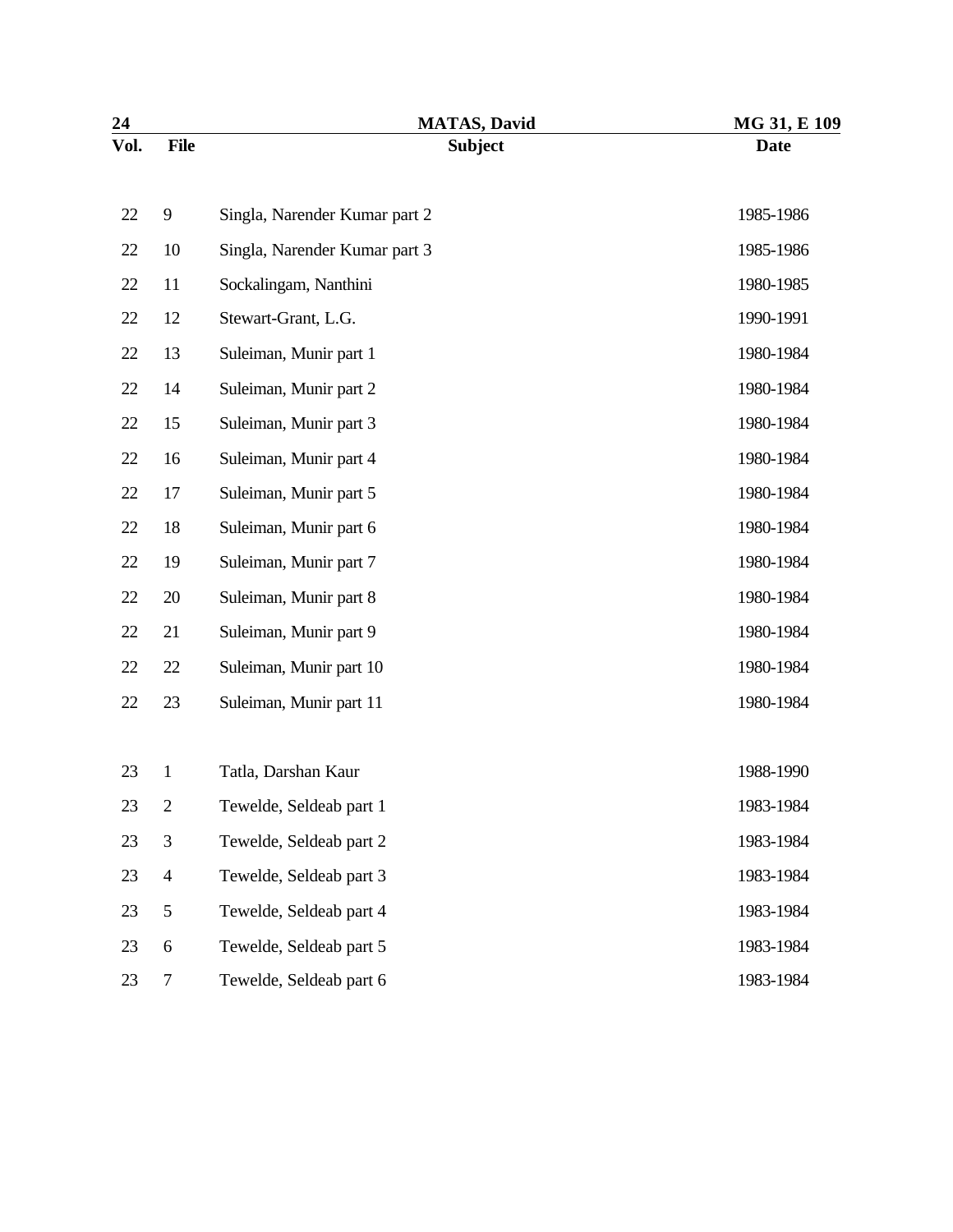| MG 31, E 109 |                |                          | <b>MATAS, David</b> | 25          |  |
|--------------|----------------|--------------------------|---------------------|-------------|--|
| Vol.         | <b>File</b>    |                          | <b>Subject</b>      | <b>Date</b> |  |
| 23           | $8\,$          | Tolentino, Danilo part 1 |                     | 1982-1990   |  |
| 23           | 9              | Tolentino, Danilo part 2 |                     | 1982-1990   |  |
| 23           | 10             | Tolentino, Danilo part 3 |                     | 1982-1990   |  |
| 23           | 11             | Tolentino, Danilo part 4 |                     | 1982-1990   |  |
| 23           | 12             | Tolentino, Danilo part 5 |                     | 1982-1990   |  |
| 23           | 13             | Tolentino, Danilo part 6 |                     | 1982-1990   |  |
| 23           | 14             | Tolentino, Leona         |                     | 1986-1987   |  |
| 23           | 15             | Torontow, Mark           |                     | 1987        |  |
| 23           | 16             | Truelove, Michael        |                     | 1985        |  |
| 23           | 17             | Truong, Liem             |                     | 1987        |  |
| 23           | 18             | Tsai, Joseph             |                     | 1982        |  |
| 23           | 19             | Twum, Margaret           |                     | 1987        |  |
| 23           | 20             | Ubhi, Parkash Singh      |                     | 1987        |  |
| 23           | 21             | Uppal, Barjinder Kaur    |                     | 1978-1985   |  |
| 23           | 22             | Valdez, Elcira           |                     | 1984        |  |
| 23           | 23             | Valenzuela, Alejandro    |                     | 1981-1982   |  |
| 23           | 24             | Valenzuela, Alvaro       |                     | 1981-1982   |  |
| 23           | 25             | Valenzuela, Jose part 1  |                     | 1980-1985   |  |
|              |                |                          |                     |             |  |
| 24           | $\mathbf{1}$   | Valenzuela, Jose part 2  |                     | 1980-1985   |  |
| 24           | $\sqrt{2}$     | Valenzuela, Jose part 3  |                     | 1980-1985   |  |
| 24           | $\mathfrak{Z}$ | Valenzuela, Jose part 4  |                     | 1980-1985   |  |
| 24           | $\overline{4}$ | Valenzuela, Jose part 5  |                     | 1980-1985   |  |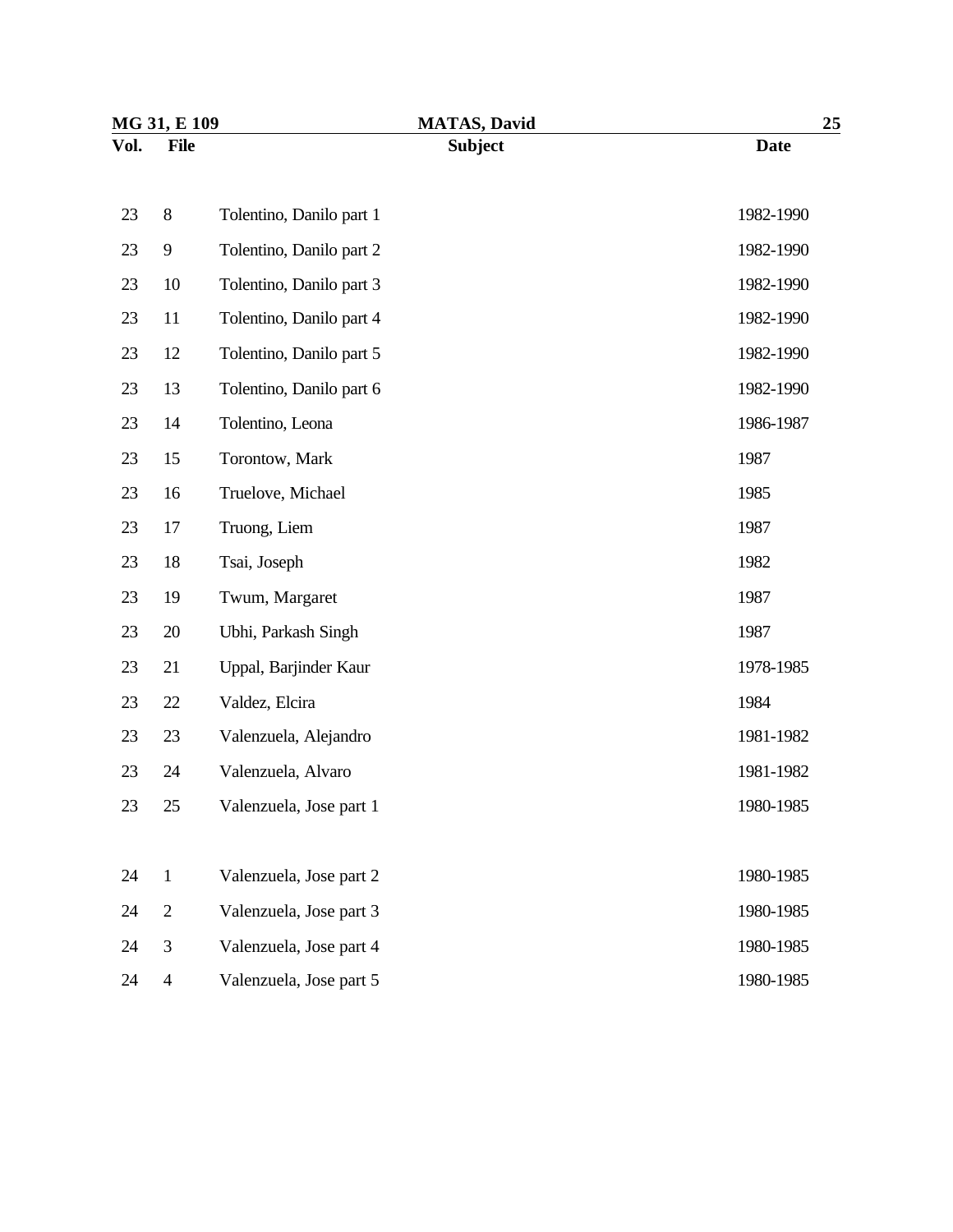| 26   |                | <b>MATAS, David</b>        | MG 31, E 109 |
|------|----------------|----------------------------|--------------|
| Vol. | <b>File</b>    | <b>Subject</b>             | <b>Date</b>  |
| 24   | 5              | Valenzuela, Jose part 6    | 1980-1985    |
| 24   | 6              | Valenzuela, Jose part 7    | 1980-1985    |
| 24   | $\overline{7}$ | Valenzuela, Jose part 8    | 1980-1985    |
| 24   | $8\,$          | Valenzuela, Luzmira part 1 | 1981-1982    |
| 24   | $\mathbf{9}$   | Valenzuela, Luzmira part 2 | 1981-1982    |
| 24   | 10             | Valeriano, Rene            | 1987         |
| 24   | 11             | Vankataraman               | 1985         |
| 24   | 12             | Vargas, Alexis             | 1987         |
| 24   | 13             | Vasquez, Louis             | 1980         |
| 24   | 14             | Vergante, Jose Santos      | 1987         |
| 24   | 15             | Virk, Bhagwant             | 1990         |
| 24   | 16             | Villas, Gypsy              | 1985         |
| 24   | 17             | Vivas, Ramiro              | 1989         |
| 24   | 18             | Wagner, Peter              | 1984         |
| 24   | 19             | Wainberg, Peter            | 1986         |
| 24   | 20             | Waldman                    | 1987         |
| 24   | 21             | Wallace, Marjorie part 1   | 1982-1987    |
| 24   | 22             | Wallace, Marjorie part 2   | 1982-1987    |
| 24   | 23             | Wallace, Marjorie part 3   | 1982-1987    |
| 24   | 24             | Wang, Hui                  | 1988-1989    |
| 24   | 25             | Wang, Zhiping              | 1989         |
| 24   | 26             | Warkov, Pearl              | 1984         |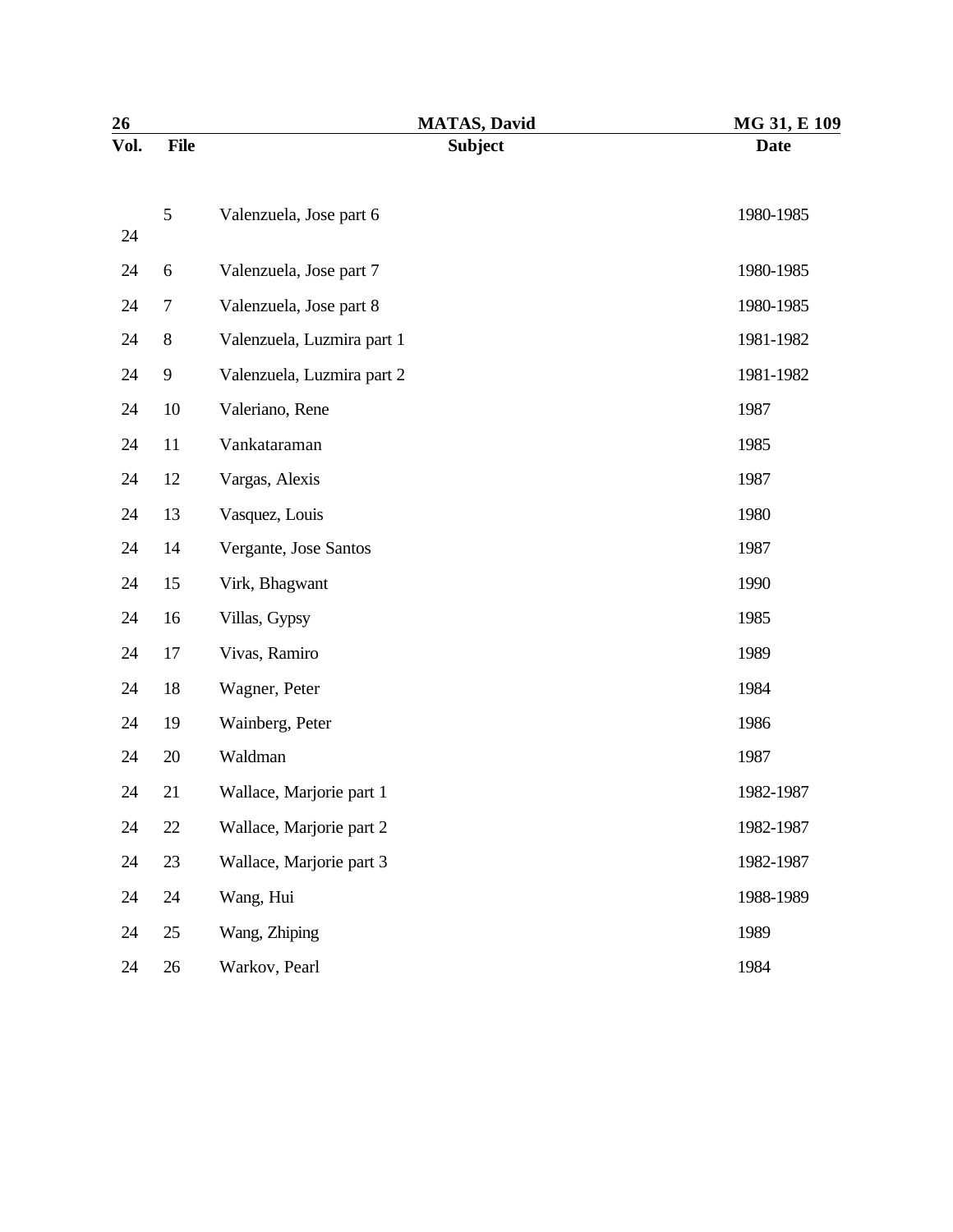| MG 31, E 109 |                | <b>MATAS, David</b>           | <b>27</b>   |  |
|--------------|----------------|-------------------------------|-------------|--|
| Vol.         | <b>File</b>    | <b>Subject</b>                | <b>Date</b> |  |
| 24           | 27             | Warriach, Sarbjit Kaur part 1 | 1982-1986   |  |
| 24           | 28             | Warriach, Sarbjit Kaur part 2 | 1982-1986   |  |
| 24           | 29             | Warriach, Sarbjit Kaur part 3 | 1982-1986   |  |
| 25           | $\mathbf{1}$   | Warriach, Sarbjit Kaur part 4 | 1982-1986   |  |
| 25           | $\overline{2}$ | Weldeghebriel, Tecle          | 1980-1982   |  |
| 25           | $\mathfrak{Z}$ | van der Westen, Johannes      | 1980-1982   |  |
| 25           | $\overline{4}$ | White, Rita                   | 1983        |  |
| 25           | 5              | Wieczorkiewiez, Zbigniew      | 1991        |  |
| 25           | 6              | Williamson, Sam               | 1985        |  |
| 25           | $\tau$         | Wilson, Dinah Lee             | 1986        |  |
| 25           | $8\,$          | Wind, Bernard                 | 1982        |  |
| 25           | 9              | Winters, Stephen              | 1987-1988   |  |
| 25           | 10             | Wolde, Biftu                  | 1985        |  |
| 25           | 11             | Wolinsky, Eve                 | 1985        |  |
| 25           | 12             | Yan, Ling                     | 1991        |  |
| 25           | 13             | Yang, Roy                     | 1990        |  |
| 25           | 14             | Yang, Wei-hua                 | 1991        |  |
| 25           | 15             | Yankey, Syl                   | 1984        |  |
| 25           | 16             | Yassin, Abdul Keder           | 1987        |  |
| 25           | 17             | Yen, Cathy                    | 1984        |  |
| 25           | 18             | Yeung, Henry                  | 1983        |  |
| 25           | 19             | Yew, Richard                  | 1981-1982   |  |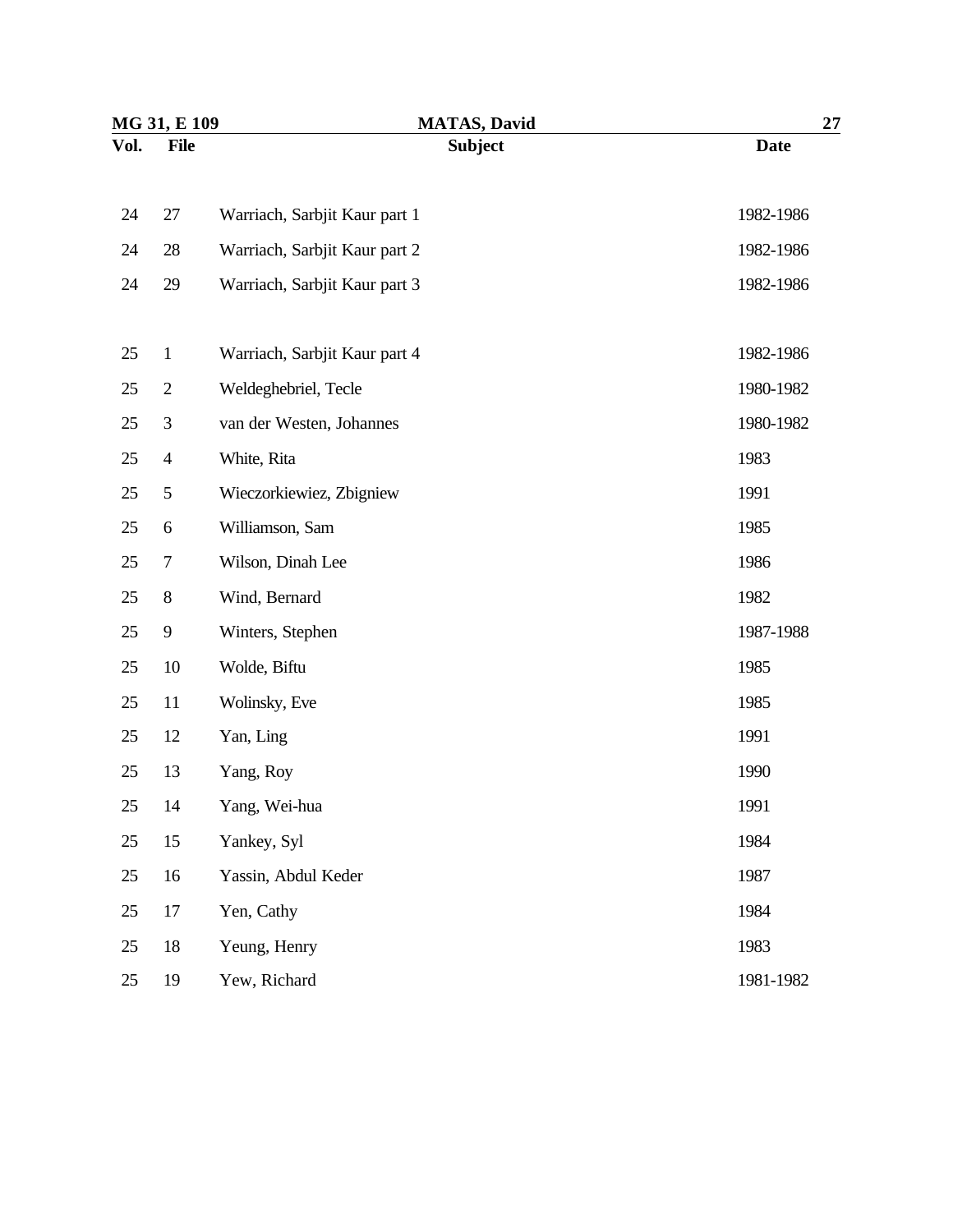| 28   |             | <b>MATAS, David</b>       | MG 31, E 109 |
|------|-------------|---------------------------|--------------|
| Vol. | <b>File</b> | <b>Subject</b>            | <b>Date</b>  |
|      |             |                           |              |
| 25   | 20          | Ying, Tan Nee             | 1990-1991    |
| 25   | 21          | Yuen, Shuet Chun          | 1980-1982    |
| 25   | 22          | Yung, Ho Li               | 1984         |
| 25   | 23          | Yuskin, Josephine         | 1982-1987    |
| 25   | 24          | Zadorojnyi, Jouri         | 1991         |
| 25   | 25          | Zagutnyeva, Nadezhda      | 1985         |
| 25   | 26          | Zaraspe, Lilia            | 1987         |
| 25   | 27          | Zelidon-Orellana, Antonio | 1987-1990    |
| 25   | 28          | Zimmerman, Jardena        | 1985-1987    |

#### **REFUGEE AND IMMIGRATION ISSUES**

| 26 | $\mathbf{1}$   | Bill C-55 part 1              | 1988-1989 |
|----|----------------|-------------------------------|-----------|
| 26 | 2              | Bill C-55 part 2              | 1988-1989 |
| 26 | 3              | Bill C-55 part 3              | 1988-1989 |
| 26 | $\overline{4}$ | Bill C-55 -- Clippings        | 1987-1988 |
| 26 | 5              | Bill C-55 -- Committee part 1 | 1987-1988 |
| 26 | 6              | Bill C-55 -- Committee part 2 | 1987-1988 |
| 26 | $\tau$         | Bill C-55 -- Committee part 3 | 1987-1988 |
| 26 | 8              | Bill C-55 -- Committee part 4 | 1987-1988 |
| 26 | 9              | Bill C-55 -- Committee part 5 | 1987-1988 |
| 26 | 10             | Bill C-84 part 1              | 1987-1988 |
| 26 | 11             | Bill C-84 part 2              | 1987-1988 |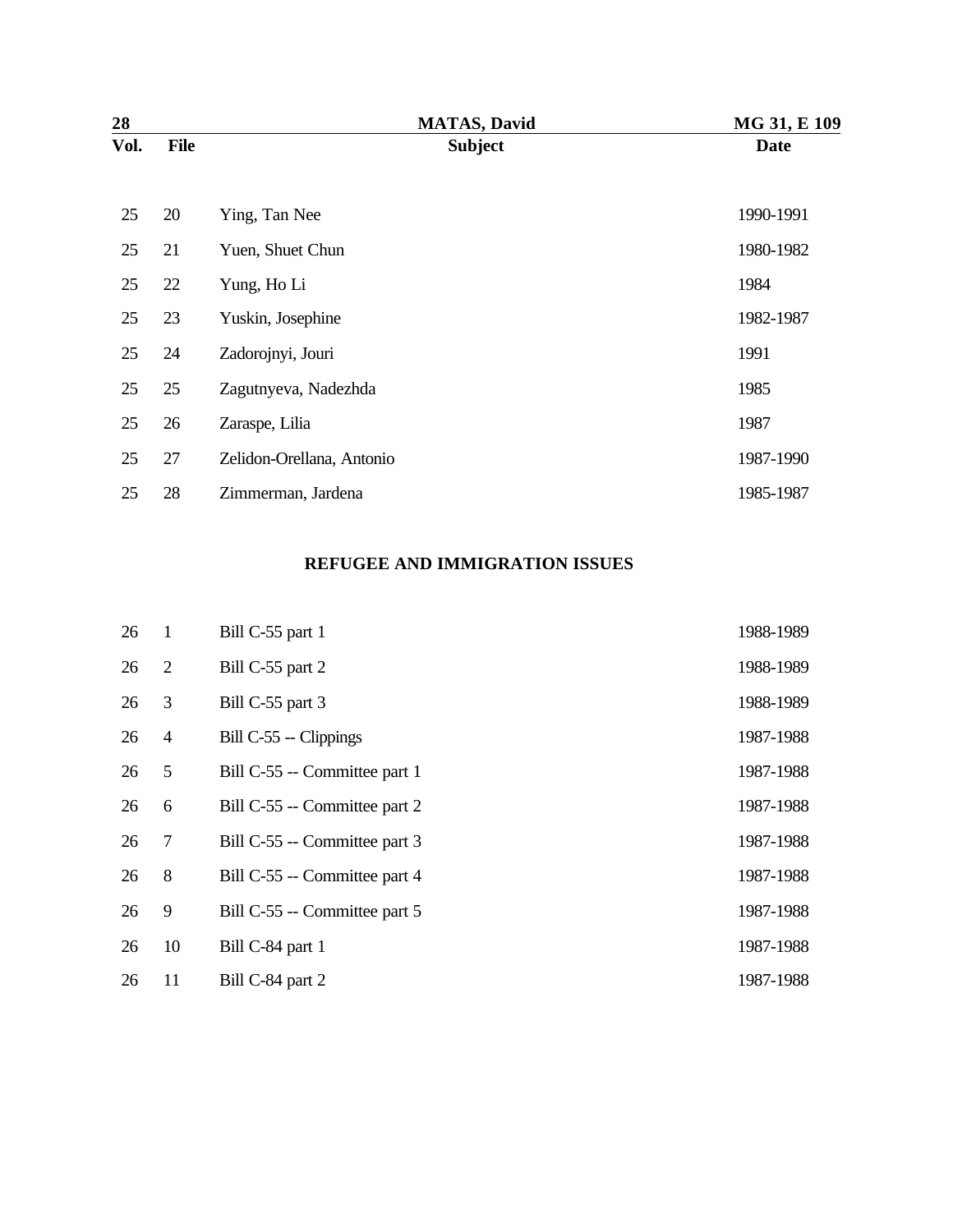| MG 31, E 109 |                | <b>MATAS, David</b>                                            | 29           |  |
|--------------|----------------|----------------------------------------------------------------|--------------|--|
| Vol.         | <b>File</b>    | <b>Subject</b>                                                 | <b>Date</b>  |  |
| 26           | 12             | Bill C-84 -- Clippings                                         | 1988         |  |
| 26           | 13             | Canadian Council for Refugees -- Annual general meeting part 1 | 1992         |  |
| 26           | 14             | Canadian Council for Refugees -- Annual general meeting part 2 | 1992         |  |
| 26           | 15             | Canadian Council for Refugees -- Meeting part 1                | Nov 1993     |  |
| 26           | 16             | Canadian Council for Refugees -- Meeting part 2                | Nov 1993     |  |
| 26           | 17             | Canadian Council for Refugees -- Meeting                       | Sept 1993    |  |
| 26           | 18             | Canadian Council for Refugees -- Meeting part 1                | May 1993     |  |
| 26           | 19             | Canadian Council for Refugees -- Meeting part 2                | May 1993     |  |
| 26           | 20             | Canadian Council for Refugees -- Meeting part 1                | Apr 1993     |  |
| 26           | 21             | Canadian Council for Refugees -- Meeting part 2                | Apr 1993     |  |
| 26           | 22             | Canadian Council for Refugees -- Meeting part 3                | Apr 1993     |  |
| 26           | 23             | Canadian Council for Refugees -- Meeting part 1                | 1992         |  |
|              |                |                                                                |              |  |
| 27           | $\mathbf{1}$   | Canadian Council for Refugees -- Meeting part 2                | 1992         |  |
| 27           | $\overline{2}$ | Canadian Council for Refugees -- Meeting with Marchi           | 1994         |  |
| 27           | 3              | Canadian Council for Refugees -- Executive meeting part 1      | June 1994    |  |
| 27           | $\overline{4}$ | Canadian Council for Refugees -- Executive meeting part 2      | June 1994    |  |
| 27           | 5              | Canadian Council for Refugees -- Executive meeting             | Jan 1994     |  |
| 27           | 6              | Canadian Council for Refugees -- Executive meeting part 1      | Jan-Feb 1993 |  |
| 27           | $\tau$         | Canadian Council for Refugees -- Executive meeting part 2      | Jan-Feb 1993 |  |
| 27           | $8\,$          | Canadian Council for Refugees -- Executive meeting part 1      | Nov 1993     |  |
| 27           | 9              | Canadian Council for Refugees -- Executive meeting part 2      | Nov 1993     |  |
| 27           | 10             | Canadian Council for Refugees -- Executive                     | 1992         |  |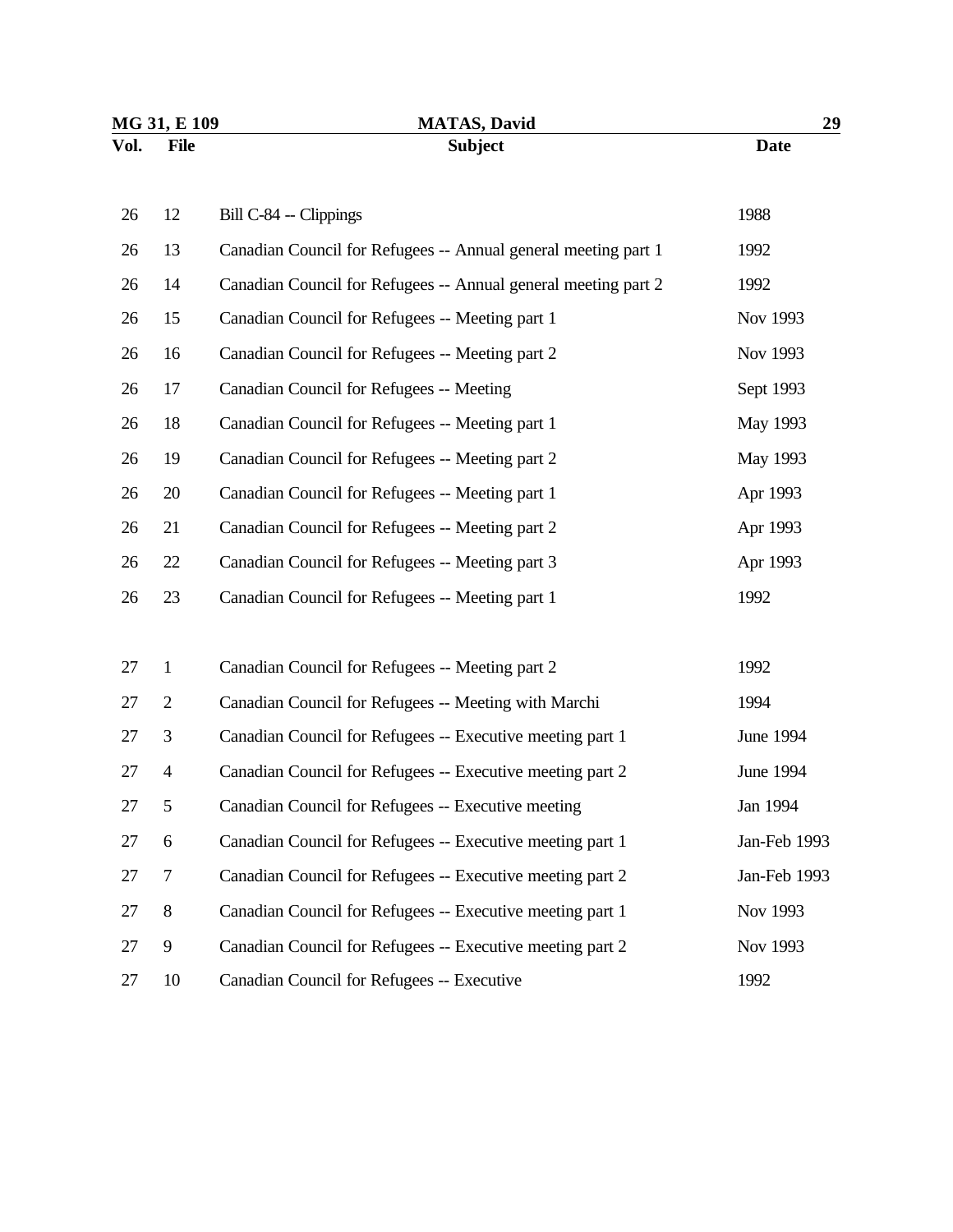| 30   |                | <b>MATAS, David</b>                                                    | MG 31, E 109 |
|------|----------------|------------------------------------------------------------------------|--------------|
| Vol. | <b>File</b>    | <b>Subject</b>                                                         | <b>Date</b>  |
| 27   | 11             | Canadian Council for Refugees -- Fairweather                           | 1992         |
| 27   | 12             | Canadian Council for Refugees -- Finance                               | 1992-1994    |
| 27   | 13             | Canadian Council for Refugees -- General                               | 1988-1989    |
| 27   | 14             | Canadian Council for Refugees -- Juneau                                | 1992         |
| 27   | 15             | Canadian Council for Refugees -- Officials' meeting                    | 1992         |
| 27   | 16             | Canadian Council for Refugees -- Overseas protection -- Meeting part 1 | Jan 1994     |
| 27   | 17             | Canadian Council for Refugees -- Overseas protection -- Meeting part 2 | Jan 1994     |
| 27   | 18             | Canadian Council for Refugees -- Overseas protection -- Meeting part 1 | 1993         |
| 27   | 19             | Canadian Council for Refugees -- Overseas protection -- Meeting part 2 | 1993         |
| 27   | 20             | Canadian Council for Refugees -- Overseas protection -- Meeting part 3 | 1993         |
| 27   | 21             | Canadian Council for Refugees -- Overseas protection -- Meeting part 4 | 1993         |
| 27   | 22             | Canadian Council for Refugees -- Overseas protection -- Meeting part 5 | 1993         |
| 27   | 23             | Canadian Council for Refugees -- Overseas protection -- Meeting        | 1992         |
| 27   | 24             | Canadian Council for Refugees -- Overseas protection -- Meeting part 1 | Sept 1992    |
| 27   | 25             | Canadian Council for Refugees -- Overseas protection -- Meeting part 2 | Sept 1992    |
| 27   | 26             | Canadian Council for Refugees -- Overseas protection -- Meeting part 3 | Sept 1992    |
| 27   | 27             | Canadian Council for Refugees -- Overseas protection -- Meeting part 4 | Sept 1992    |
|      |                |                                                                        |              |
| 28   | $\mathbf{1}$   | Canadian Council for Refugees -- Refugee protection Meeting            | Jan 1992     |
| 28   | $\mathbf{2}$   | Canadian Council for Refugees -- Resolutions                           | 1992         |
| 28   | 3              | Canadian Council for Refugees -- Roundtable                            | 1994         |
| 28   | $\overline{4}$ | Canadian Council for Refugees -- Settlement part 1                     | 1992-1994    |
| 28   | 5              | Canadian Council for Refugees -- Settlement part 2                     | 1992-1994    |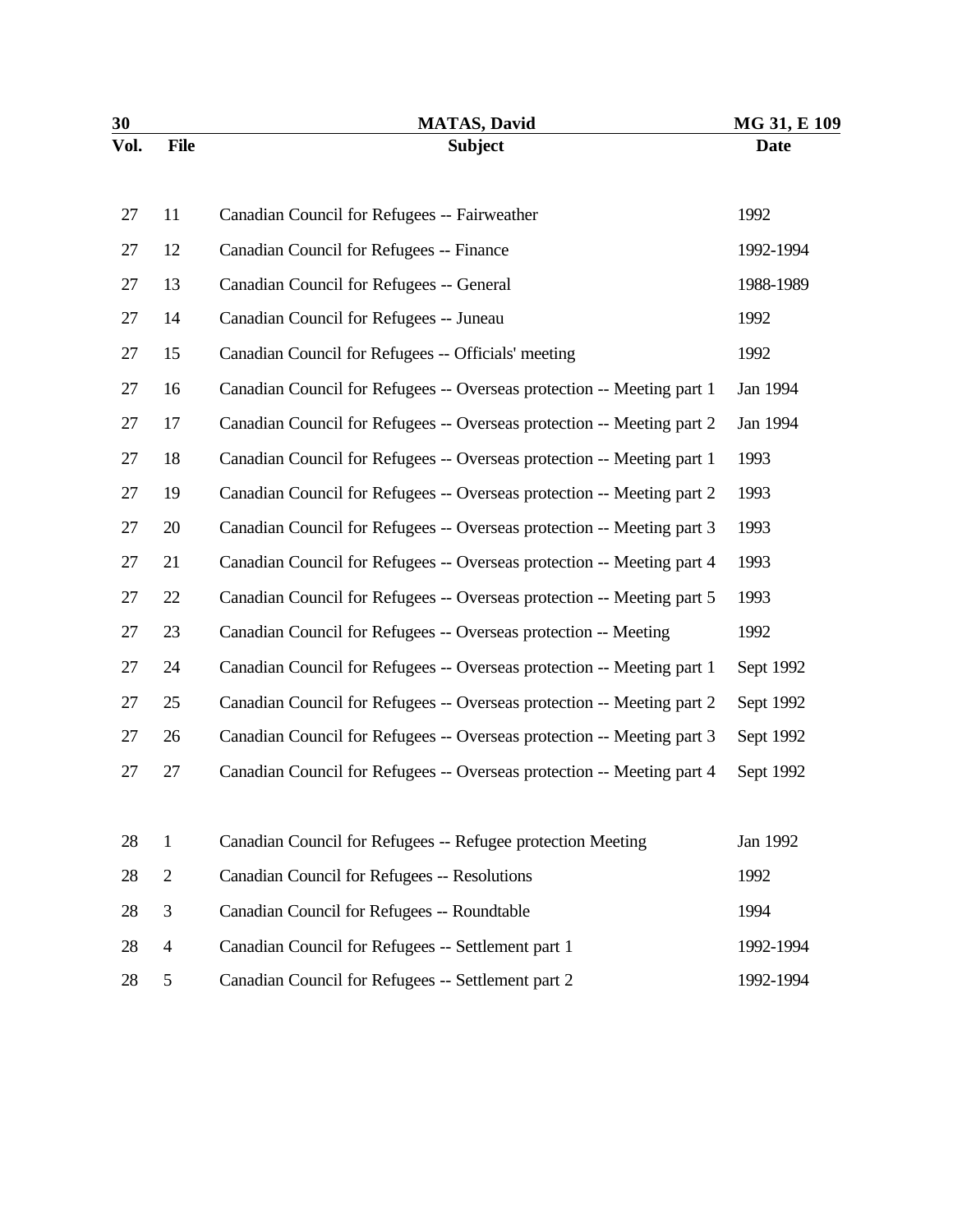| MG 31, E 109 |             | <b>MATAS, David</b>                                                                       | 31          |  |
|--------------|-------------|-------------------------------------------------------------------------------------------|-------------|--|
| Vol.         | <b>File</b> | <b>Subject</b>                                                                            | <b>Date</b> |  |
| 28           | 6           | Canadian Council for Refugees -- Task Force on Overseas Protection --<br>Chapter 1        | n.d.        |  |
| 28           | 7           | Canadian Council for Refugees -- Task Force on Overseas Protection --<br>Chapter 2 part 1 | n.d.        |  |
| 28           | 8           | Canadian Council for Refugees -- Task Force on Overseas Protection --<br>Chapter 2 part 2 | n.d.        |  |
| 28           | 9           | Canadian Council for Refugees -- Task Force on Overseas Protection --<br>Chapter 3        | n.d.        |  |
| 28           | 10          | Canadian Council for Refugees -- Task Force on Overseas Protection --<br>Chapter 4 part 1 | n.d.        |  |
| 28           | 11          | Canadian Council for Refugees -- Task Force on Overseas Protection --<br>Chapter 4 part 2 | n.d.        |  |
| 28           | 12          | Canadian Council for Refugees -- Task Force on Overseas Protection --<br>Chapter 5 part 1 | n.d.        |  |
| 28           | 13          | Canadian Council for Refugees -- Task Force on Overseas Protection --<br>Chapter 5 part 2 | n.d.        |  |
| 28           | 14          | Canadian Council for Refugees -- Task Force on Overseas Protection --<br>Chapter 5 part 3 | n.d.        |  |
| 28           | 15          | Canadian Council for Refugees -- Task Force on Overseas Protection --<br>Chapter 6        | n.d.        |  |
| 28           | 16          | Canadian Council for Refugees -- Task Force on Overseas Protection --<br>Chapter 7        | n.d.        |  |
| 28           | 17          | Canadian Council for Refugees -- Task Force on Overseas Protection --<br>Chapter 8        | n.d.        |  |
| 28           | 18          | Canadian Council for Refugees -- Task Force on Overseas Protection --<br>Chapter 9        | n.d.        |  |
| 28           | 19          | Canadian Council for Refugees -- Valcourt                                                 | 1991-1992   |  |
| 28           | 20          | Canadian Employment and Immigration Union                                                 | 1993        |  |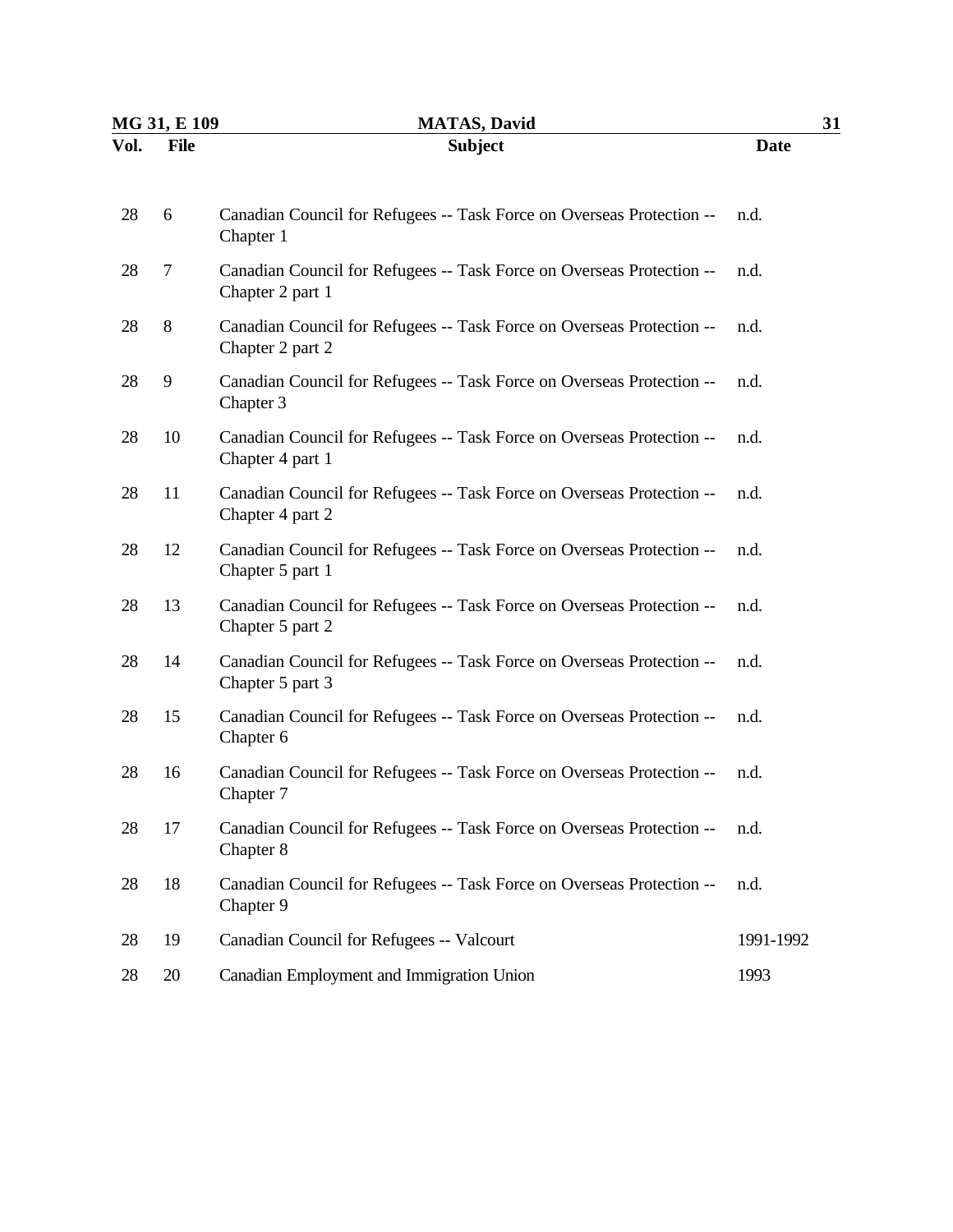| 32   |                  | <b>MATAS, David</b>                             | MG 31, E 109 |
|------|------------------|-------------------------------------------------|--------------|
| Vol. | <b>File</b>      | <b>Subject</b>                                  | <b>Date</b>  |
|      |                  |                                                 |              |
| 28   | 21               | Centre for Refugee Studies                      | 1992-1993    |
| 28   | 22               | Closing the Doors part 1                        | 1989         |
| 28   | 23               | Closing the Doors part 2                        | 1989         |
| 28   | 24               | Closing the Doors part 3                        | 1989         |
|      |                  |                                                 |              |
| 29   | $\mathbf{1}$     | Closing the Doors part 4                        | 1989         |
| 29   | $\overline{2}$   | Closing the Doors part 5                        | 1989         |
| 29   | 3                | Closing the Doors -- Copy-edited part 1         | 1989         |
| 29   | $\overline{4}$   | Closing the Doors -- Copy-edited part 2         | 1989         |
| 29   | 5                | Closing the Doors -- Copy-edited part 3         | 1989         |
| 29   | 6                | Closing the Doors -- Copy-edited part 4         | 1989         |
| 29   | $\tau$           | Closing the Doors -- Copy-edited part 5         | 1989         |
| 29   | 8                | Closing the Doors -- Copy-edited part 6         | 1989         |
| 29   | $\boldsymbol{9}$ | Closing the Doors -- Copy-edited changes part 1 | 1989         |
| 29   | 10               | Closing the Doors -- Copy-edited changes part 2 | 1989         |
| 29   | 11               | Closing the Doors -- Endnotes part 1            | 1989         |
| 29   | 12               | Closing the Doors -- Endnotes part 2            | 1989         |
| 29   | 13               | Closing the Doors -- Endnotes part 3            | 1989         |
| 29   | 14               | Closing the Doors -- Notes                      | 1989         |
| 29   | 15               | Closing the Doors -- Second draft part 1        | 1989         |
| 29   | 16               | Closing the Doors -- Second draft part 2        | 1989         |
| 29   | 17               | Closing the Doors -- Second draft part 3        | 1989         |
| 29   | 18               | Closing the Doors -- Second draft part 4        | 1989         |
|      |                  |                                                 |              |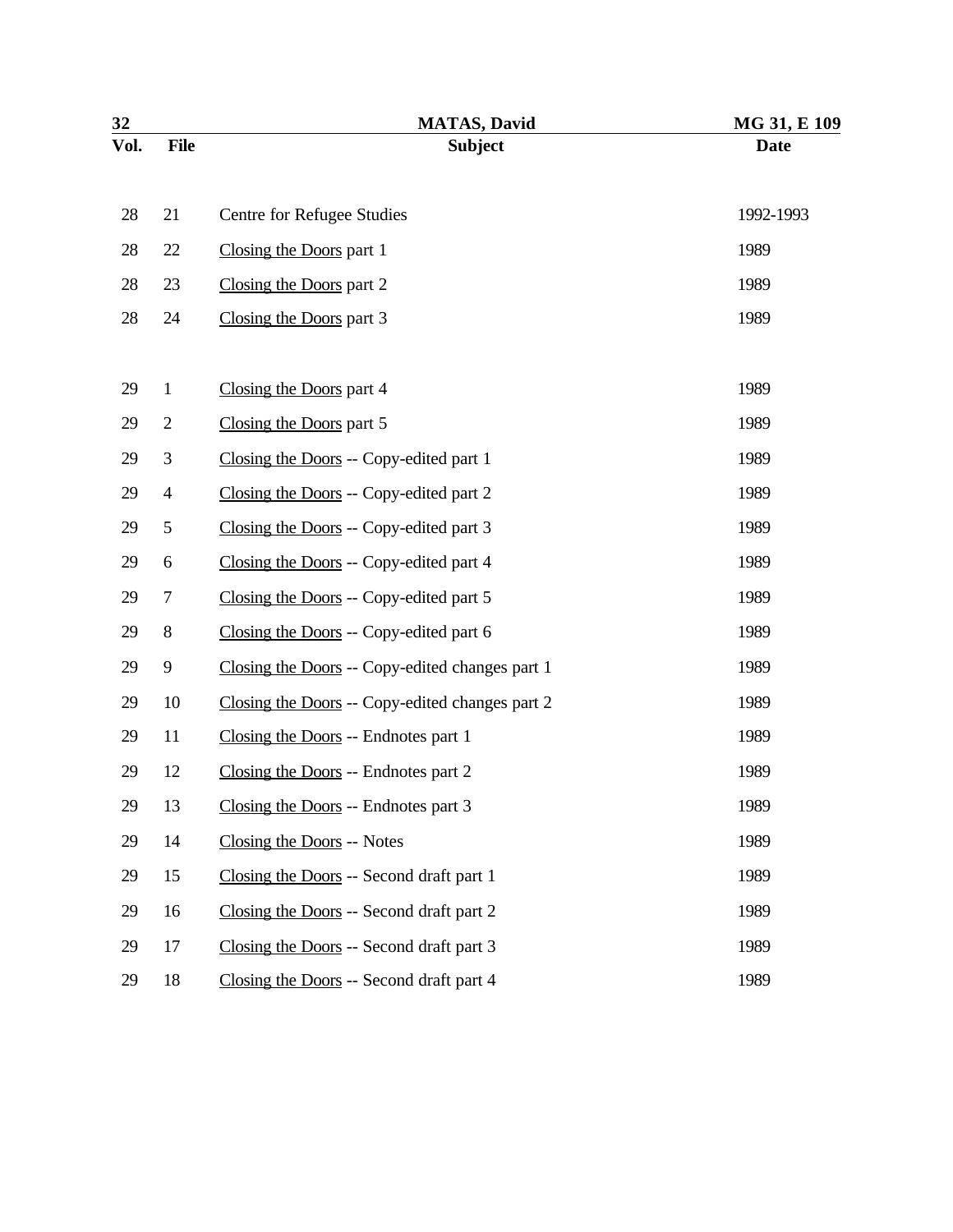| MG 31, E 109 |                | <b>MATAS, David</b>                                            | 33          |  |
|--------------|----------------|----------------------------------------------------------------|-------------|--|
| Vol.         | <b>File</b>    | <b>Subject</b>                                                 | <b>Date</b> |  |
| 29           | 19             | Closing the Doors -- Second draft part 5                       | 1989        |  |
| 29           | 20             | Conference on Security and Cooperation in Europe --<br>Seminar | 1993        |  |
| 30           | $\mathbf{1}$   | Immigration -- Butterworth's Laws of Canada                    | 1980        |  |
| 30           | $\mathbf{2}$   | Immigration -- Gunther Plaut                                   | 1984-1986   |  |
| 30           | 3              | <b>Immigration Act</b>                                         | 1993        |  |
| 30           | $\overline{4}$ | Immigration Act, amendments to                                 | 1993        |  |
| 30           | 5              | Immigration and Refugee Board part 1                           | 1993        |  |
| 30           | 6              | Immigration and Refugee Board part 2                           | 1993        |  |
| 30           | 7              | Immigration and Refugee Board rules part 1                     | 1988-1992   |  |
| 30           | $8\,$          | Immigration and Refugee Board rules part 2                     | 1988-1002   |  |
| 30           | 9              | Immigration and Refugee Board -- Seminar                       | 1989        |  |
| 30           | 10             | Immigration levels part 1                                      | 1980-1988   |  |
| 30           | 11             | Immigration levels part 2                                      | 1980-1988   |  |
| 30           | 12             | Immigration levels part 3                                      | 1980-1988   |  |
| 30           | 13             | Immigration levels part 4                                      | 1980-1988   |  |
| 30           | 14             | Immigration levels part 5                                      | 1980-1988   |  |
| 30           | 15             | Immigration levels -- Clippings                                | 1980-1991   |  |
| 30           | 16             | Immigration levels -- House of Commons debates                 | 1980-1981   |  |
| 30           | 17             | Multiculturalism                                               | 1976-1985   |  |
| 30           | 18             | Multiculturalism -- Manitoba                                   | 1982-1983   |  |
| 30           | 19             | Race relations -- Clippings part 1                             | 1982-1983   |  |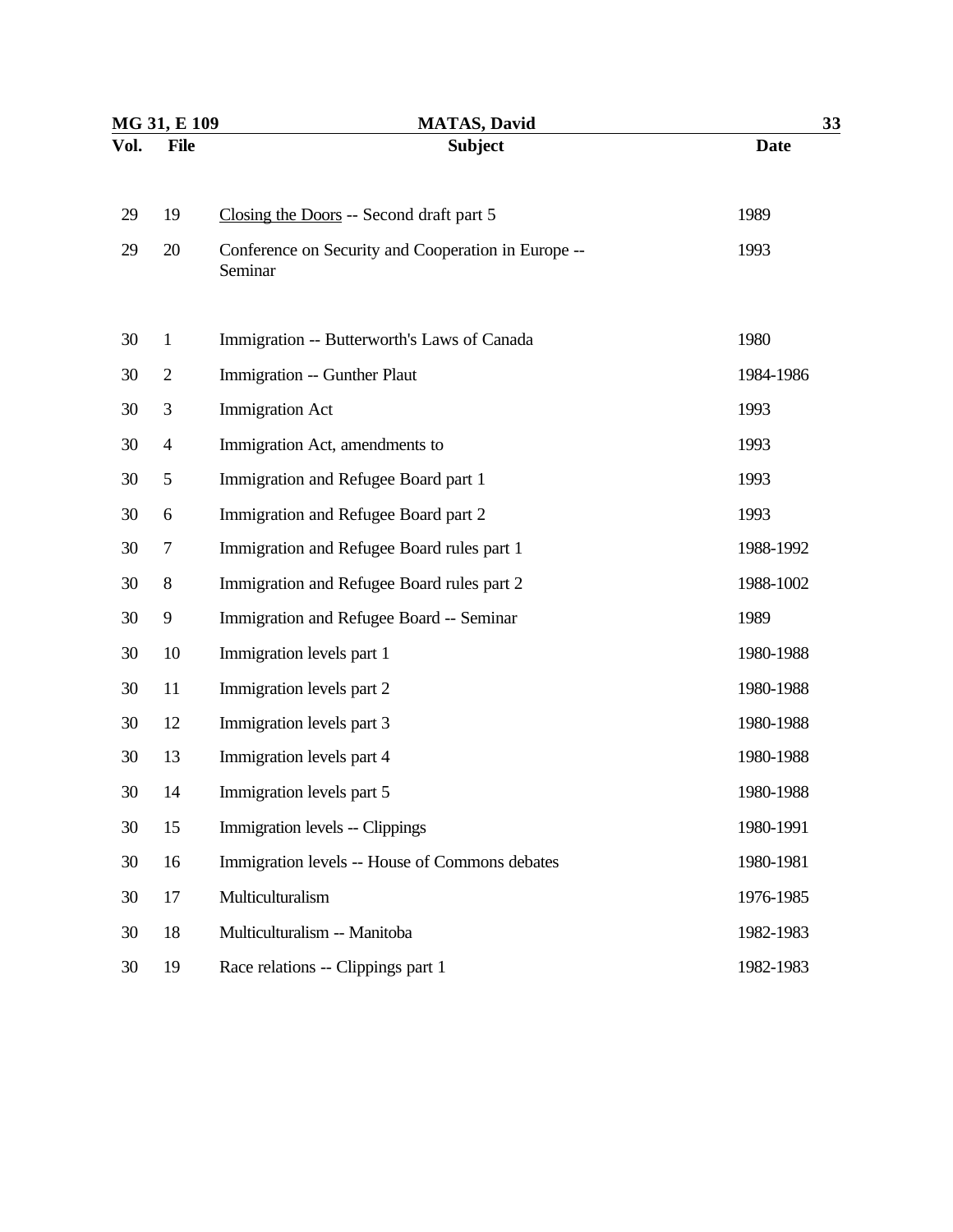| 34   |                | <b>MATAS, David</b>                                 | MG 31, E 109 |
|------|----------------|-----------------------------------------------------|--------------|
| Vol. | <b>File</b>    | <b>Subject</b>                                      | <b>Date</b>  |
| 30   | 20             | Race relations -- Clippings part 2                  | 1982-1983    |
| 30   | 21             | Race relations -- Polls and surveys                 | 1982         |
| 30   | 22             | Race relations -- Israel Ludwig                     | 1982         |
| 30   | 23             | Refugee levels                                      | 1980-1987    |
| 30   | 24             | Refugee levels -- Clippings                         | 1980-1983    |
| 30   | 25             | Refugees -- False claims -- Clippings               | 1985-1986    |
| 31   | $\mathbf{1}$   | Tucson -- Arizona Sanctuary Defence Fund -- Updates | 1986         |
| 31   | $\mathbf{2}$   | Tucson -- B'nai Brith part 1                        | 1985         |
| 31   | 3              | Tucson -- B'nai Brith part 2                        | 1985         |
| 31   | $\overline{4}$ | Tucson -- B'nai Brith part 3                        | 1985         |
| 31   | 5              | Tucson -- Book -- The Sanctuary Trial part 1        | 1985-1988    |
| 31   | 6              | Tucson -- Book -- The Sanctuary Trial part 2        | 1985-1988    |
| 31   | 7              | Tucson -- Burden of proof -- Clippings              | 1987         |
| 31   | $8\,$          | Tucson -- Charges and verdict                       | 1985-1986    |
| 31   | 9              | Tucson -- Chronology                                | 1980-1986    |
| 31   | 10             | Tucson -- Clippings -- general part 1               | 1982-1988    |
| 31   | 11             | Tucson -- Clippings -- general part 2               | 1982-1988    |
| 31   | 12             | Tucson -- Clippings -- general part 3               | 1982-1988    |
| 31   | 13             | Tucson -- Clippings -- general part 4               | 1982-1988    |
| 31   | 14             | Tucson -- Closing -- Government                     | 1986         |
| 31   | 15             | Tucson -- Closing -- Altman/Nicgorski part 1        | 1986         |
| 31   | 16             | Tucson -- Closing -- Altman/Nicgorski part 2        | 1986         |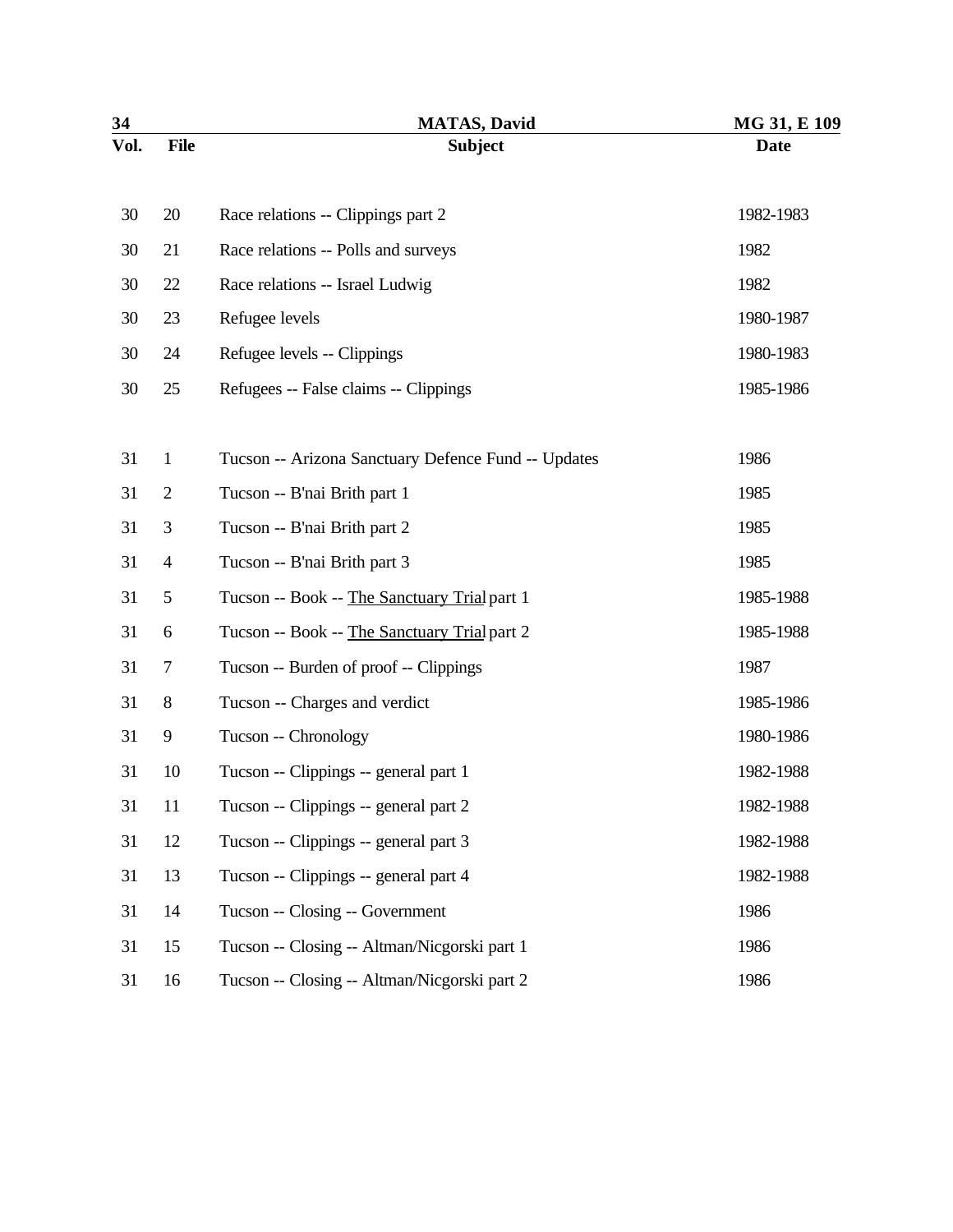| MG 31, E 109 |                | <b>MATAS, David</b>                             | 35          |  |
|--------------|----------------|-------------------------------------------------|-------------|--|
| Vol.         | <b>File</b>    | <b>Subject</b>                                  | <b>Date</b> |  |
|              |                |                                                 |             |  |
| 31           | 17             | Tucson -- Closing -- Brosnahan/Aguilar part 1   | 1986        |  |
| 31           | 18             | Tucson -- Closing -- Brosnahan/Aguilar part 2   | 1986        |  |
| 31           | 19             | Tucson -- Closing -- Butler/Conger              | 1986        |  |
| 31           | 20             | Tucson -- Closing -- Cooper/Corbett part 1      | 1986        |  |
| 31           | 21             | Tucson -- Closing -- Cooper/Corbett part 2      | 1986        |  |
|              |                |                                                 |             |  |
| 32           | $\mathbf{1}$   | Tucson -- Closing -- Hirsh/Fife part 1          | 1986        |  |
| 32           | $\mathbf{2}$   | Tucson -- Closing -- Hirsh/Fife part 2          | 1986        |  |
| 32           | 3              | Tucson -- Closing -- Hirsh/Fife part 3          | 1986        |  |
| 32           | $\overline{4}$ | Tucson -- Closing -- Hirsh/Fife part 4          | 1986        |  |
| 32           | $\sqrt{5}$     | Tucson -- Closing -- Hirsh/Fife part 5          | 1986        |  |
| 32           | 6              | Tucson -- Closing -- Hirsh/Fife part 6          | 1986        |  |
| 32           | 7              | Tucson -- Closing -- Hoidal/MacDonald           | 1986        |  |
| 32           | $\, 8$         | Tucson -- Closing -- Picaretta/Hutchison part 1 | 1986        |  |
| 32           | 9              | Tucson -- Closing -- Picaretta/Hutchison part 2 | 1986        |  |
| 32           | 10             | Tucson -- Closing -- Postero/Espinoza           | 1986        |  |
| 32           | 11             | Tucson -- Closing -- Risner/Quintana part 1     | 1986        |  |
| 32           | 12             | Tucson -- Closing -- Risner/Quintana part 2     | 1986        |  |
| 32           | 13             | Tucson -- Closing -- Walker/Clark part 1        | 1986        |  |
| 32           | 14             | Tucson -- Closing -- Walker/Clark part 2        | 1986        |  |
| 32           | 15             | Tucson -- Closing -- Yoroshevsky/Lewin part 1   | 1986        |  |
| 32           | 16             | Tucson -- Closing -- Yoroshevsky/Lewin part 2   | 1986        |  |
| 32           | 17             | Tucson -- Conflict of interest                  | 1987        |  |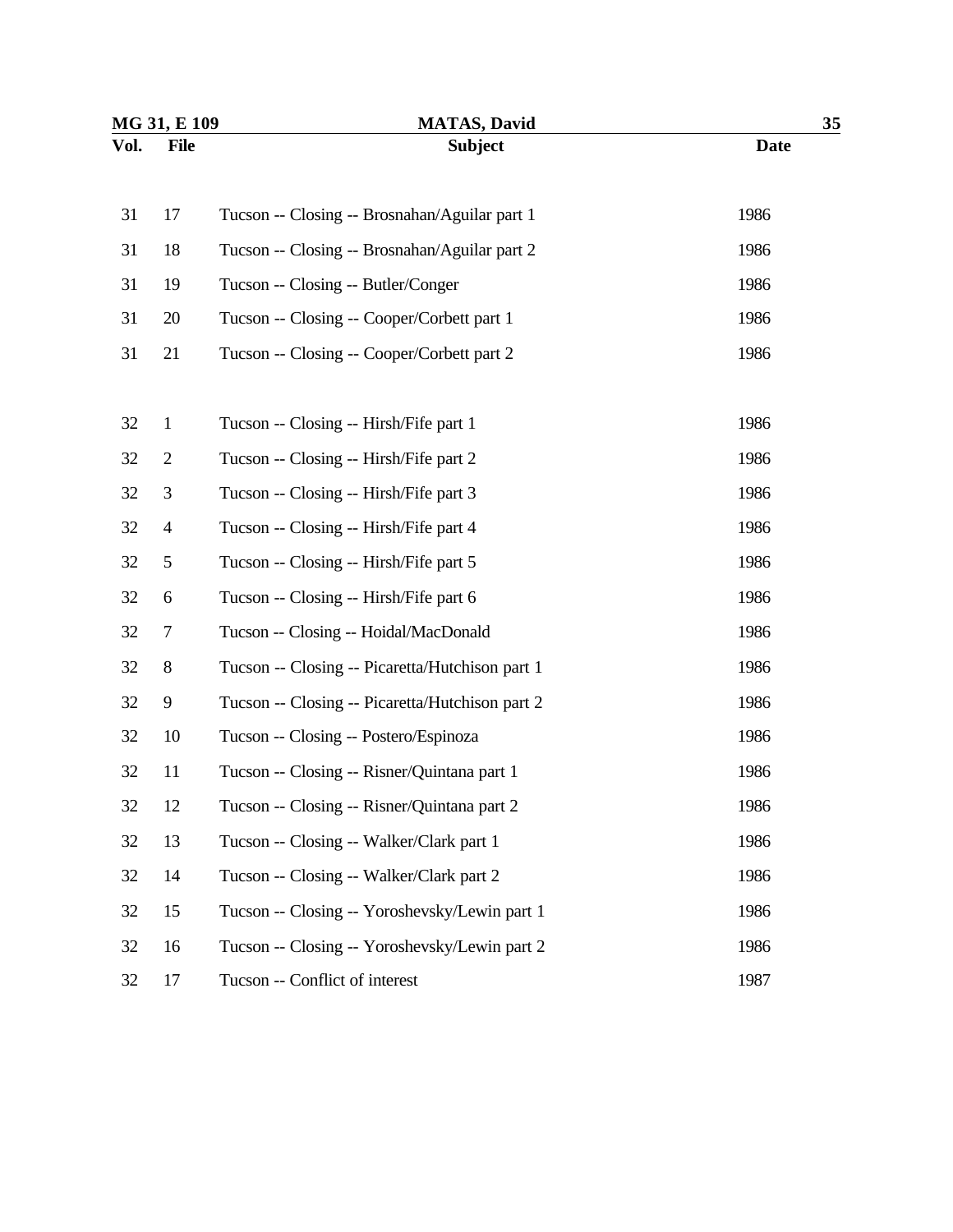| 36   |                | <b>MATAS, David</b>                        | MG 31, E 109 |
|------|----------------|--------------------------------------------|--------------|
| Vol. | <b>File</b>    | <b>Subject</b>                             | <b>Date</b>  |
| 32   | 18             | Tucson -- Country reports                  | 1981         |
| 32   | 19             | Tucson -- Court orders                     | 1985         |
| 32   | 20             | Tucson -- Court's closing                  | 1986         |
| 32   | 21             | Tucson -- Defence case vol. 1 part 1       | 1986         |
| 32   | 22             | Tucson -- Defence case vol. 1 part 2       | 1986         |
| 32   | 23             | Tucson -- Defence case vol. 2 part 1       | 1986         |
| 32   | 24             | Tucson -- Defence case vol. 2 part 2       | 1986         |
| 33   | $\mathbf 1$    | Tucson -- Defence case -- Notes            | 1986         |
| 33   | $\overline{2}$ | Tucson -- Denial of defence                | 1985-1987    |
| 33   | 3              | Tucson -- Draft notes                      | n.d.         |
| 33   | $\overline{4}$ | Tucson -- El Salvador -- Clippings         | 1986-1987    |
| 33   | 5              | Tucson -- Exclusion of international law   | 1987         |
| 33   | 6              | Tucson -- Extended voluntary departure     | 1983-1987    |
| 33   | $\tau$         | Tucson -- Forced voluntary departure       | n.d.         |
| 33   | 8              | Tucson -- Freedom of religion              | 1986-1988    |
| 33   | 9              | Tucson -- Freedom of religion -- Clippings | 1986-1988    |
| 33   | 10             | Tucson -- General part 1                   | 1982-1985    |
| 33   | 11             | Tucson -- General part 2                   | 1982-1985    |
| 33   | 12             | Tucson -- General part 3                   | 1982-1985    |
| 33   | 13             | Tucson -- General part 4                   | 1982-1985    |
| 33   | 14             | Tucson -- General part 5                   | 1982-1985    |
| 33   | 15             | Tucson -- Guatemala                        | 1986-1987    |
| 33   | 16             | Tucson -- Hardship part 1                  | 1985-1987    |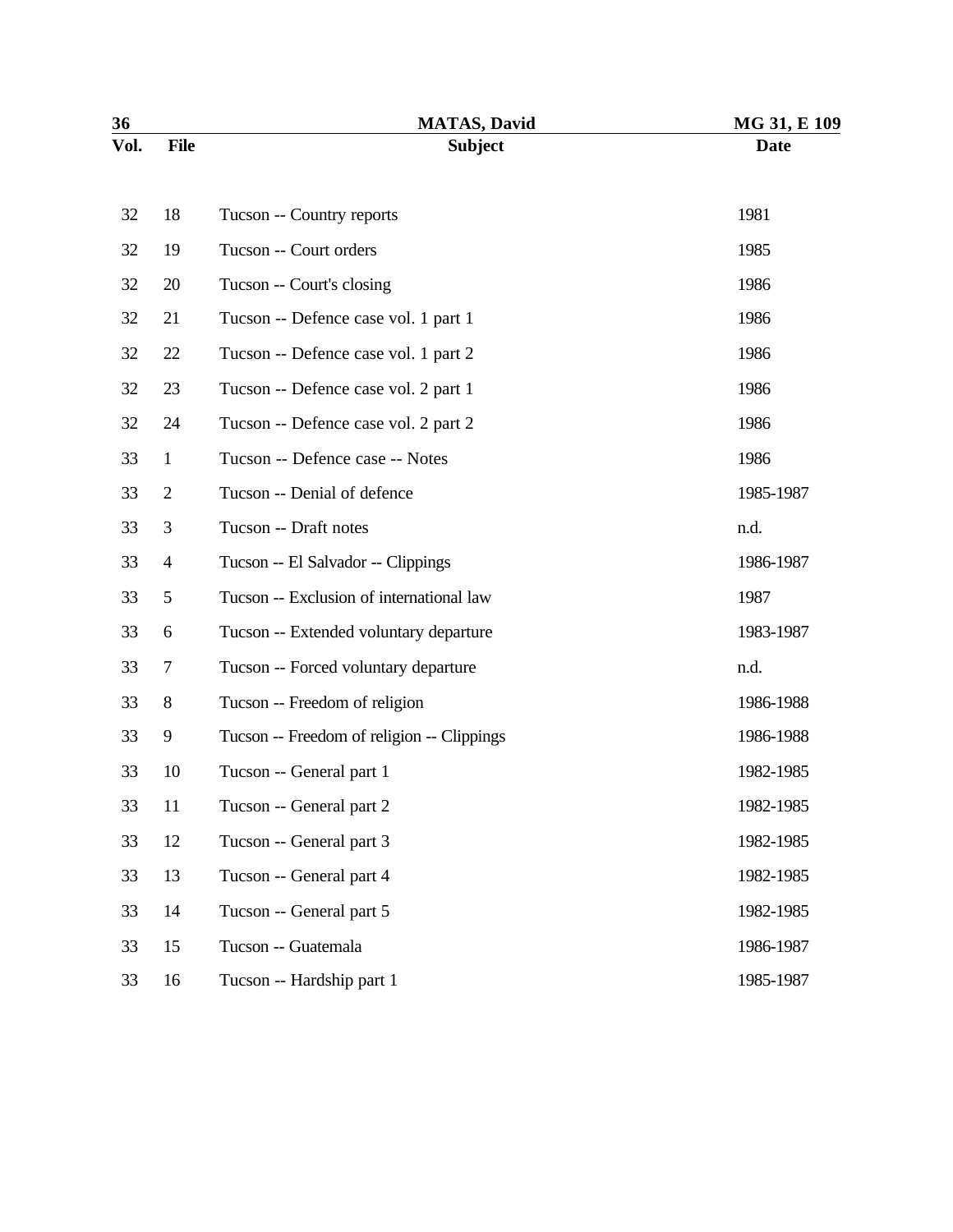| MG 31, E 109 |                | <b>MATAS, David</b>                                         | 37          |  |
|--------------|----------------|-------------------------------------------------------------|-------------|--|
| Vol.         | <b>File</b>    | <b>Subject</b>                                              | <b>Date</b> |  |
| 33           | 17             | Tucson -- Hardship part 2                                   | 1985-1987   |  |
| 33           | 18             | Tucson -- Hardship part 3                                   | 1985-1987   |  |
| 33           | 19             | Tucson -- Individual responsibility                         | n.d.        |  |
| 33           | 20             | Tucson -- International law part 1                          | 1985-1988   |  |
| 33           | 21             | Tucson -- International law part 2                          | 1985-1988   |  |
| 33           | 22             | Tucson -- Jury instruction                                  | 1986        |  |
| 33           | 23             | Tucson -- Manuscript -- The Sanctuary Trial part 1          | 1985-1988   |  |
| 33           | 24             | Tucson -- Manuscript -- The Sanctuary Trial part 2          | 1985-1988   |  |
|              |                |                                                             |             |  |
| 34           | $\mathbf{1}$   | Tucson -- Manuscript -- The Sanctuary Trial part 3          | 1985-1988   |  |
| 34           | $\mathbf{2}$   | Tucson -- Manuscript -- The Sanctuary Trial part 4          | 1985-1988   |  |
| 34           | 3              | Tucson -- Manuscript -- Draft -- The Sanctuary Trial part 1 | 1985-1988   |  |
| 34           | $\overline{4}$ | Tucson -- Manuscript -- Draft -- The Sanctuary Trial part 2 | 1985-1988   |  |
| 34           | 5              | Tucson -- Manuscript -- Draft -- The Sanctuary Trial part 3 | 1985-1988   |  |
| 34           | 6              | Tucson -- Manuscript -- Draft -- The Sanctuary Trial part 4 | 1985-1988   |  |
| 34           | 7              | Tucson -- Materials                                         | 1982-1987   |  |
| 34           | $8\,$          | Tucson -- Media part 1                                      | 1985-1986   |  |
| 34           | 9              | Tucson -- Media part 2                                      | 1985-1986   |  |
| 34           | 10             | Tucson -- Media part 3                                      | 1985-1986   |  |
| 34           | 11             | Tucson -- Media part 4                                      | 1985-1986   |  |
| 34           | 12             | Tucson -- Media part 5                                      | 1985-1986   |  |
| 34           | 13             | Tucson -- Media part 6                                      | 1985-1986   |  |
| 34           | 14             | Tucson -- Mexico                                            | 1984-1985   |  |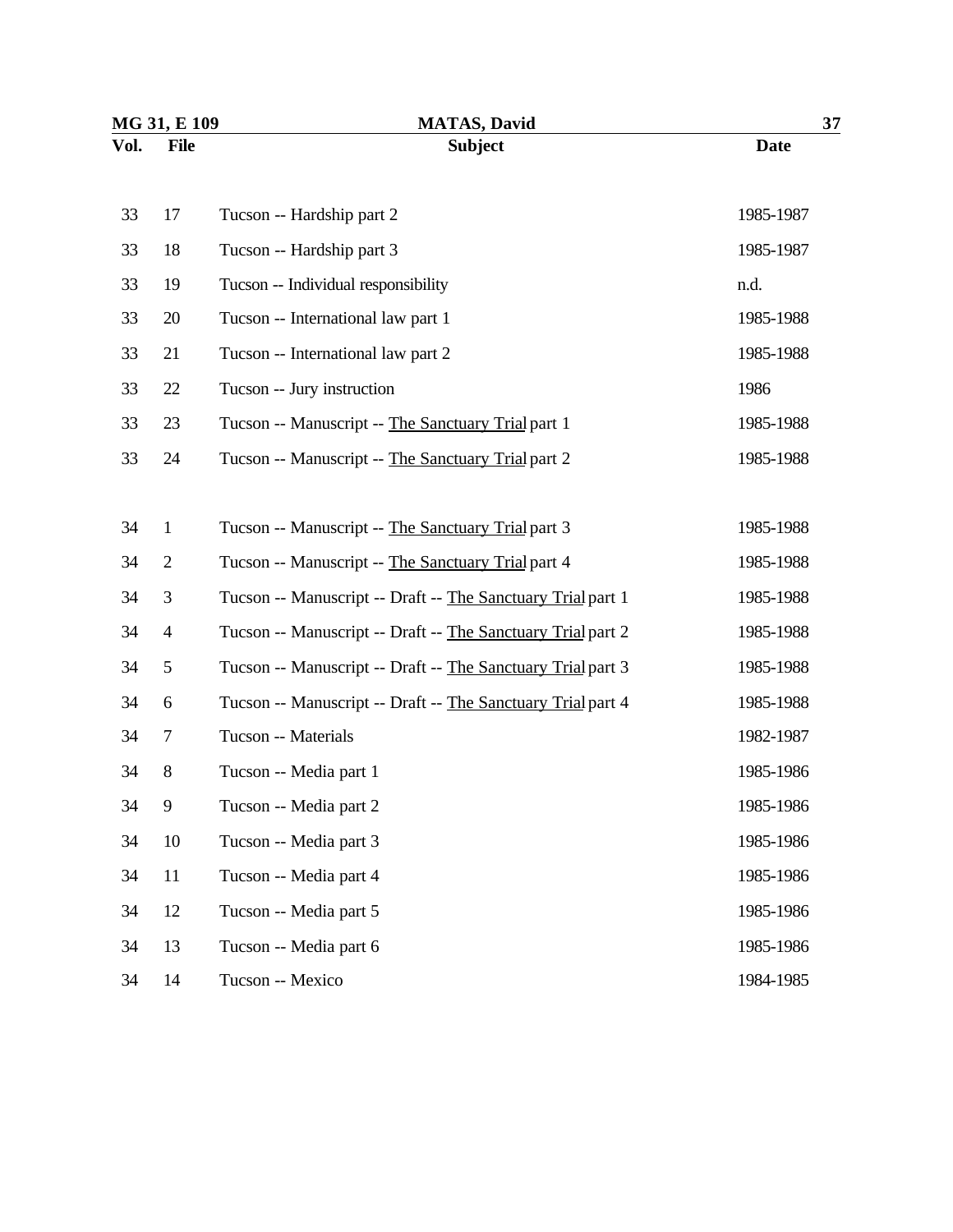| 38   |                | <b>MATAS, David</b>                           | MG 31, E 109 |
|------|----------------|-----------------------------------------------|--------------|
| Vol. | <b>File</b>    | <b>Subject</b>                                | <b>Date</b>  |
| 34   | 15             | Tucson -- Necessity                           | 1985         |
| 34   | 16             | Tucson -- Other sanctuary trials              | 1985-1987    |
| 34   | 17             | Tucson -- Outline                             | 1987         |
| 34   | 18             | Tucson -- The parties -- Observations         | n.d.         |
| 34   | 19             | Tucson -- Point of entry                      | n.d.         |
| 34   | 20             | Tucson -- Pre-trial clippings part 1          | 1985         |
| 34   | 21             | Tucson -- Pre-trial clippings part 2          | 1985         |
| 34   | 22             | Tucson -- Pre-trial clippings part 3          | 1985         |
| 34   | 23             | Tucson -- Prosecution -- Defendants and judge | 1985-1986    |
| 34   | 24             | Tucson -- Prosecution case part 1             | 1985         |
| 34   | 25             | Tucson -- Prosecution case part 2             | 1985         |
| 34   | 26             | Tucson -- Prosecution case -- Notes           | 1985         |
| 35   | $\mathbf{1}$   | Tucson -- Refugee definition                  | 1985-1986    |
| 35   | $\overline{2}$ | Tucson -- Refusal                             | 1985-1986    |
| 35   | 3              | Tucson -- Relevance of international law      | 1988         |
| 35   | $\overline{4}$ | Tucson -- Rule of law                         | 1987         |
| 35   | 5              | Tucson -- Sanctuary conference part 1         | 1987         |
| 35   | 6              | Tucson -- Sanctuary conference part 2         | 1987         |
| 35   | $\tau$         | Tucson -- Sanctuary movement part 1           | 1982-1987    |
| 35   | $8\,$          | Tucson -- Sanctuary movement part 2           | 1982-1987    |
| 35   | 9              | Tucson -- Sanctuary Quebec                    | 1986-1987    |
| 35   | 10             | Tucson -- Treatment in detention part 1       | 1985-1987    |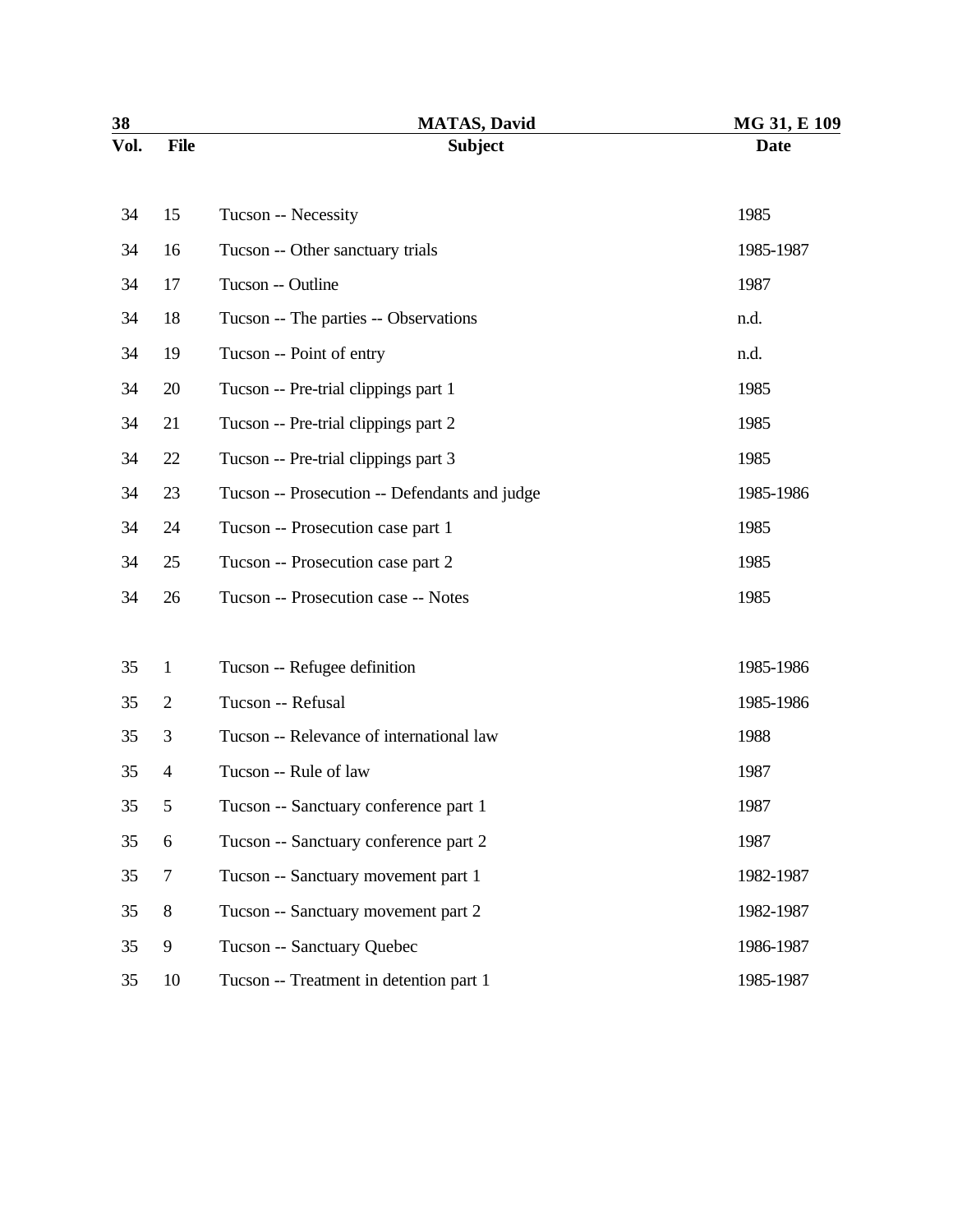| MG 31, E 109 |      | <b>MATAS, David</b>                     | 39        |  |
|--------------|------|-----------------------------------------|-----------|--|
| Vol.         | File | <b>Subject</b>                          | Date      |  |
| 35           | 11   | Tucson -- Treatment in detention part 2 | 1985-1987 |  |
| 35           | 12   | Tucson -- Treatment in detention part 3 | 1985-1987 |  |
| 35           | 13   | Tucson -- Treatment in detention part 4 | 1985-1987 |  |
| 35           | 14   | Tucson -- Trial notes                   | 1985-1986 |  |
| 35           | 15   | Tucson -- Unnecessary detention         | 1987      |  |
| 35           | 16   | Tucson -- U.S. application in Mexico    | n.d.      |  |

## **HUMAN RIGHTS ISSUES**

| 36 | $\mathbf{1}$   | Amnesty International -- Annual general meeting -- Working Party B | 1993 |
|----|----------------|--------------------------------------------------------------------|------|
| 36 | $\overline{2}$ | Amnesty International -- Annual general meeting -- part 1          | 1991 |
| 36 | $\mathfrak{Z}$ | Amnesty International -- Annual general meeting -- part 2          | 1991 |
| 36 | $\overline{4}$ | Amnesty International -- Annual general meeting -- part 3          | 1991 |
| 36 | $\mathfrak{S}$ | Amnesty International -- Annual general meeting -- part 4          | 1991 |
| 36 | 6              | Amnesty International -- Annual general meeting -- part 1          | 1988 |
| 36 | $\overline{7}$ | Amnesty International -- Annual general meeting -- part 2          | 1988 |
| 36 | $\, 8$         | Amnesty International -- Annual general meeting -- part 3          | 1988 |
| 36 | $\overline{9}$ | Amnesty International -- Annual general meeting -- part 1          | 1987 |
| 36 | 10             | Amnesty International -- Annual general meeting -- part 2          | 1987 |
| 36 | 11             | Amnesty International -- Annual general meeting -- part 1          | 1986 |
| 36 | 12             | Amnesty International -- Annual general meeting -- part 2          | 1986 |
| 36 | 13             | Amnesty International -- Annual general meeting -- part 1          | 1985 |
| 36 | 14             | Amnesty International -- Annual general meeting -- part 2          | 1985 |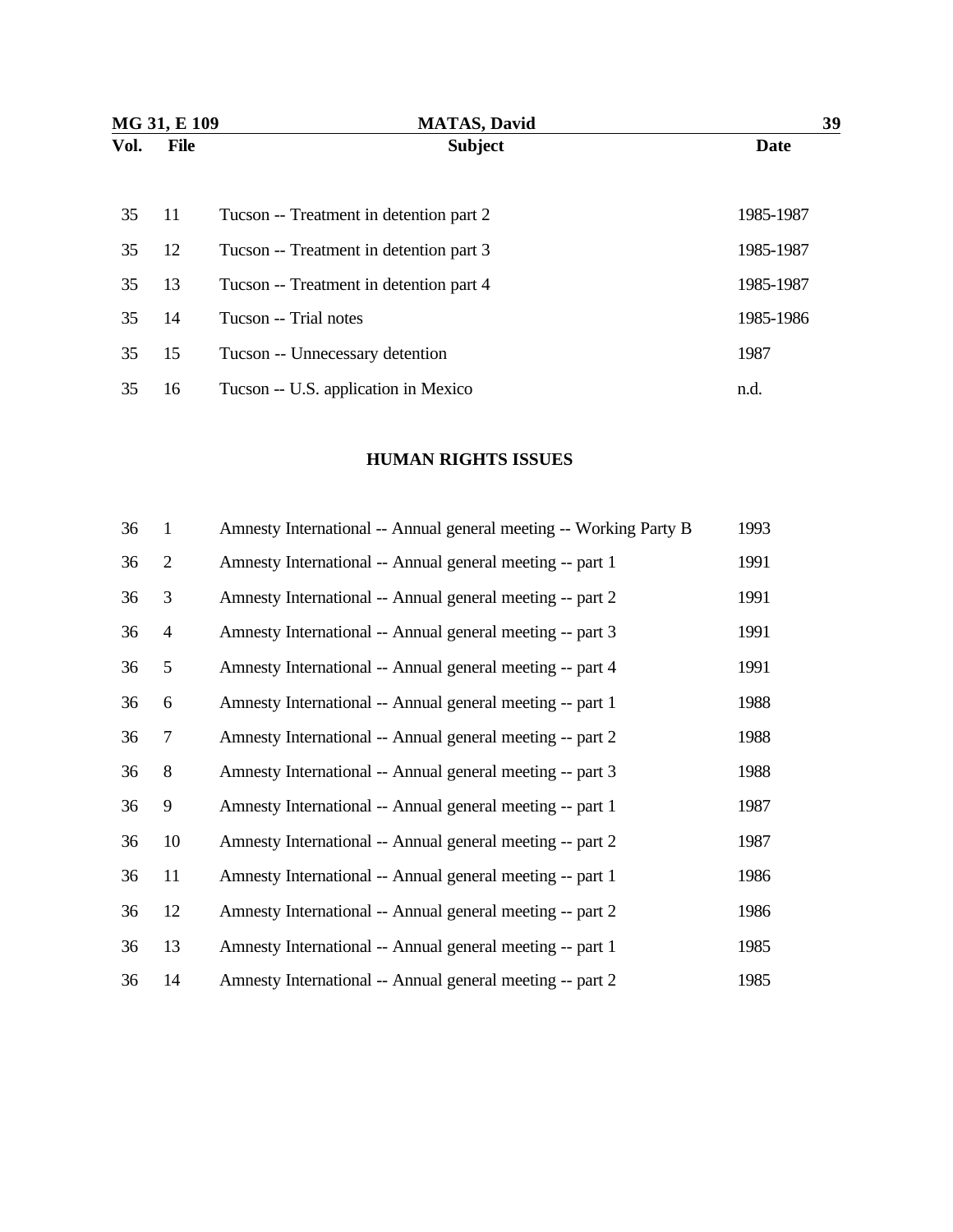| 40   |                | <b>MATAS, David</b>                                            | MG 31, E 109 |
|------|----------------|----------------------------------------------------------------|--------------|
| Vol. | <b>File</b>    | <b>Subject</b>                                                 | <b>Date</b>  |
| 36   | 15             | Amnesty International -- Annual general meeting -- part 3      | 1985         |
| 36   | 16             | Amnesty International -- U.S. Annual general meeting -- part 1 | 1984         |
| 36   | 17             | Amnesty International -- U.S. Annual general meeting -- part 2 | 1984         |
| 36   | 18             | Amnesty International -- Brodey, Peter                         | 1983-1984    |
| 36   | 19             | <b>Amnesty International -- Clippings</b>                      | 1980-1986    |
| 36   | 20             | Amnesty International -- Coordinators' meeting                 | 1989         |
| 37   | $\mathbf{1}$   | Amnesty International -- Coordinators' meeting                 | 1985         |
| 37   | $\overline{c}$ | Amnesty International -- Correspondence                        | 1984-1985    |
| 37   | 3              | Amnesty International -- Executive part 1                      | 1981-1984    |
| 37   | $\overline{4}$ | Amnesty International -- Executive part 2                      | 1981-1984    |
| 37   | 5              | Amnesty International -- General part 1                        | 1979-1985    |
| 37   | 6              | Amnesty International -- General part 2                        | 1979-1985    |
| 37   | 7              | Amnesty International -- International Council meeting part 1  | 1989         |
| 37   | 8              | Amnesty International -- International Council meeting part 2  | 1989         |
| 37   | 9              | Amnesty International -- International Council meeting part 3  | 1989         |
| 37   | 10             | Amnesty International -- International Council meeting part 4  | 1989         |
| 37   | 11             | Amnesty International -- International Council meeting part 5  | 1989         |
| 37   | 12             | Amnesty International -- International Council meeting part 6  | 1989         |
| 37   | 13             | Amnesty International -- International Council meeting part 7  | 1989         |
| 37   | 14             | Amnesty International -- International Council meeting part 8  | 1989         |
| 37   | 15             | Amnesty International -- International Council meeting part 9  | 1989         |
| 37   | 16             | Amnesty International -- International Council meeting part 10 | 1989         |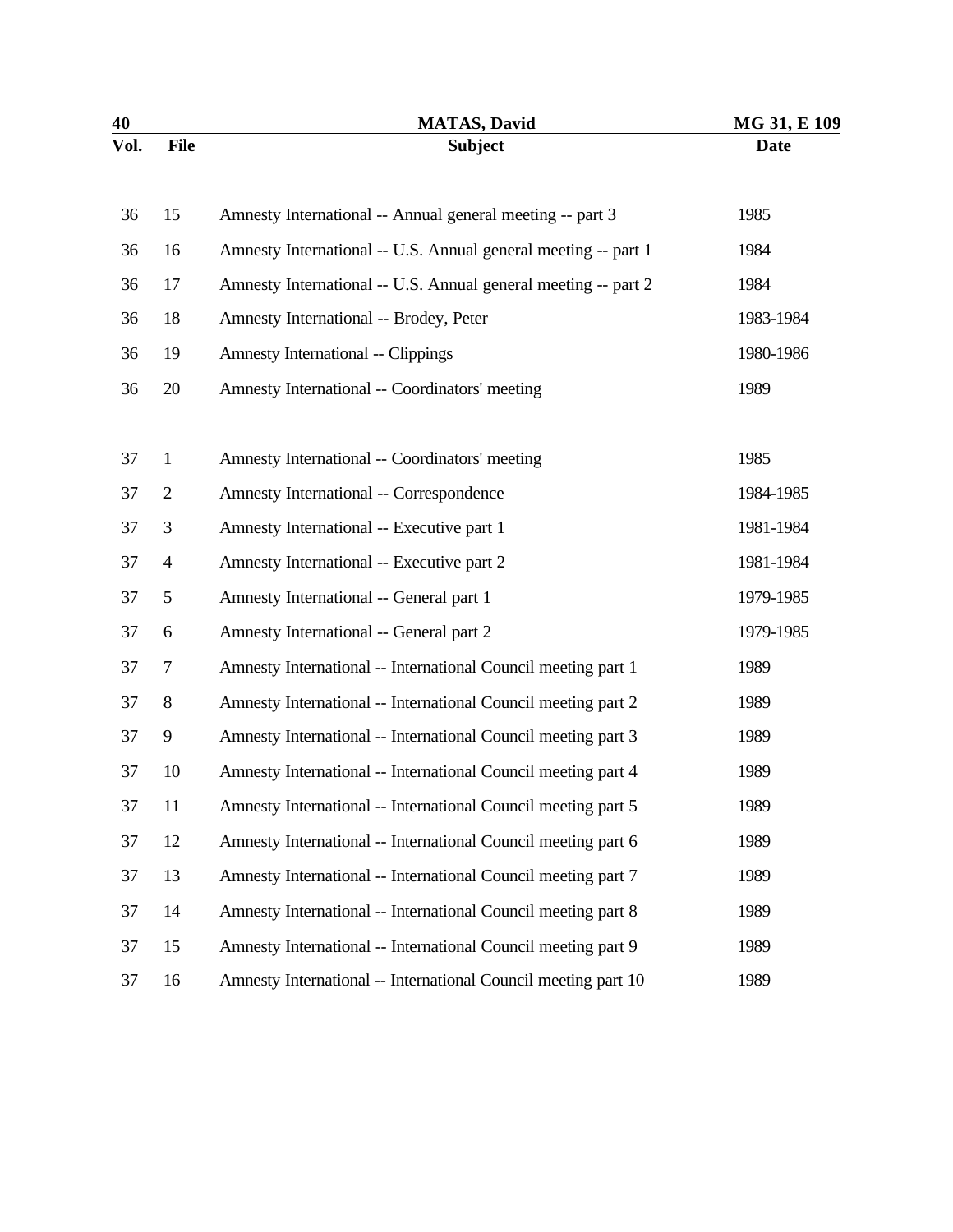| MG 31, E 109 |              | <b>MATAS, David</b>                                                              | 41          |
|--------------|--------------|----------------------------------------------------------------------------------|-------------|
| Vol.         | <b>File</b>  | <b>Subject</b>                                                                   | <b>Date</b> |
|              |              |                                                                                  |             |
| 37           | 17           | Amnesty International -- International Council meeting part 1                    | 1987        |
| 37           | 18           | Amnesty International -- International Council meeting part 2                    | 1987        |
| 37           | 19           | Amnesty International -- International Council meeting part 3                    | 1987        |
| 37           | 20           | Amnesty International -- International Council meeting -- Agenda                 | 1987        |
| 37           | 21           | Amnesty International -- International Council meeting -- Strategy<br>part 1     | 1987        |
| 37           | 22           | Amnesty International -- International Council meeting -- Strategy<br>part 2     | 1987        |
| 38           | $\mathbf{1}$ | Amnesty International -- International Council meeting -- Strategy<br>background | 1987        |
| 38           | $\mathbf{2}$ | Amnesty International -- International Council meeting -- Action part 1          | 1987-1988   |
| 38           | 3            | Amnesty International -- International Council meeting -- Action part 2          | 1987-1988   |
| 38           | 4            | Amnesty International -- International Council meeting -- Lawyers                | 1987-1988   |
| 38           | 5            | Amnesty International -- International Council meeting part 1                    | 1985        |
| 38           | 6            | Amnesty International -- International Council meeting part 2                    | 1985        |
| 38           | 7            | Amnesty International -- Lawyers' letters                                        | 1988        |
| 38           | $8\,$        | Amnesty International -- Legal appeals                                           | 1980-1981   |
| 38           | 9            | Amnesty International -- Legal group part 1                                      | 1981-1989   |
| 38           | 10           | Amnesty International -- Legal group part 2                                      | 1981-1989   |
| 38           | 11           | Amnesty International -- Legal group part 3                                      | 1981-1989   |
| 38           | 12           | Amnesty International -- Legal group part 4                                      | 1981-1989   |
| 38           | 13           | Amnesty International -- Legal group part 5                                      | 1981-1989   |
| 38           | 14           | Amnesty International -- Legal group part 6                                      | 1981-1989   |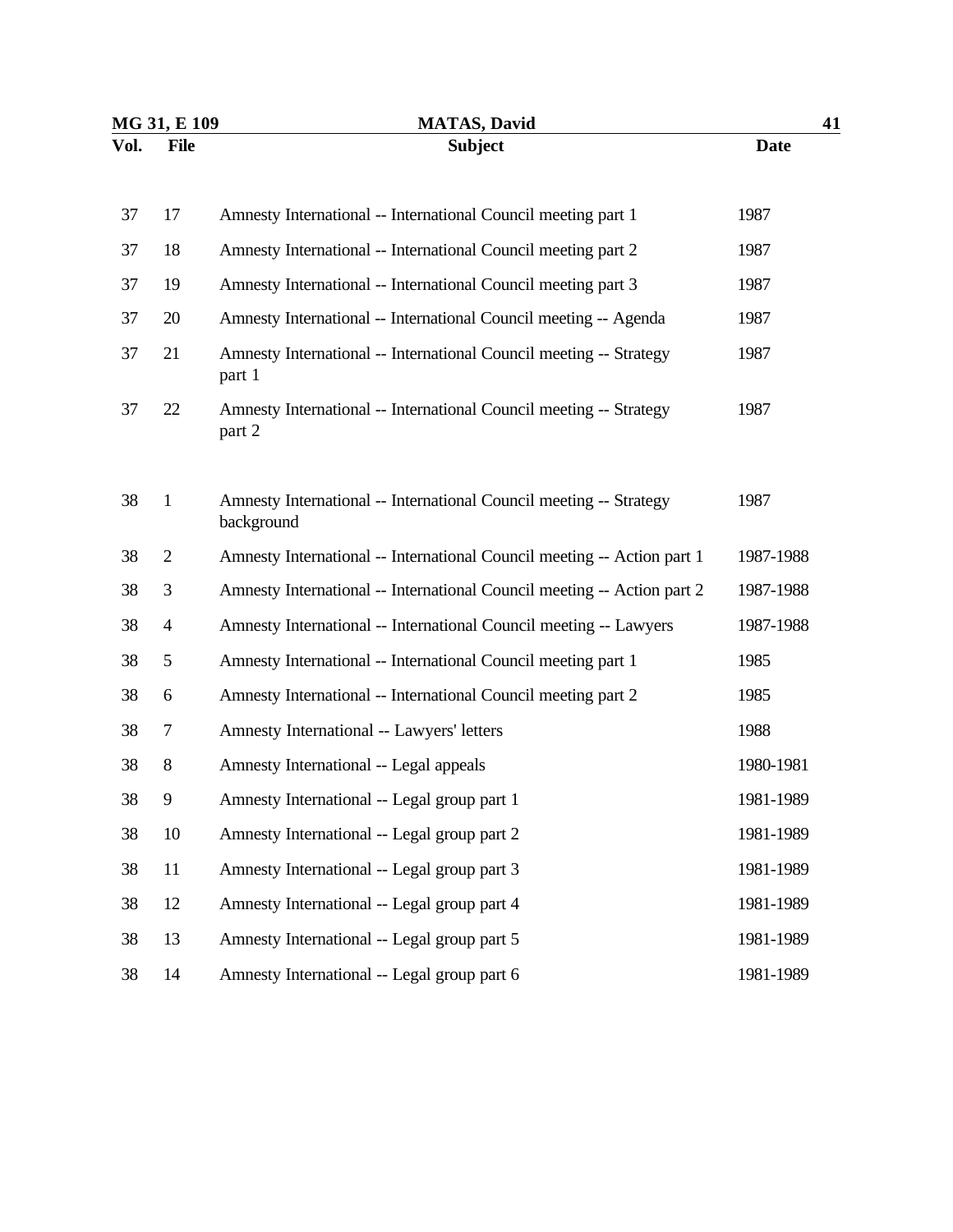| 42   |                | <b>MATAS, David</b>                              | MG 31, E 109 |
|------|----------------|--------------------------------------------------|--------------|
| Vol. | <b>File</b>    | <b>Subject</b>                                   | <b>Date</b>  |
| 38   | 15             | Amnesty International -- Legal group part 7      | 1981-1989    |
| 38   | 16             | Amnesty International -- Legal network part 1    | 1991         |
| 38   | 17             | Amnesty International -- Legal network part 2    | 1991         |
| 38   | 18             | Amnesty International -- Legal network part 3    | 1991         |
| 38   | 19             | Amnesty International -- Legal network part 4    | 1991         |
| 38   | 20             | Amnesty International -- Legal network part 5    | 1991         |
| 38   | 21             | Amnesty International -- Legal network part 6    | 1991         |
| 39   | $\,1$          | Amnesty International -- Legal network -- part 7 | 1991         |
| 39   | $\overline{c}$ | Amnesty International -- Legal network -- part 8 | 1991         |
| 39   | $\mathfrak{Z}$ | Amnesty International -- Legal network           | 1990-1991    |
| 39   | $\overline{4}$ | Amnesty International -- Legal network           | 1988-1991    |
| 39   | 5              | Amnesty International -- Legal network -- part 1 | 1990         |
| 39   | 6              | Amnesty International -- Legal network -- part 2 | 1990         |
| 39   | 7              | Amnesty International -- Legal network -- part 3 | 1990         |
| 39   | $8\,$          | Amnesty International -- Legal network -- part 4 | 1990         |
| 39   | 9              | Amnesty International -- Legal network -- part 5 | 1990         |
| 39   | 10             | Amnesty International -- Legal network -- part 6 | 1990         |
| 39   | 11             | Amnesty International -- Legal network -- part 1 | 1989         |
| 39   | 12             | Amnesty International -- Legal network -- part 2 | 1989         |
| 39   | 13             | Amnesty International -- Legal network           | 1988-1989    |
| 39   | 14             | Amnesty International -- Legal network -- part 1 | 1987-1988    |
| 39   | 15             | Amnesty International -- Legal network -- part 2 | 1987-1988    |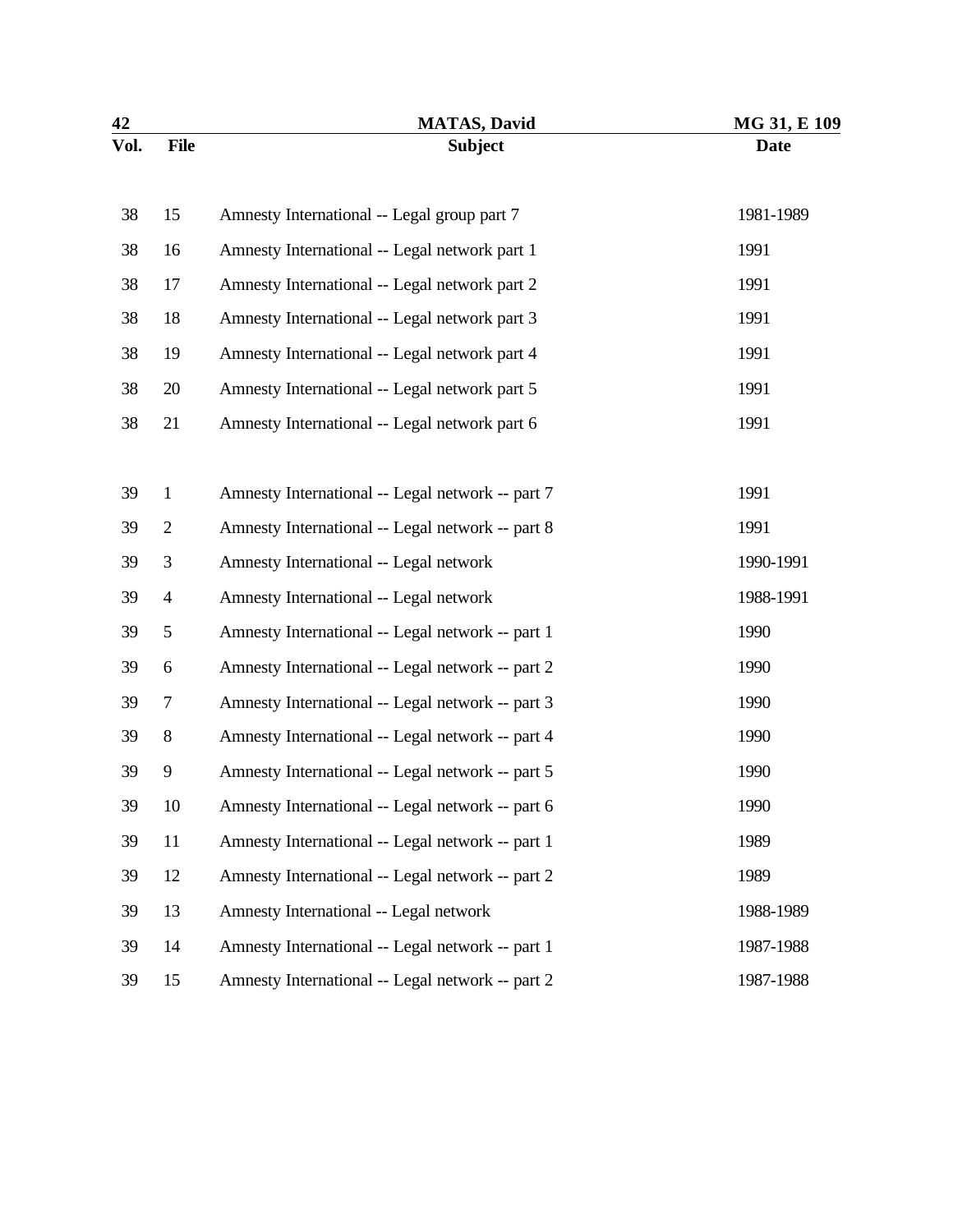| MG 31, E 109 |                | <b>MATAS</b> , David                             | 43          |  |
|--------------|----------------|--------------------------------------------------|-------------|--|
| Vol.         | <b>File</b>    | <b>Subject</b>                                   | <b>Date</b> |  |
| 39           | 16             | Amnesty International -- Legal network -- part 1 | 1981-1988   |  |
| 39           | 17             | Amnesty International -- Legal network -- part 2 | 1981-1988   |  |
| 39           | 18             | Amnesty International -- Legal network -- part 1 | 1987        |  |
| 40           | $\mathbf{1}$   | Amnesty International -- Legal network part 2    | 1987        |  |
| 40           | $\overline{2}$ | Amnesty International -- Legal network part 4    | 1987        |  |
| 40           | 3              | Amnesty International -- Legal network           | 1986-1987   |  |
| 40           | $\overline{4}$ | Amnesty International -- Legal network           | 1986        |  |
| 40           | 5              | Amnesty International -- Legal network           | 1985-1986   |  |
| 40           | 6              | Amnesty International -- Legal network part 1    | 1985        |  |
| 40           | 7              | Amnesty International -- Legal network part 2    | 1985        |  |
| 40           | 8              | Amnesty International -- Legal network part 1    | 1984        |  |
| 40           | 9              | Amnesty International -- Legal network part 2    | 1984        |  |
| 40           | 10             | Amnesty International -- Legal network part 1    | 1983        |  |
| 40           | 11             | Amnesty International -- Legal network part 2    | 1983        |  |
| 40           | 12             | Amnesty International -- Liebowitz, Stuart       | 1987-1988   |  |
| 40           | 13             | Amnesty International -- Lugosi, Charles         | 1982        |  |
| 40           | 14             | <b>Amnesty International -- Mennonites</b>       | 1982        |  |
| 40           | 15             | <b>Amnesty International -- Missions</b>         | 1982        |  |
| 40           | 16             | Amnesty International -- Ottawa part 1           | 1981-1989   |  |
| 40           | 17             | Amnesty International -- Ottawa part 2           | 1981-1989   |  |
| 40           | 18             | Amnesty International -- Ottawa part 3           | 1981-1989   |  |
| 40           | 19             | Amnesty International -- Ottawa part 4           | 1981-1989   |  |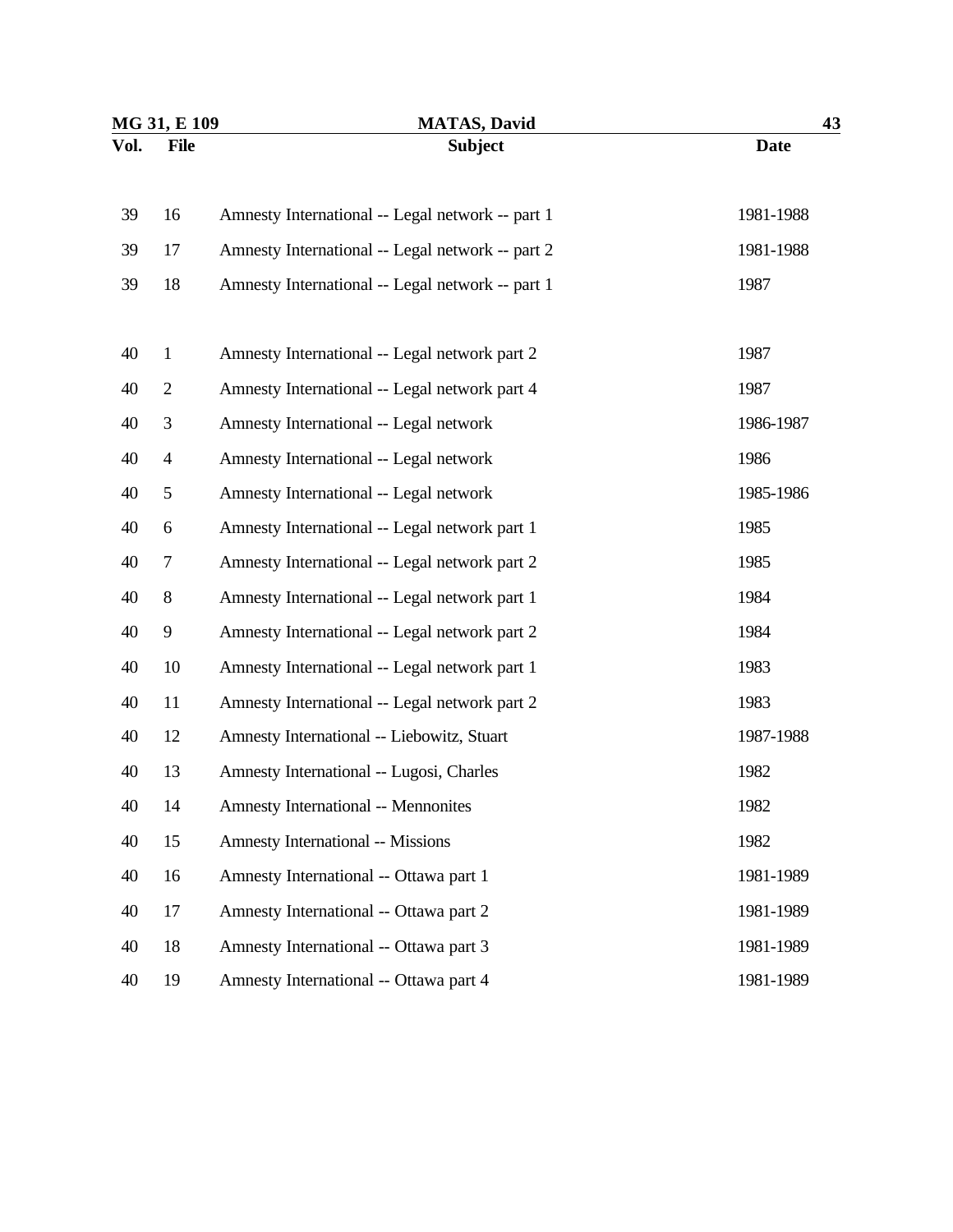| 44   |                | <b>MATAS, David</b>                                    | MG 31, E 109 |
|------|----------------|--------------------------------------------------------|--------------|
| Vol. | <b>File</b>    | <b>Subject</b>                                         | <b>Date</b>  |
| 40   | 20             | Amnesty International -- Ottawa part 5                 | 1981-1989    |
| 41   | $\mathbf{1}$   | Amnesty International -- Ottawa part 6                 | 1981-1989    |
| 41   | $\overline{2}$ | Amnesty International -- Ottawa part 7                 | 1981-1989    |
| 41   | 3              | Amnesty International -- Ottawa part 8                 | 1981-1989    |
| 41   | $\overline{4}$ | Amnesty International -- Ottawa part 9                 | 1981-1989    |
| 41   | 5              | Amnesty International -- Ottawa part 10                | 1981-1989    |
| 41   | 6              | Amnesty International -- Provincial legal coordinators | 1982         |
| 41   | 7              | Amnesty International -- Starr, Gail                   | 1981-1982    |
| 41   | $8\,$          | Amnesty International -- Thunder Bay group             | 1989         |
| 41   | 9              | Amnesty International -- Toronto groups                | 1983         |
| 41   | 10             | B'nai Brith -- Board of Governors part 1               | 1990-1991    |
| 41   | 11             | B'nai Brith -- Board of Governors part 2               | 1990-1991    |
| 41   | 12             | B'nai Brith -- Board of Governors part 1               | 1989-1990    |
| 41   | 13             | B'nai Brith -- Board of Governors part 2               | 1989-1990    |
| 41   | 14             | B'nai Brith -- Board of Governors -- Meeting           | 1989         |
| 41   | 15             | B'nai Brith -- Convention part 1                       | 1992         |
| 41   | 16             | B'nai Brith -- Convention part 2                       | 1992         |
| 41   | 17             | B'nai Brith -- Convention                              | 1990         |
| 41   | 18             | B'nai Brith -- Convention                              | 1989         |
| 41   | 19             | B'nai Brith -- Convention part 1                       | 1988         |
| 41   | 20             | B'nai Brith -- Convention part 2                       | 1988         |
| 41   | 21             | B'nai Brith -- Convention                              | 1987         |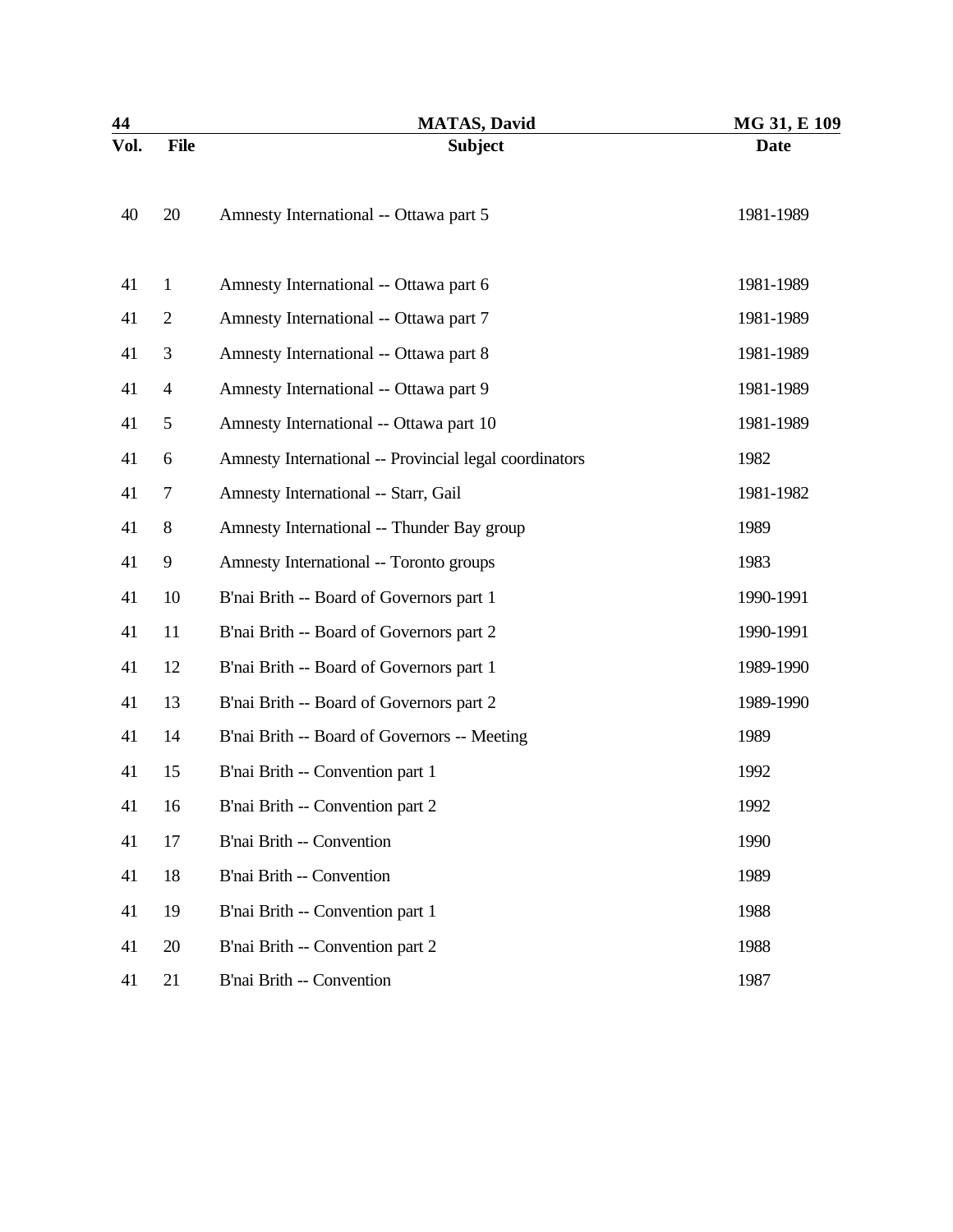# **MATAS, David** 45 **Vol. File Subject Date**

| 42 | $\mathbf{1}$   | B'nai Brith -- Dinner                                          | 1991             |
|----|----------------|----------------------------------------------------------------|------------------|
| 42 | $\overline{2}$ | B'nai Brith -- District Administrative Board -- Meeting        | Mar 1990         |
| 42 | 3              | B'nai Brith -- District Administrative Board -- Meeting part 1 | May 1990         |
| 42 | $\overline{4}$ | B'nai Brith -- District Administrative Board -- Meeting part 2 | May 1990         |
| 42 | 5              | B'nai Brith -- District Administrative Board -- Meeting part 3 | May 1990         |
| 42 | 6              | B'nai Brith -- District Administrative Board -- Clippings      | May 1990         |
| 42 | 7              | B'nai Brith -- District Administrative Board -- Meeting part 1 | Aug 1990         |
| 42 | 8              | B'nai Brith -- District Administrative Board -- Meeting part 2 | Aug 1990         |
| 42 | 9              | B'nai Brith -- District Administrative Board -- Meeting part 3 | Aug 1990         |
| 42 | 10             | B'nai Brith -- District Administrative Board -- Meeting        | Sep 1990         |
| 42 | 11             | B'nai Brith -- District Administrative Board -- Meeting        | Mar 1989         |
| 42 | 12             | B'nai Brith -- District Administrative Board -- Meeting        | Apr 1989         |
| 42 | 13             | B'nai Brith -- District Administrative Board -- Meeting part 1 | May 1989         |
| 42 | 14             | B'nai Brith -- District Administrative Board -- Meeting part 2 | May 1989         |
| 42 | 15             | B'nai Brith -- District Administrative Board -- Meeting part 1 | June 1989        |
| 42 | 16             | B'nai Brith -- District Administrative Board -- Meeting part 2 | <b>June 1989</b> |
| 42 | 17             | B'nai Brith -- District Administrative Board -- Meeting        | Sep 1989         |
| 42 | 18             | B'nai Brith -- District Administrative Board -- Meeting        | Feb 1988         |
| 42 | 19             | B'nai Brith -- District Administrative Board -- Meeting        | Mar 1988         |
| 42 | 20             | B'nai Brith -- District Administrative Board -- Meeting        | Aug 1988         |
| 42 | 21             | B'nai Brith -- District Administrative Board -- Meeting        | Sep 1988         |
| 42 | 22             | B'nai Brith -- District Administrative Board -- Meeting        | Oct 1988         |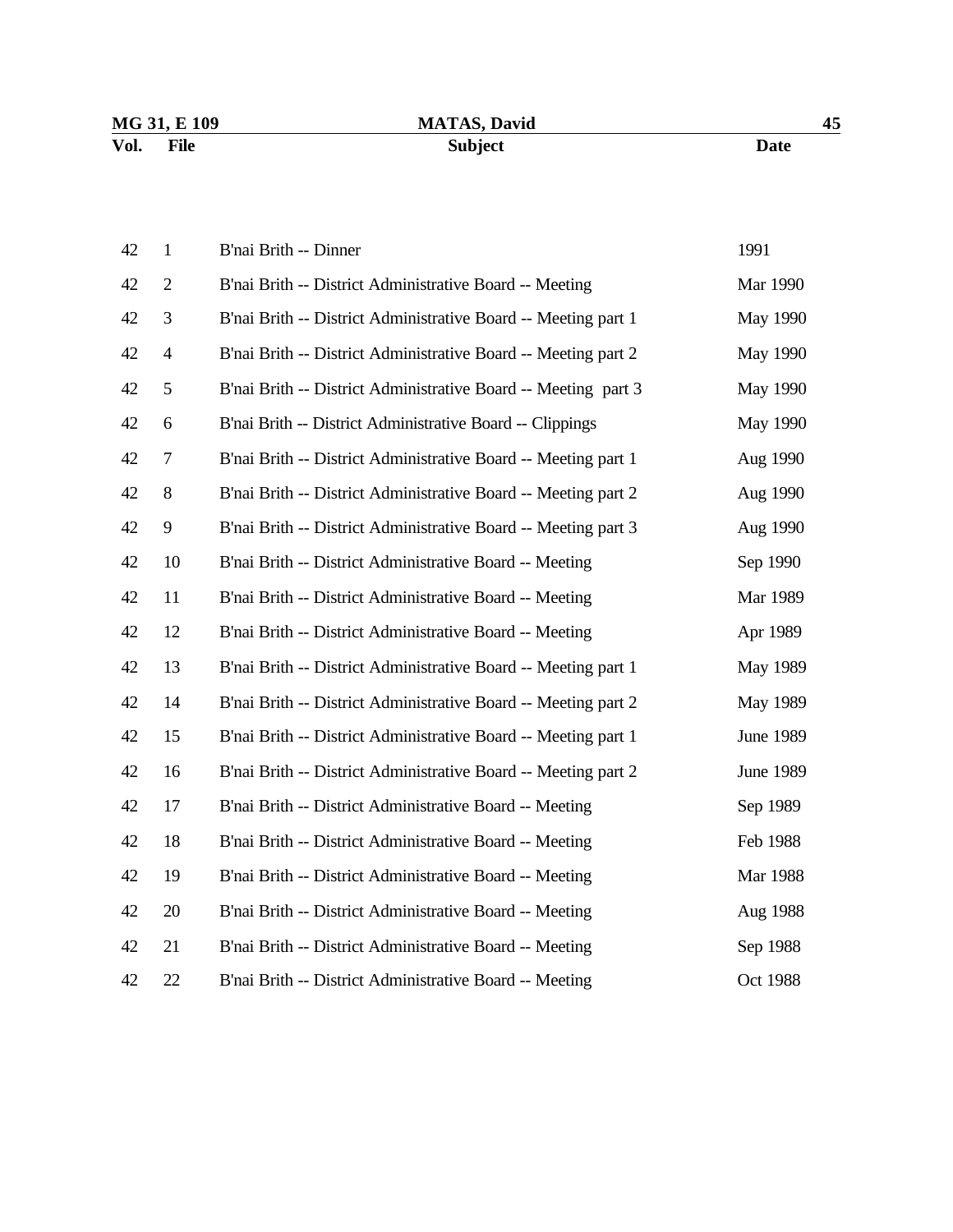| 46   |                | <b>MATAS, David</b>                                                  | MG 31, E 109 |
|------|----------------|----------------------------------------------------------------------|--------------|
| Vol. | <b>File</b>    | <b>Subject</b>                                                       | <b>Date</b>  |
| 42   | 23             | B'nai Brith -- District Administrative Board -- Meeting              | Nov 1988     |
| 42   | 24             | B'nai Brith -- District Administrative Board -- Meeting              | Feb 1987     |
| 42   | 25             | B'nai Brith -- District Administrative Board -- Meeting              | Aug 1987     |
| 42   | 26             | B'nai Brith -- Election Task Force                                   | 1988         |
| 42   | 27             | B'nai Brith -- Election Task Force                                   | 1984         |
| 42   | 28             | B'nai Brith -- General part 1                                        | 1981-1987    |
| 42   | 29             | B'nai Brith -- General part 2                                        | 1981-1987    |
| 43   | $\mathbf{1}$   | B'nai Brith -- General part 3                                        | 1981-1987    |
| 43   | $\overline{2}$ | B'nai Brith -- Hillel Foundation of Montreal                         | 1990         |
| 43   | 3              | B'nai Brith -- Holocaust and Hope Seminar                            | 1988         |
| 43   | $\overline{4}$ | B'nai Brith -- Institute for International Affairs -- part 1         | 1991-1994    |
| 43   | 5              | B'nai Brith -- Institute for International Affairs -- part 2         | 1991-1994    |
| 43   | 6              | B'nai Brith -- Institute for International Affairs -- part 3         | 1991-1994    |
| 43   | 7              | B'nai Brith -- Institute for International Affairs -- Meeting part 1 | 1990         |
| 43   | 8              | B'nai Brith -- Institute for International Affairs -- Meeting part 2 | 1990         |
| 43   | 9              | B'nai Brith -- Institute for International Affairs -- Meeting part 3 | 1990         |
| 43   | 10             | B'nai Brith -- Institute for International Affairs -- Meeting part 4 | 1990         |
| 43   | 11             | B'nai Brith -- Institute for International Affairs -- Meeting part 5 | 1990         |
| 43   | 12             | B'nai Brith -- International -- Convention                           | 1988         |
| 43   | 13             | B'nai Brith -- Jewish Community Camp                                 | 1990         |
| 43   | 14             | B'nai Brith -- Motion part 1                                         | 1985         |
| 43   | 15             | B'nai Brith -- Motion part 2                                         | 1985         |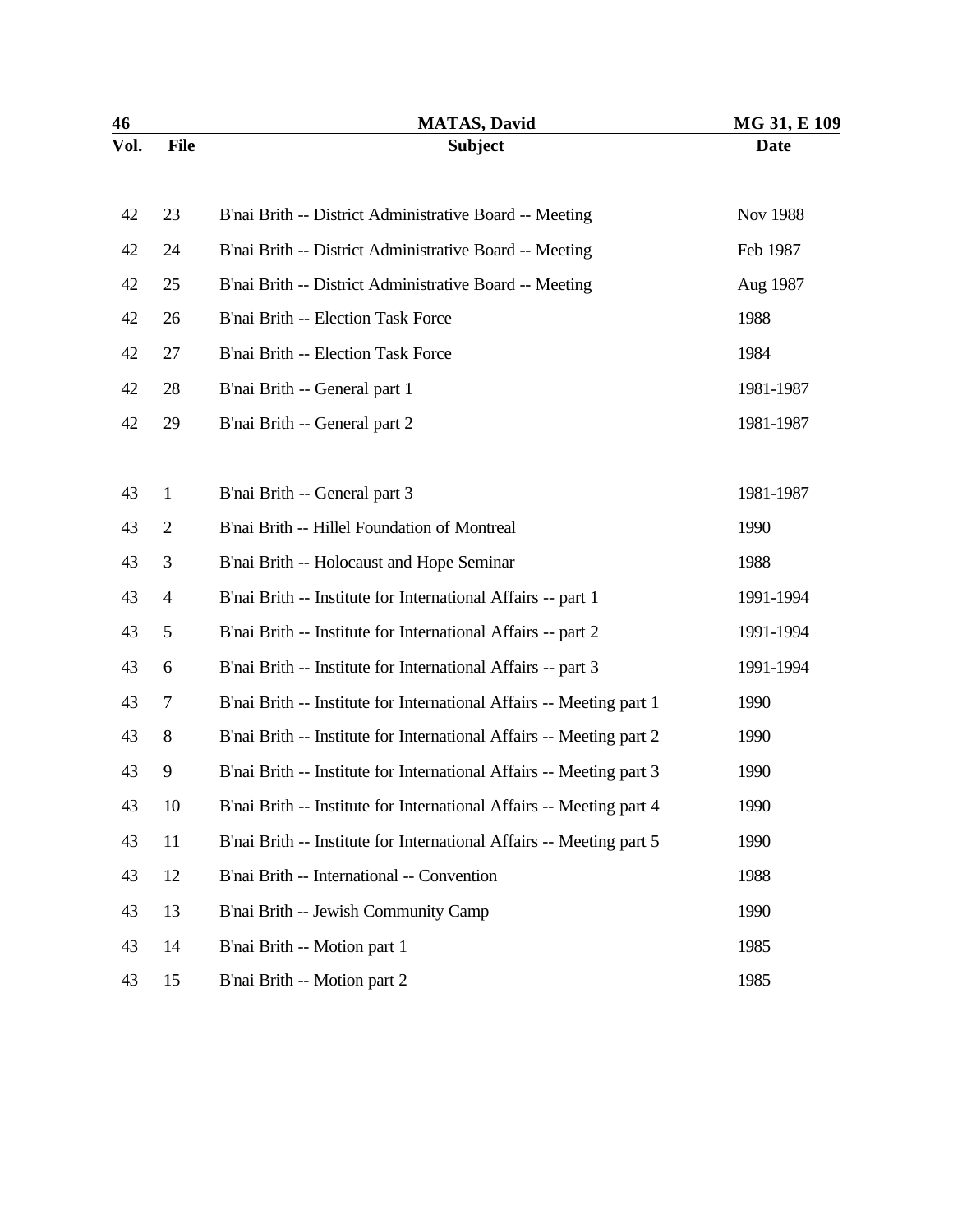| MG 31, E 109 |                | <b>MATAS, David</b>                                               | 47          |  |
|--------------|----------------|-------------------------------------------------------------------|-------------|--|
| Vol.         | <b>File</b>    | <b>Subject</b>                                                    | <b>Date</b> |  |
| 43           | 16             | B'nai Brith -- Motion part 3                                      | 1985        |  |
| 43           | 17             | B'nai Brith -- Motion part 4                                      | 1985        |  |
| 43           | 18             | B'nai Brith -- Nurgitz Dinner                                     | 1989        |  |
| 43           | 19             | B'nai Brith -- Vancouver                                          | 1988        |  |
| 43           | 20             | B'nai Brith -- Winnipeg part 1                                    | 1987-1988   |  |
| 43           | 21             | B'nai Brith -- Winnipeg part 2                                    | 1987-1988   |  |
| 43           | 22             | B'nai Brith -- Winnipeg part 3                                    | 1987-1988   |  |
| 43           | 23             | B'nai Brith -- Winnipeg part 4                                    | 1987-1988   |  |
|              |                |                                                                   |             |  |
| 44           | $\mathbf{1}$   | B'nai Brith -- Anti-Defamation League -- part 1                   | 1982-1992   |  |
| 44           | $\overline{2}$ | B'nai Brith -- Anti-Defamation League -- part 2                   | 1982-1992   |  |
| 44           | 3              | B'nai Brith -- Anti-Defamation League -- part 3                   | 1982-1992   |  |
| 44           | $\overline{4}$ | B'nai Brith -- Anti-Defamation League -- part 4                   | 1982-1992   |  |
| 44           | 5              | B'nai Brith -- Anti-Defamation League -- part 5                   | 1982-1992   |  |
| 44           | 6              | B'nai Brith -- Anti-Defamation League -- part 6                   | 1982-1992   |  |
| 44           | 7              | B'nai Brith -- Anti-Defamation League -- part 7                   | 1982-1992   |  |
| 44           | 8              | B'nai Brith -- Anti-Defamation League -- part 8                   | 1982-1992   |  |
| 44           | 9              | B'nai Brith -- Anti-Defamation League -- Executive meeting part 1 | Feb 1985    |  |
| 44           | 10             | B'nai Brith -- Anti-Defamation League -- Executive meeting part 2 | Feb 1985    |  |
| 44           | 11             | B'nai Brith -- Anti-Defamation League -- Executive meeting        | Oct 1985    |  |
| 44           | 12             | B'nai Brith -- Anti-Defamation League -- General part 1           | 1989-1991   |  |
| 44           | 13             | B'nai Brith -- Anti-Defamation League -- General part 2           | 1989-1991   |  |
| 44           | 14             | B'nai Brith -- Anti-Defamation League -- General part 3           | 1989-1991   |  |
|              |                |                                                                   |             |  |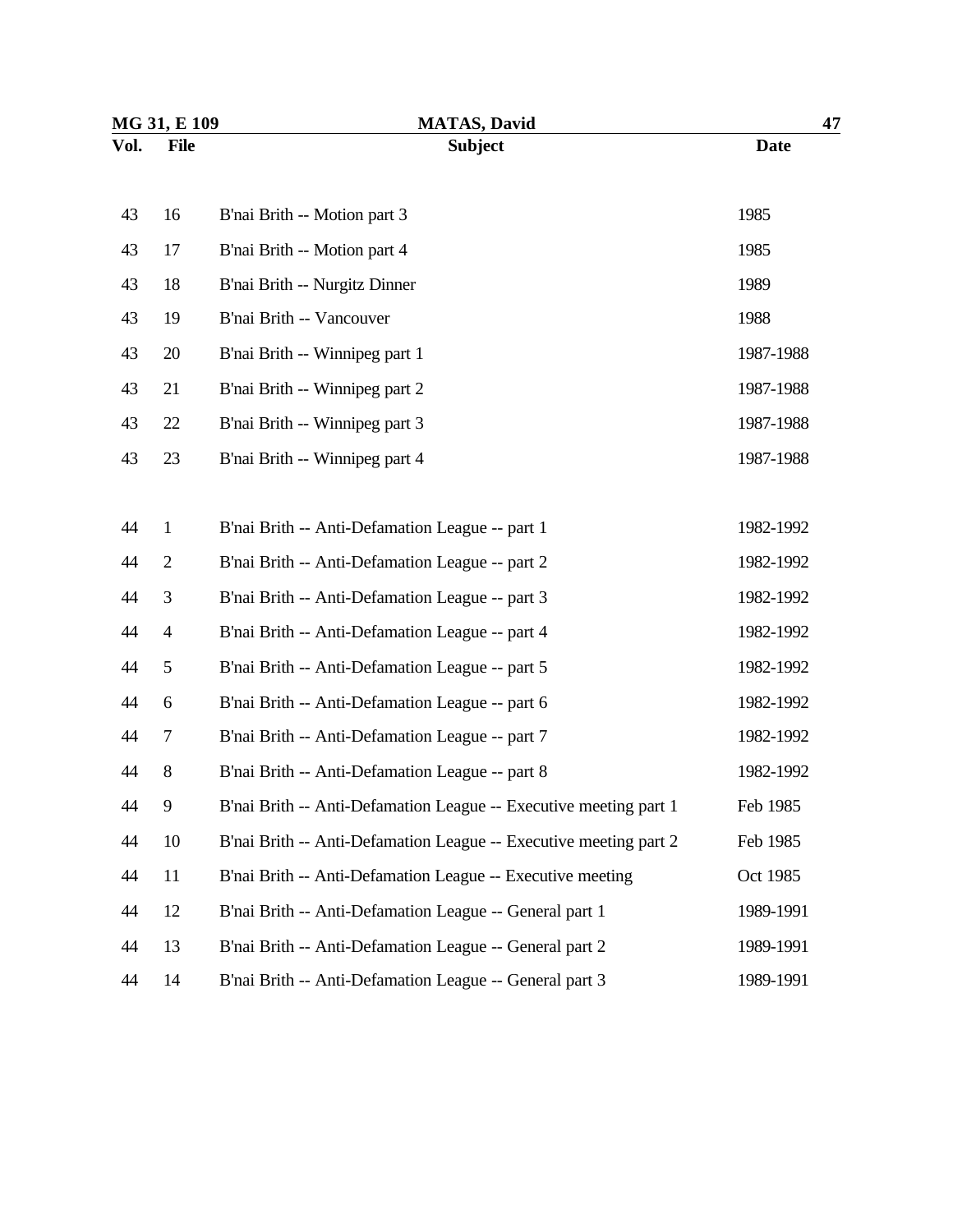| 48   |                | <b>MATAS, David</b>                                                                           | MG 31, E 109 |
|------|----------------|-----------------------------------------------------------------------------------------------|--------------|
| Vol. | <b>File</b>    | <b>Subject</b>                                                                                | <b>Date</b>  |
| 44   | 15             | B'nai Brith -- Anti-Defamation League -- General part 4                                       | 1989-1991    |
| 44   | 16             | B'nai Brith -- Anti-Defamation League -- General part 5                                       | 1989-1991    |
| 44   | 17             | B'nai Brith -- Anti-Defamation League -- General part 6                                       | 1989-1991    |
| 44   | 18             | B'nai Brith -- Anti-Defamation League -- General part 7                                       | 1989-1991    |
| 44   | 19             | B'nai Brith -- Anti-Defamation League -- International Affairs part 1                         | 1988-1989    |
| 44   | 20             | B'nai Brith -- Anti-Defamation League -- International Affairs part 2                         | 1988-1989    |
|      |                |                                                                                               |              |
| 45   | $\mathbf{1}$   | B'nai Brith -- Anti-Defamation League -- International Affairs part 3                         | 1988-1989    |
| 45   | $\overline{2}$ | B'nai Brith -- Anti-Defamation League -- International Affairs part 4                         | 1988-1989    |
| 45   | 3              | B'nai Brith -- Anti-Defamation League -- International Affairs part 5                         | 1988-1989    |
| 45   | $\overline{4}$ | B'nai Brith -- Anti-Defamation League -- International Affairs part 6                         | 1988-1989    |
| 45   | 5              | B'nai Brith -- Anti-Defamation League -- International Affairs part 7                         | 1988-1989    |
| 45   | 6              | B'nai Brith -- Anti-Defamation League -- International Affairs part 1                         | 1986-1987    |
| 45   | 7              | B'nai Brith -- Anti-Defamation League -- International Affairs part 2                         | 1986-1987    |
| 45   | 8              | B'nai Brith -- Anti-Defamation League -- International Affairs part 3                         | 1986-1987    |
| 45   | 9              | B'nai Brith -- Anti-Defamation League -- International Affairs part 4                         | 1986-1987    |
| 45   | 10             | B'nai Brith -- Anti-Defamation League -- International Affairs part 5                         | 1986-1987    |
| 45   | 11             | B'nai Brith -- Anti-Defamation League -- International Affairs part 6                         | 1986-1987    |
| 45   | 12             | B'nai Brith -- Anti-Defamation League -- International Affairs part 7                         | 1986-1987    |
| 45   | 13             | B'nai Brith -- Anti-Defamation League -- International Affairs part 8                         | 1986-1987    |
| 45   | 14             | B'nai Brith -- Anti-Defamation League -- International Affairs --<br>Meeting                  | 1991         |
| 45   | 15             | B'nai Brith -- Anti-Defamation League -- International Affairs<br>Committee -- Meeting part 1 | 1988         |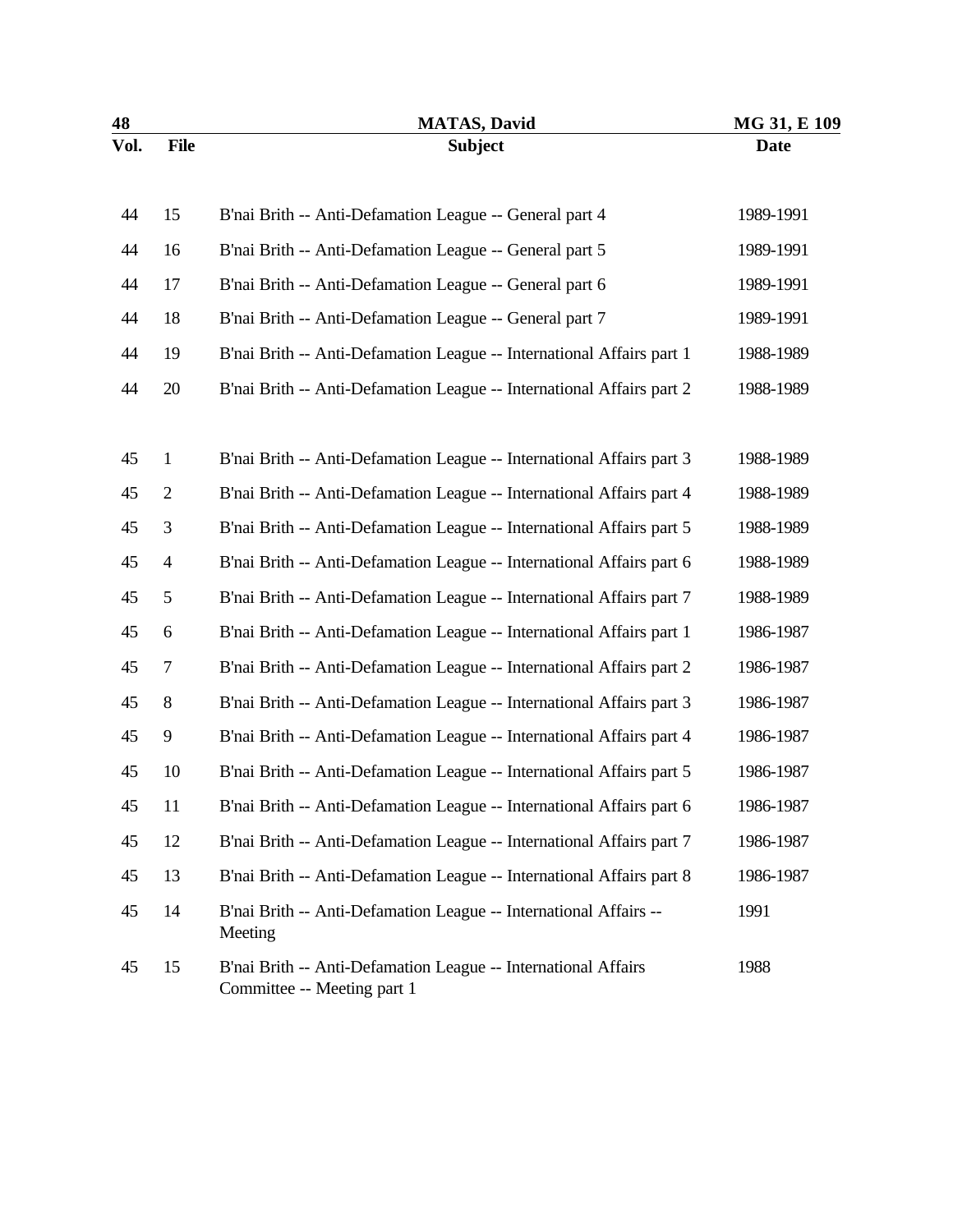| MG 31, E 109 |                  | <b>MATAS, David</b>                                                                           | 49          |  |
|--------------|------------------|-----------------------------------------------------------------------------------------------|-------------|--|
| Vol.         | <b>File</b>      | <b>Subject</b>                                                                                | <b>Date</b> |  |
| 45           | 16               | B'nai Brith -- Anti-Defamation League -- International Affairs<br>Committee -- Meeting part 2 | 1988        |  |
| 45           | 17               | B'nai Brith -- Anti-Defamation League -- International Affairs<br>Committee -- Meeting part 1 | May 1984    |  |
| 45           | 18               | B'nai Brith -- Anti-Defamation League -- International Affairs<br>Committee -- Meeting part 2 | May 1984    |  |
| 45           | 19               | B'nai Brith -- Anti-Defamation League -- International Affairs<br>Committee -- Meeting part 3 | May 1984    |  |
| 45           | 20               | B'nai Brith -- Anti-Defamation League -- International Affairs<br>Committee -- Meeting part 4 | May 1984    |  |
| 45           | 21               | B'nai Brith -- Anti-Defamation League -- International Affairs<br>Committee -- Meeting part 5 | May 1984    |  |
| 46           | $\mathbf{1}$     | B'nai Brith -- Anti-Defamation League -- International Affairs<br>Committee -- Meeting part 6 | May 1984    |  |
| 46           | $\overline{2}$   | B'nai Brith -- Anti-Defamation League -- Meeting                                              | Dec 1984    |  |
| 46           | 3                | B'nai Brith -- Anti-Defamation League -- Legal part 1                                         | 1991        |  |
| 46           | $\overline{4}$   | B'nai Brith -- Anti-Defamation League -- Legal part 2                                         | 1991        |  |
| 46           | 5                | B'nai Brith -- Anti-Defamation League -- Legal part 1                                         | 1990        |  |
| 46           | 6                | B'nai Brith -- Anti-Defamation League -- Legal part 2                                         | 1990        |  |
| 46           | $\boldsymbol{7}$ | B'nai Brith -- Anti-Defamation League -- Legal part 3                                         | 1990        |  |
| 46           | $8\,$            | B'nai Brith -- Anti-Defamation League -- Legal part 4                                         | 1990        |  |
| 46           | $\overline{9}$   | B'nai Brith -- Anti-Defamation League -- Legal part 1                                         | 1989        |  |
| 46           | 10               | B'nai Brith -- Anti-Defamation League -- Legal part 2                                         | 1989        |  |
| 46           | 11               | B'nai Brith -- Anti-Defamation League -- Legal part 1                                         | 1988        |  |
| 46           | 12               | B'nai Brith -- Anti-Defamation League -- Legal part 2                                         | 1988        |  |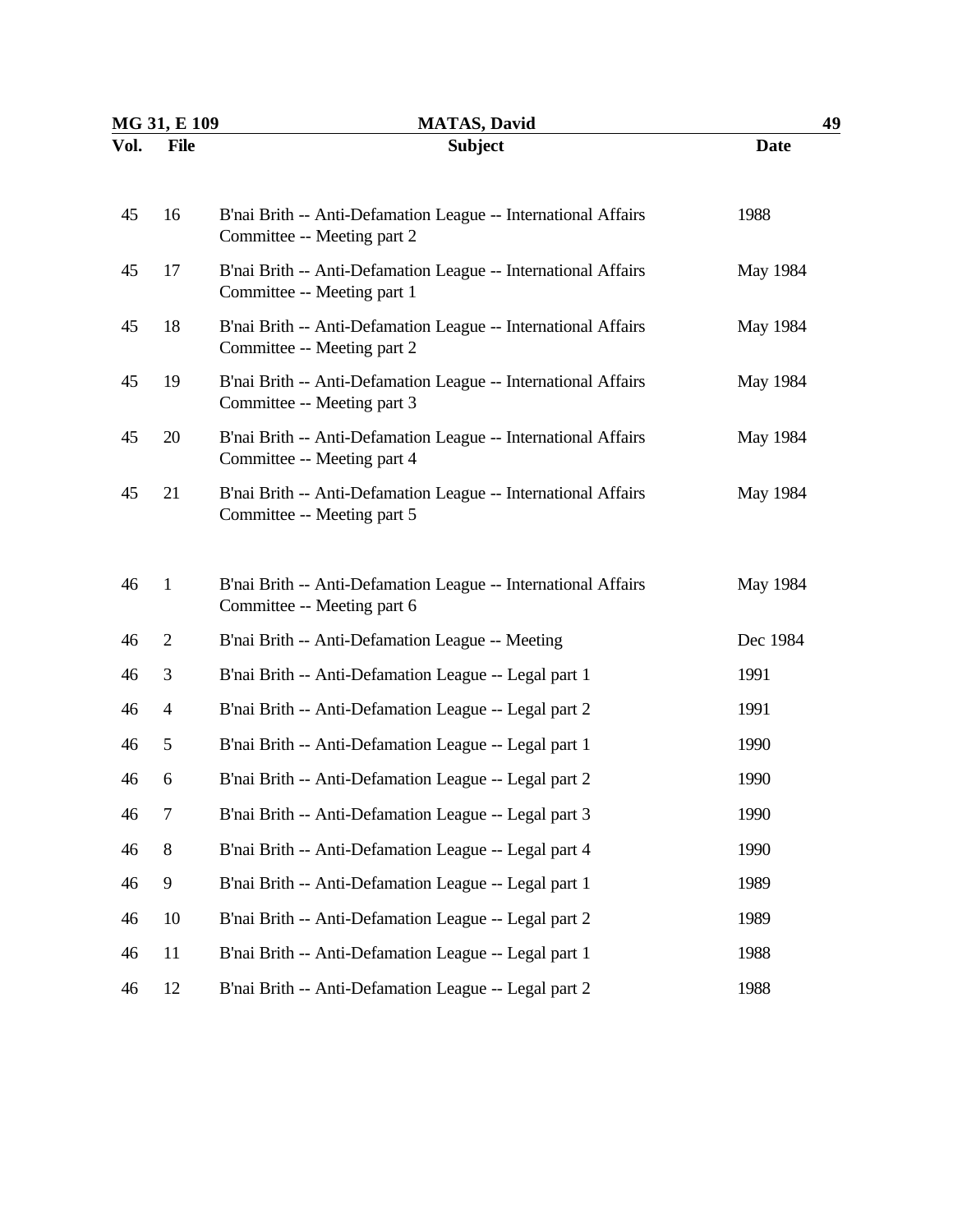| 50   |                | <b>MATAS, David</b>                                                            | MG 31, E 109 |
|------|----------------|--------------------------------------------------------------------------------|--------------|
| Vol. | <b>File</b>    | <b>Subject</b>                                                                 | <b>Date</b>  |
| 46   | 13             | B'nai Brith -- Anti-Defamation League -- Legal part 3                          | 1988         |
| 46   | 14             | B'nai Brith -- Anti-Defamation League -- Legal part 1                          | 1987         |
| 46   | 15             | B'nai Brith -- Anti-Defamation League -- Legal part 2                          | 1987         |
| 46   | 16             | B'nai Brith -- Anti-Defamation League -- Legal part 3                          | 1987         |
| 46   | 17             | B'nai Brith -- Anti-Defamation League -- Legal part 4                          | 1987         |
| 46   | 18             | B'nai Brith -- Anti-Defamation League -- Legal part 5                          | 1987         |
| 46   | 19             | B'nai Brith -- Anti-Defamation League -- Legal part 6                          | 1987         |
|      |                |                                                                                |              |
| 47   | $\mathbf{1}$   | B'nai Brith -- Anti-Defamation League -- Legal part 1                          | 1986         |
| 47   | $\overline{2}$ | B'nai Brith -- Anti-Defamation League -- Legal part 2                          | 1986         |
| 47   | 3              | B'nai Brith -- Anti-Defamation League -- National Commission meeting<br>part 1 | 1990         |
| 47   | $\overline{4}$ | B'nai Brith -- Anti-Defamation League -- National Commission meeting<br>part 2 | 1990         |
| 47   | 5              | B'nai Brith -- Anti-Defamation League -- National Commission meeting<br>part 3 | 1990         |
| 47   | 6              | B'nai Brith -- Anti-Defamation League -- National Commission meeting<br>part 4 | 1990         |
| 47   | 7              | B'nai Brith -- Anti-Defamation League -- National Commission meeting<br>part 5 | 1990         |
| 47   | 8              | B'nai Brith -- Anti-Defamation League -- National Commission meeting<br>part 1 | 1989         |
| 47   | 9              | B'nai Brith -- Anti-Defamation League -- National Commission meeting<br>part 2 | 1989         |
| 47   | 10             | B'nai Brith -- Anti-Defamation League -- National Commission meeting<br>part 3 | 1989         |
|      |                |                                                                                |              |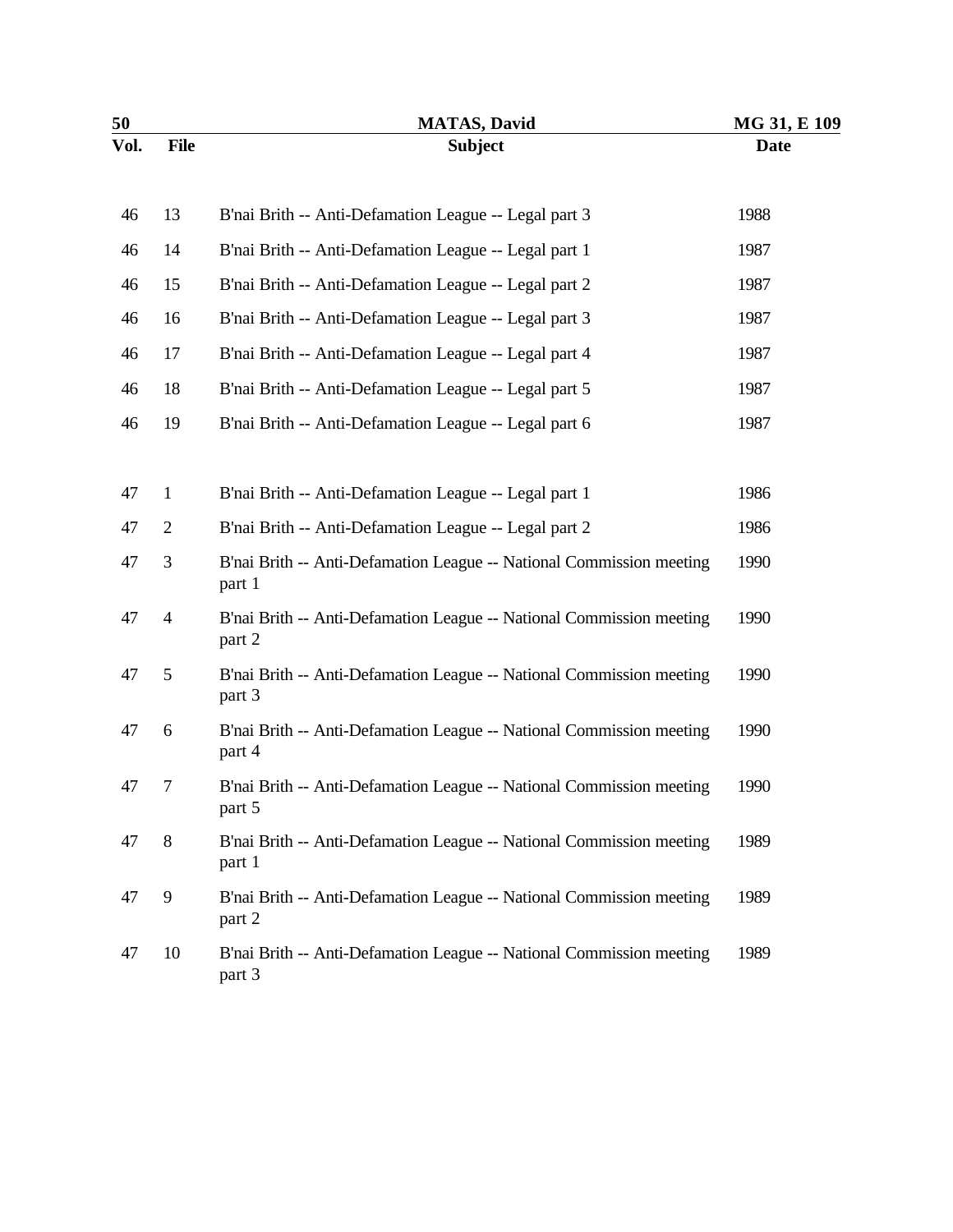| MG 31, E 109 |                | <b>MATAS, David</b>                                                               |             | 51 |
|--------------|----------------|-----------------------------------------------------------------------------------|-------------|----|
| Vol.         | <b>File</b>    | <b>Subject</b>                                                                    | <b>Date</b> |    |
| 47           | 11             | B'nai Brith -- Anti-Defamation League -- National Commission meeting<br>part 4    | 1989        |    |
| 47           | 12             | B'nai Brith -- Anti-Defamation League -- National Law Committee<br>meeting part 1 | 1987        |    |
| 47           | 13             | B'nai Brith -- Anti-Defamation League -- National Law Committee<br>meeting part 2 | 1987        |    |
| 47           | 14             | B'nai Brith -- Anti-Defamation League -- National Law Committee<br>meeting part 3 | 1987        |    |
| 47           | 15             | B'nai Brith -- Anti-Defamation League -- National Law Committee<br>meeting part 4 | 1987        |    |
| 47           | 16             | B'nai Brith -- Anti-Defamation League -- National Law Committee<br>meeting part 1 | 1986        |    |
| 47           | 17             | B'nai Brith -- Anti-Defamation League -- National Law Committee<br>meeting part 2 | 1986        |    |
| 47           | 18             | B'nai Brith -- Anti-Defamation League -- National Law Committee<br>meeting part 3 | 1986        |    |
| 47           | 19             | B'nai Brith -- Anti-Defamation League -- National Law Committee<br>meeting part 1 | 1985        |    |
| 47           | 20             | B'nai Brith -- Anti-Defamation League -- National Law Committee<br>meeting part 2 | 1985        |    |
| 47           | 21             | B'nai Brith -- Anti-Defamation League -- National Law Committee<br>meeting part 3 | 1985        |    |
| 48           | $\mathbf{1}$   | B'nai Brith --League for Human Rights                                             | 1988-1990   |    |
| 48           | $\mathbf{2}$   | B'nai Brith -- League for Human Rights                                            | 1987-1988   |    |
| 48           | 3              | B'nai Brith -- League for Human Rights                                            | 1985-1986   |    |
| 48           | $\overline{4}$ | B'nai Brith -- League for Human Rights -- Clippings                               | 1986-1990   |    |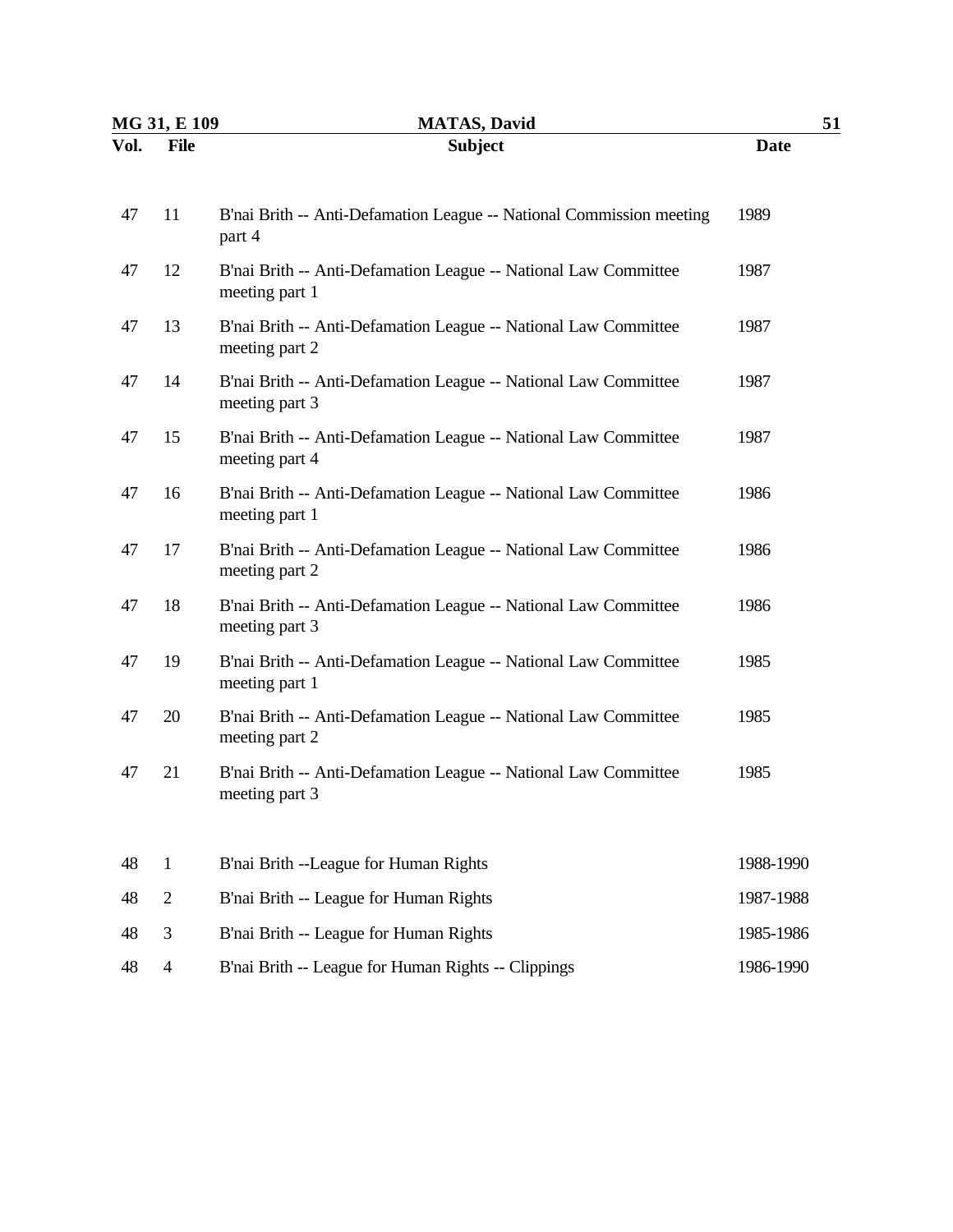|             | <b>MATAS, David</b>                                             | MG 31, E 109 |  |
|-------------|-----------------------------------------------------------------|--------------|--|
| <b>File</b> | <b>Subject</b>                                                  | <b>Date</b>  |  |
| 5           | B'nai Brith -- League for Human Rights -- Meeting               | June 1991    |  |
| 6           | B'nai Brith -- League for Human Rights -- Meeting part 1        | Dec 1991     |  |
| $\tau$      | B'nai Brith -- League for Human Rights -- Meeting part 2        | Dec 1991     |  |
| 8           | B'nai Brith -- League for Human Rights -- Meeting               | Mar 1990     |  |
| 9           | B'nai Brith -- League for Human Rights -- Meeting               | Dec 1990     |  |
| 10          | B'nai Brith -- League for Human Rights -- Meeting               | Jan 1989     |  |
| 11          | B'nai Brith -- League for Human Rights -- Meeting               | Dec 1989     |  |
| 12          | B'nai Brith -- League for Human Rights -- Meeting part 1        | 1988         |  |
| 13          | B'nai Brith -- League for Human Rights -- Meeting part 2        | 1988         |  |
| 14          | B'nai Brith -- League for Human Rights -- Meeting               | Mar 1987     |  |
| 15          | B'nai Brith -- League for Human Rights -- Meeting part 1        | June 1987    |  |
| 16          | B'nai Brith -- League for Human Rights -- Meeting part 2        | June 1987    |  |
| 17          | B'nai Brith -- League for Human Rights -- Meeting               | Apr 1986     |  |
| 18          | B'nai Brith -- League for Human Rights -- Meeting -- Clippings  | Apr 1986     |  |
| 19          | B'nai Brith -- League for Human Rights -- Meeting part 1        | Sep 1986     |  |
| 20          | B'nai Brith -- League for Human Rights -- Meeting part 2        | Sep 1986     |  |
| 21          | B'nai Brith -- League for Human Rights -- Meeting -- Clippings  | Sep 1986     |  |
| 22          | B'nai Brith -- League for Human Rights -- Meeting               | Nov 1986     |  |
| 23          | B'nai Brith -- League for Human Rights -- Meeting               | June 1985    |  |
| 24          | B'nai Brith -- League for Human Rights -- Meeting -- Clippings  | June 1985    |  |
| 25          | B'nai Brith -- League for Human Rights -- Meeting -- part 1     | Dec 1985     |  |
| 26          | B'nai Brith -- League for Human Rights -- Meeting part 2        | Dec 1985     |  |
| 27          | B'nai Brith -- League for Human Rights -- Multiculturalism Bill | 1987         |  |
|             |                                                                 |              |  |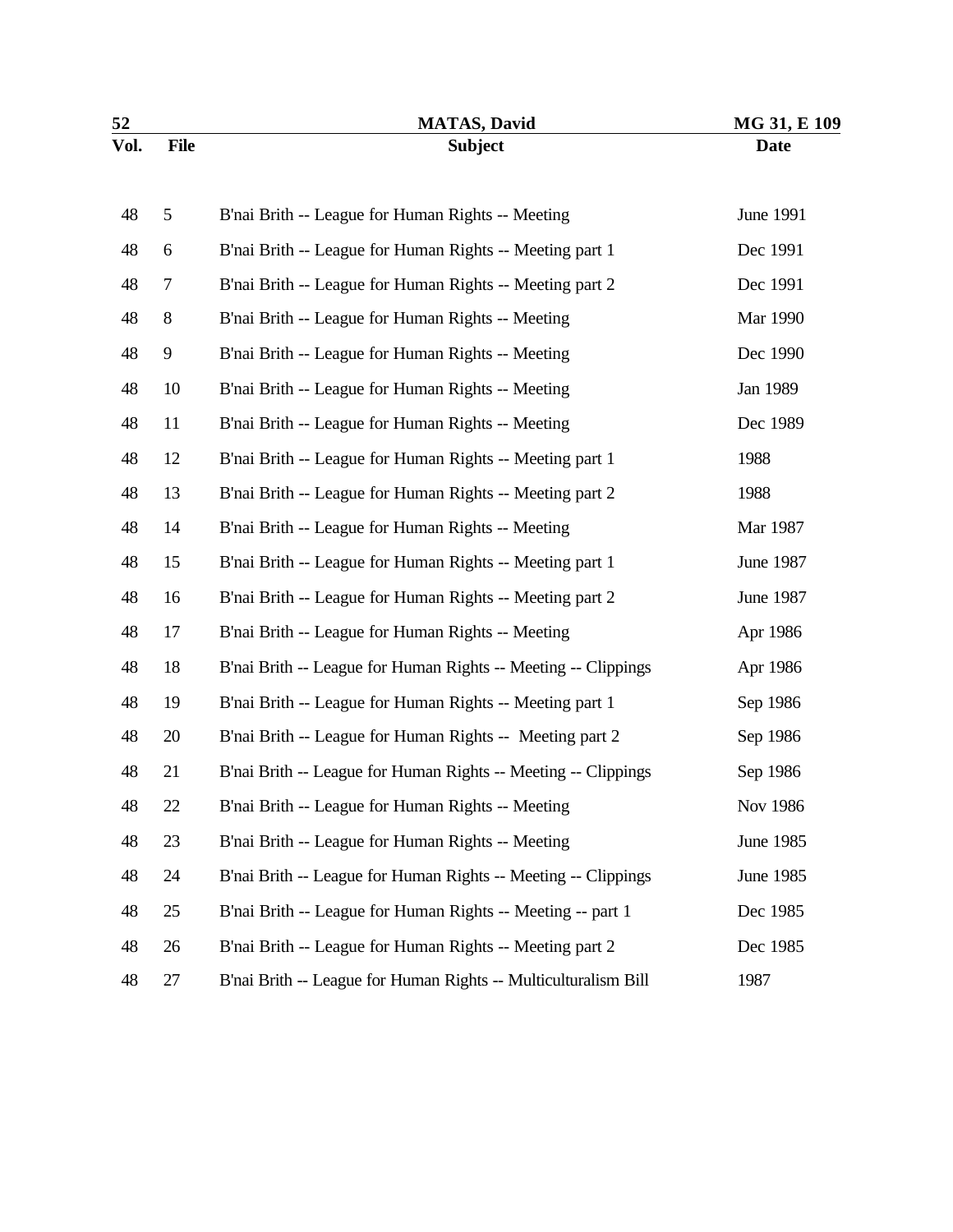| MG 31, E 109 | <b>MATAS, David</b> | 53   |
|--------------|---------------------|------|
| Vol.<br>File | <b>Subject</b>      | Date |

| 49 | $\mathbf{1}$   | External Affairs -- Commission on Human Rights part 1     | 1986-1987 |
|----|----------------|-----------------------------------------------------------|-----------|
| 49 | $\overline{2}$ | External Affairs -- Commission on Human Rights part 2     | 1986-1987 |
| 49 | 3              | Helsinki Germany                                          | 1990      |
| 49 | $\overline{4}$ | Helsinki Spain part 1                                     | 1992-1994 |
| 49 | 5              | Helsinki Spain part 2                                     | 1992-1994 |
| 49 | 6              | Helsinki Spain part 3                                     | 1992-1994 |
| 49 | 7              | Helsinki Watch part 1                                     | 1985-1994 |
| 49 | $8\,$          | Helsinki Watch part 2                                     | 1985-1994 |
| 49 | 9              | Helsinki Watch part 3                                     | 1985-1994 |
| 49 | 10             | Helsinki Watch part 4                                     | 1985-1994 |
| 49 | 11             | Helsinki Watch -- Madrid Conference                       | 1980-1982 |
| 49 | 12             | Helsinki Watch -- Madrid Conference -- Clippings          | 1980-1982 |
| 49 | 13             | Human Rights -- Clippings                                 | 1983      |
| 49 | 14             | International Helsinki Federation for Human Rights part 1 | 1992-1994 |
| 49 | 15             | International Helsinki Federation for Human Rights part 2 | 1992-1994 |
| 49 | 16             | International Helsinki Federation for Human Rights part 3 | 1992-1994 |
| 49 | 17             | International Helsinki Federation for Human Rights part 4 | 1992-1994 |
| 49 | 18             | International Helsinki Federation for Human Rights part 5 | 1992-1994 |
| 49 | 19             | International Helsinki Federation for Human Rights part 6 | 1992-1994 |
| 49 | 20             | International Helsinki Federation for Human Rights part 7 | 1992-1994 |
| 49 | 21             | International Helsinki Federation for Human Rights part 1 | 1985-1991 |
| 49 | 22             | International Helsinki Federation for Human Rights part 2 | 1985-1991 |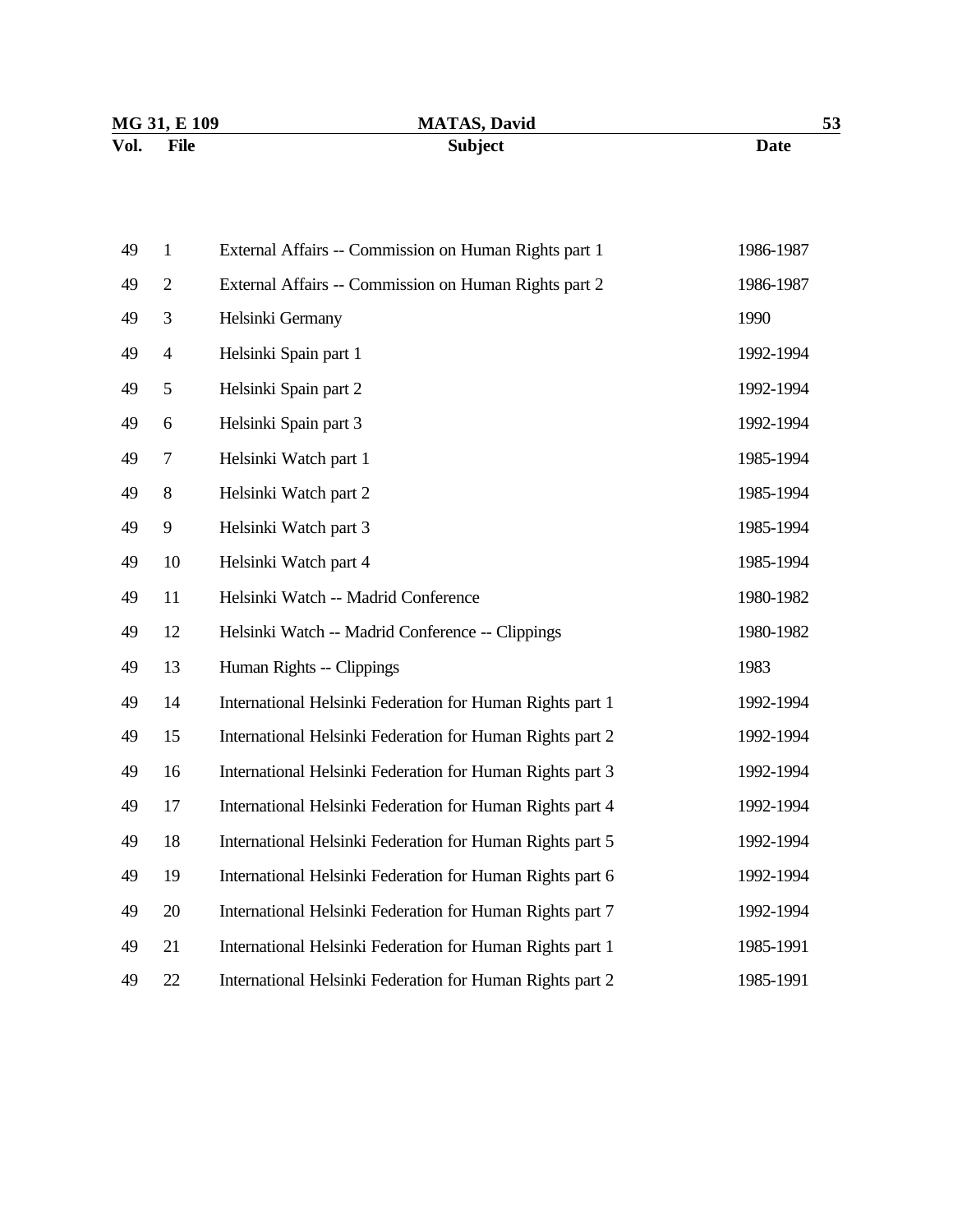| 54   |                | <b>MATAS, David</b>                                                  | MG 31, E 109 |  |
|------|----------------|----------------------------------------------------------------------|--------------|--|
| Vol. | <b>File</b>    | <b>Subject</b>                                                       | <b>Date</b>  |  |
| 49   | 23             | International Helsinki Federation for Human Rights part 3            | 1985-1991    |  |
| 50   | $\mathbf{1}$   | International Helsinki Federation for Human Rights part 4            | 1985-1991    |  |
| 50   | $\mathbf{2}$   | International Helsinki Federation for Human Rights part 5            | 1985-1991    |  |
| 50   | 3              | International Helsinki Federation for Human Rights part 6            | 1985-1991    |  |
| 50   | $\overline{4}$ | International Helsinki Federation for Human Rights -- Women's rights | 1992         |  |
| 50   | 5              | International Human Rights Conference (Second) -- Leningrad          | 1990         |  |
| 50   | 6              | International Human Rights Conference -- Poland                      | 1988         |  |
| 50   | 7              | Non-governmental organizations part 1                                | 1977-1988    |  |
| 50   | 8              | Non-governmental organizations part 2                                | 1987-1988    |  |
| 50   | 9              | Non-governmental organizations part 3                                | 1987-1988    |  |
| 50   | 10             | Marion part 1                                                        | 1985         |  |
| 50   | 11             | Marion part 2                                                        | 1985         |  |
| 50   | 12             | Marion part 3                                                        | 1985         |  |
| 50   | 13             | Marion part 4                                                        | 1985         |  |
| 50   | 14             | Marion part 5                                                        | 1985         |  |
| 50   | 15             | Marion -- Amnesty International                                      | 1984         |  |
| 50   | 16             | Marion -- Amnesty International part 1                               | 1985         |  |
| 50   | 17             | Marion -- Amnesty International part 2                               | 1985         |  |
| 50   | 18             | Marion -- Clippings part 1                                           | 1984-1985    |  |
| 50   | 19             | Marion -- Clippings part 2                                           | 1984-1985    |  |
| 50   | 20             | Marion -- Clippings part 3                                           | 1984-1985    |  |
| 50   | 21             | Marion -- Congressional hearing part 1                               | 1985         |  |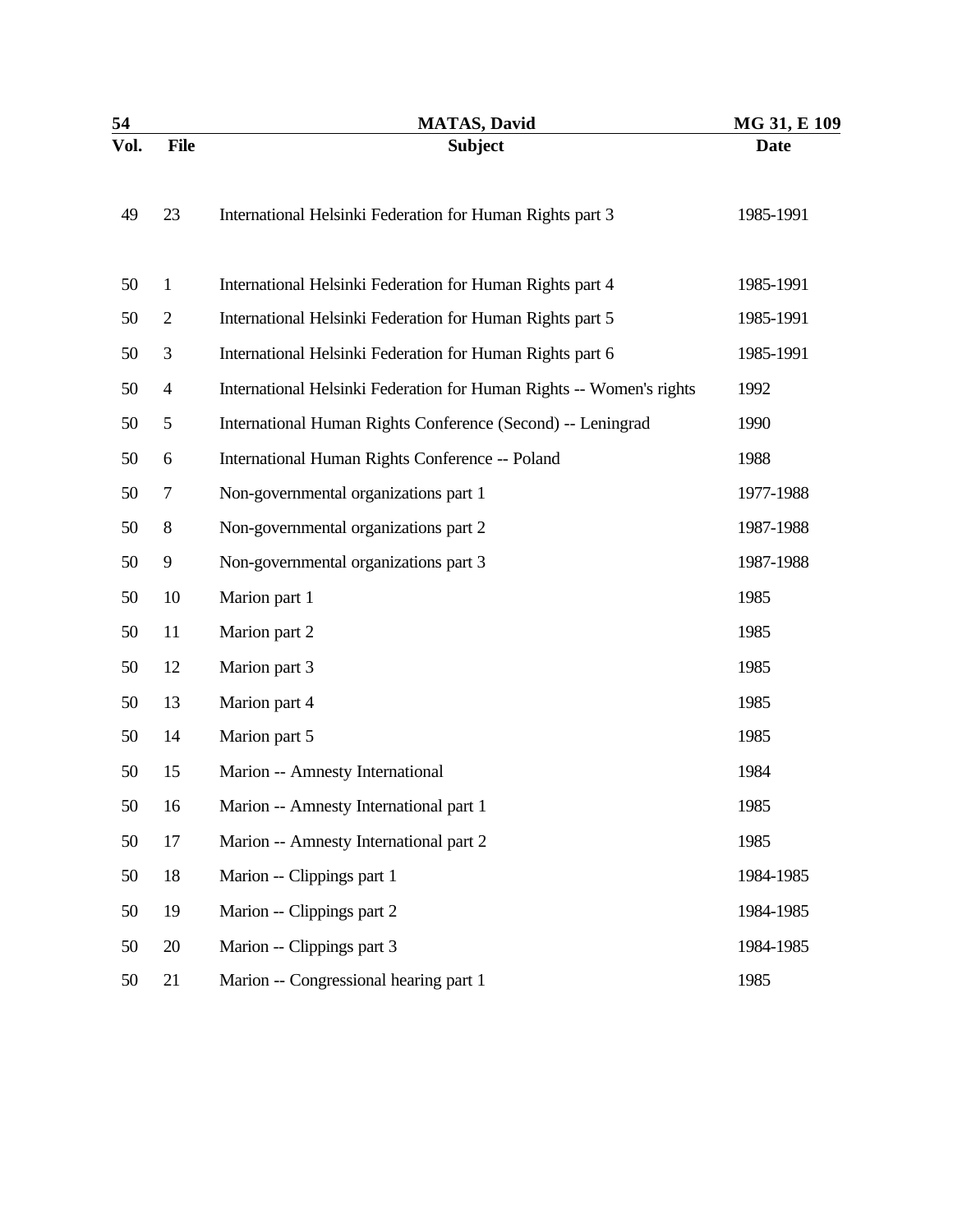| MG 31, E 109 |                | <b>MATAS, David</b>                                           | 55          |  |
|--------------|----------------|---------------------------------------------------------------|-------------|--|
| Vol.         | <b>File</b>    | <b>Subject</b>                                                | <b>Date</b> |  |
| 50           | 22             | Marion -- Congressional hearing part 2                        | 1985        |  |
| 50           | 23             | Marion -- Court orders part 1                                 | 1985        |  |
| 50           | 24             | Marion -- Court orders part 2                                 | 1985        |  |
| 50           | 25             | Marion -- Prisoners' Rights Project                           | 1985        |  |
| 51           | $\mathbf{1}$   | Marion -- Testimony                                           | 1985        |  |
| 51           | $\mathbf{2}$   | Canada-South Africa Cooperation part 1                        | 1991-1993   |  |
| 51           | 3              | Canada-South Africa Cooperation part 2                        | 1991-1993   |  |
| 51           | $\overline{4}$ | Canada-South Africa Cooperation part 3                        | 1991-1993   |  |
| 51           | 5              | Canada-South Africa Cooperation part 4                        | 1991-1993   |  |
| 51           | 6              | Canada-South Africa Cooperation part 5                        | 1991-1993   |  |
| 51           | 7              | Canada-South Africa Cooperation part 6                        | 1991-1993   |  |
| 51           | 8              | Canada-South Africa Cooperation part 7                        | 1991-1993   |  |
| 51           | 9              | International Aid and Defence Fund for Southern Africa part 1 | 1988-1993   |  |
| 51           | 10             | International Aid and Defence Fund for Southern Africa part 2 | 1988-1993   |  |
| 51           | 11             | International Aid and Defence Fund for Southern Africa part 3 | 1988-1993   |  |
| 51           | 12             | International Aid and Defence Fund for Southern Africa part 4 | 1988-1993   |  |
| 51           | 13             | International Aid and Defence Fund for Southern Africa part 5 | 1988-1993   |  |
| 51           | 14             | International Aid and Defence Fund for Southern Africa part 6 | 1988-1993   |  |
| 51           | 15             | International Aid and Defence Fund for Southern Africa part 7 | 1988-1993   |  |
| 51           | 16             | International Aid and Defence Fund for Southern Africa part 8 | 1988-1993   |  |
| 51           | 17             | South Africa -- General part 1                                | 1989-1990   |  |
| 51           | 18             | South Africa -- General part 2                                | 1989-1990   |  |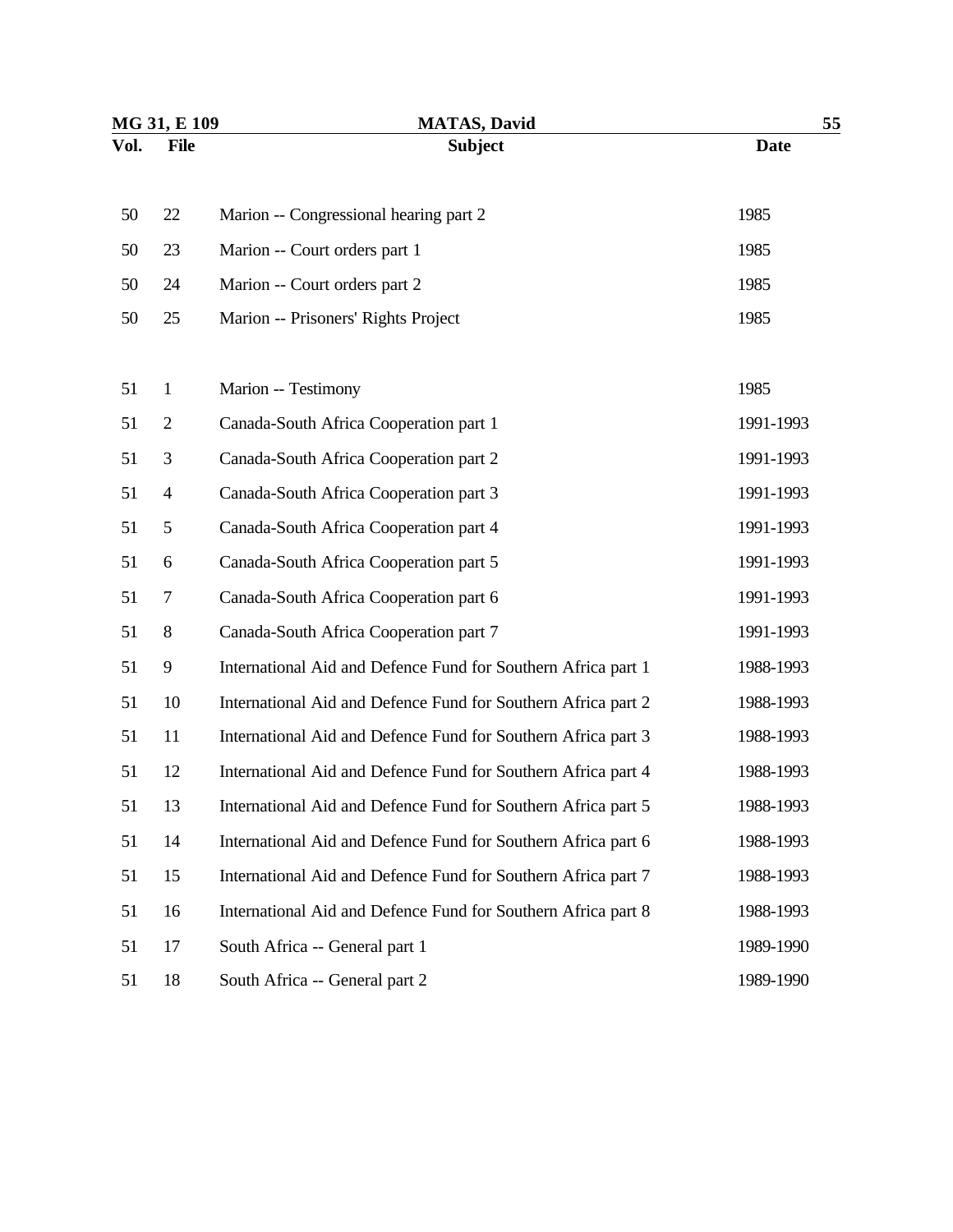| 56   |      | <b>MATAS, David</b>               | MG 31, E 109 |
|------|------|-----------------------------------|--------------|
| Vol. | File | <b>Subject</b>                    | Date         |
|      |      |                                   |              |
| 51   | 19   | South Africa -- General part 3    | 1989-1990    |
| 51   | 20   | South Africa Education Trust Fund | 1992-1994    |
| 51   | 21   | South Africa Education Trust Fund | 1992-1994    |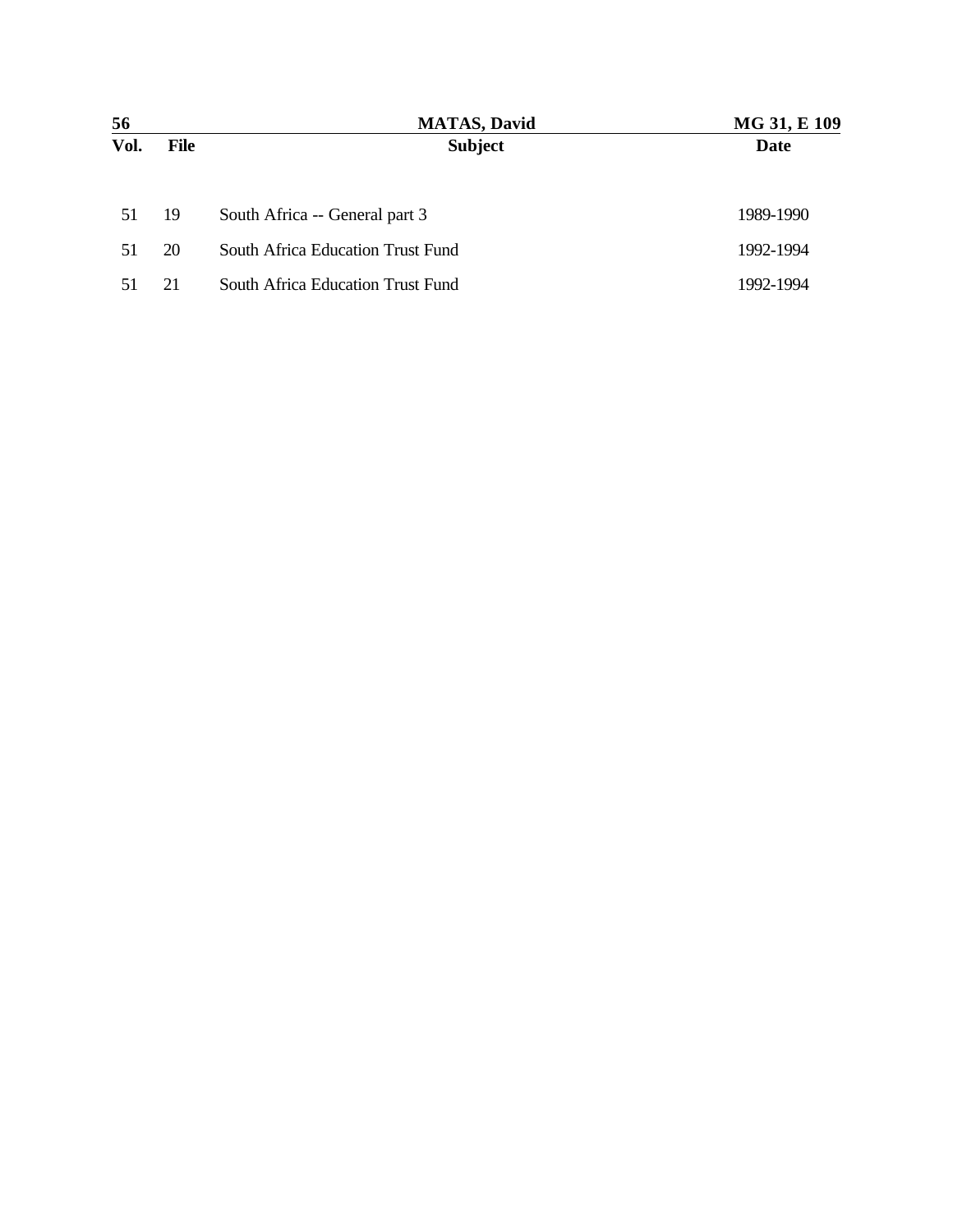## **LEGAL ISSUES**

| 52 | $\mathbf{1}$             | Canadian Bar Association -- Annual meeting                        | 1989      |
|----|--------------------------|-------------------------------------------------------------------|-----------|
| 52 | $\overline{c}$           | Canadian Bar Association -- Annual meeting                        | 1987      |
| 52 | 3                        | Canadian Bar Association -- Annual meeting -- Clippings           | 1987      |
| 52 | $\overline{\mathcal{A}}$ | Canadian Ethnocultural Council                                    | 1984-1985 |
| 52 | 5                        | Canadian Institute for Advanced Legal Studies part 1              | 1981      |
| 52 | 6                        | Canadian Institute for Advanced Legal Studies part 2              | 1981      |
| 52 | 7                        | Canadian Institute for Advanced Legal Studies part 3              | 1981      |
| 52 | 8                        | Canadian Institute for Advanced Legal Studies part 4              | 1981      |
| 52 | 9                        | Canadian Institute for Advanced Legal Studies part 5              | 1981      |
| 52 | 10                       | Canadian Institute for Advanced Legal Studies part 6              | 1981      |
| 52 | 11                       | Canadian Institute for Advanced Legal Studies part 1              | 1979      |
| 52 | 12                       | Canadian Institute for Advanced Legal Studies part 2              | 1979      |
| 52 | 13                       | Canadian Institute for Advanced Legal Studies part 3              | 1979      |
| 52 | 14                       | Canadian Institute for Advanced Legal Studies -- Clippings part 1 | 1978-1983 |
| 52 | 15                       | Canadian Institute for Advanced Legal Studies -- Clippings part 2 | 1978-1983 |
| 52 | 16                       | Cohen, Tannis part 1                                              | 1982-1988 |
| 52 | 17                       | Cohen, Tannis part 2                                              | 1982-1988 |
| 52 | 18                       | Cohen, Tannis part 3                                              | 1982-1988 |
| 52 | 19                       | Cohen, Tannis part 4                                              | 1982-1988 |
| 52 | 20                       | Cohen, Tannis -- Affirmative action                               | 1984      |
| 52 | 21                       | Cohen, Tannis -- Clippings                                        | 1983-1985 |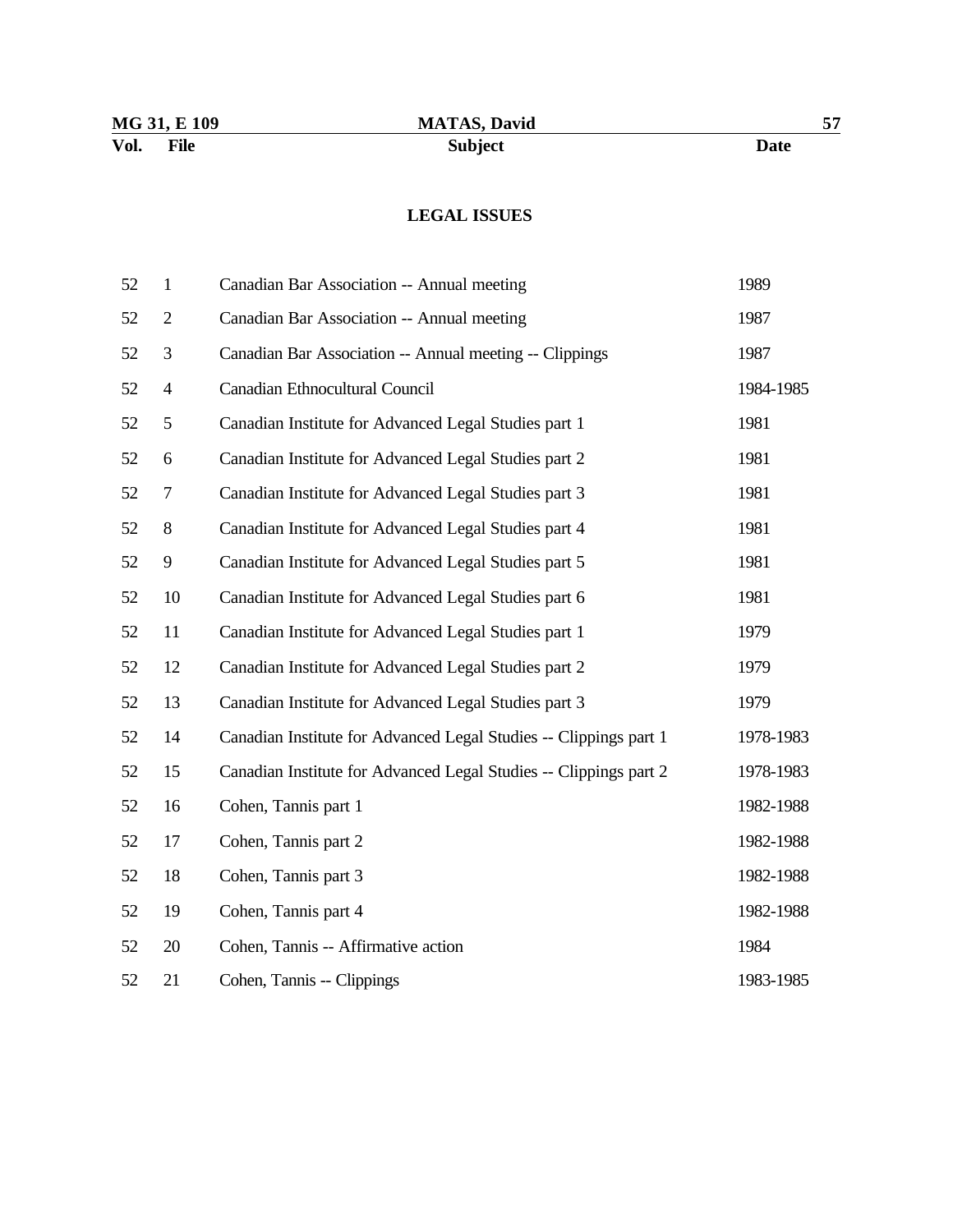| 58   |                | <b>MATAS, David</b>                                            | MG 31, E 109 |
|------|----------------|----------------------------------------------------------------|--------------|
| Vol. | <b>File</b>    | <b>Subject</b>                                                 | <b>Date</b>  |
| 52   | 22             | Cohen, Tannis -- Education                                     | 1987         |
| 52   | 23             | Cohen, Tannis -- Impact discrimination                         | 1985-1986    |
| 52   | 24             | Cohen, Tannis -- Race Relations and the Law -- Introduction    | 1985-1987    |
| 52   | 25             | Cohen, Tannis -- Race Relations and the Law part 1             | 1985-1988    |
| 52   | 26             | Cohen, Tannis -- Race Relations and the Law part 2             | 1985-1988    |
| 53   | $\mathbf{1}$   | Cohen, Tannis -- Race Relations and the Law part 3             | 1985-1988    |
| 53   | $\overline{2}$ | Cohen, Tannis -- Race Relations and the Law part 4             | 1985-1988    |
| 53   | 3              | Cohen, Tannis -- Race Relations and the Law -- Press release   | 1988         |
| 53   | $\overline{4}$ | Cohen, Tannis -- Religious freedom                             | 1987         |
| 53   | 5              | Customs search -- Clipping                                     | 1985         |
| 53   | 6              | Freedom of speech -- Clippings                                 | 1982         |
| 53   | 7              | International Court of Justice                                 | 1985-1987    |
| 53   | 8              | Law Society of Manitoba                                        | 1984-1989    |
| 53   | 9              | Lawyers for Social Responsibility                              | 1987-1994    |
| 53   | 10             | Lawyers for Social Responsibility -- Directors' meeting        | 1993         |
| 53   | 11             | McDonald Commission -- Briefs part 1                           | 1979-1980    |
| 53   | 12             | McDonald Commission -- Briefs part 2                           | 1979-1980    |
| 53   | 13             | McDonald Commission -- Briefs part 3                           | 1979-1980    |
| 53   | 14             | McDonald Commission -- Briefs part 4                           | 1979-1980    |
| 53   | 15             | McDonald Commission -- Briefs part 5                           | 1979-1980    |
| 53   | 16             | McDonald Commission -- Canadian Bar Association process part 1 | 1980-1982    |
| 53   | 17             | McDonald Commission -- Canadian Bar Association process part 2 | 1980-1982    |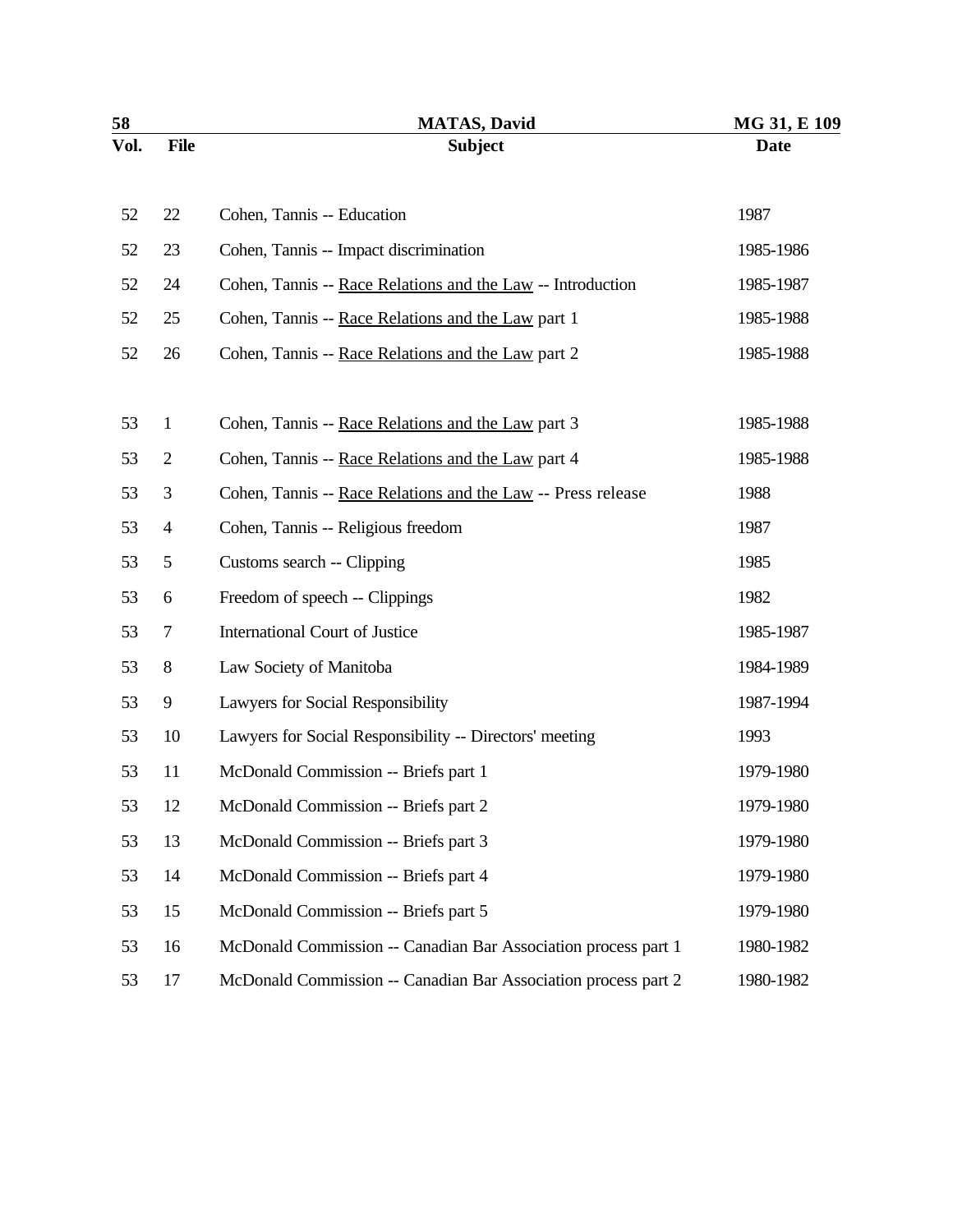| MG 31, E 109 |             | <b>MATAS, David</b>                       | 59          |  |
|--------------|-------------|-------------------------------------------|-------------|--|
| Vol.         | <b>File</b> | <b>Subject</b>                            | <b>Date</b> |  |
| 53           | 18          | McDonald Commission -- Draft brief part 1 | 1980        |  |
| 53           | 19          | McDonald Commission -- Draft brief part 2 | 1980        |  |
| 53           | 20          | Narvey, Kenneth -- Hate propaganda        | 1981        |  |
| 53           | 21          | Public inquiries                          | 1986        |  |
| 53           | 22          | Quebec language law -- Clippings part 1   | 1977-1980   |  |
| 53           | 23          | Quebec language law -- Clippings part 2   | 1977-1980   |  |
| 53           | 24          | Quebec language law -- Clippings part 3   | 1977-1980   |  |
| 53           | 25          | Quebec language law -- Clippings part 4   | 1983        |  |
| 53           | 26          | Security agency                           | 1983        |  |
| 53           | 27          | Security agency -- Clippings              | 1983-1988   |  |
| 53           | 28          | Taxing power part 1                       | 1969-1978   |  |
| 53           | 29          | Taxing power part 2                       | 1969-1978   |  |
| 53           | 30          | Zundel, Ernst                             | 1991-1992   |  |

#### **WAR CRIMES**

| 54  |                | Academic articles                        | 1983-1984 |
|-----|----------------|------------------------------------------|-----------|
| .54 | 2              | <b>Bibliography</b>                      | 1981      |
| .54 | 3              | Canadian Bar Association -- Meeting      | 1981      |
| .54 | $\overline{4}$ | Canadian Jewish Congress -- Campaign     | 1982-1983 |
| -54 | 5              | Canadian Jewish Congress -- Irwin Cotler | 1982      |
| .54 | 6              | Canadian Jewish Congress -- Expenses     | 1983      |
| 54  |                | Canadian Jewish Congress -- Expenses     | 1982-1983 |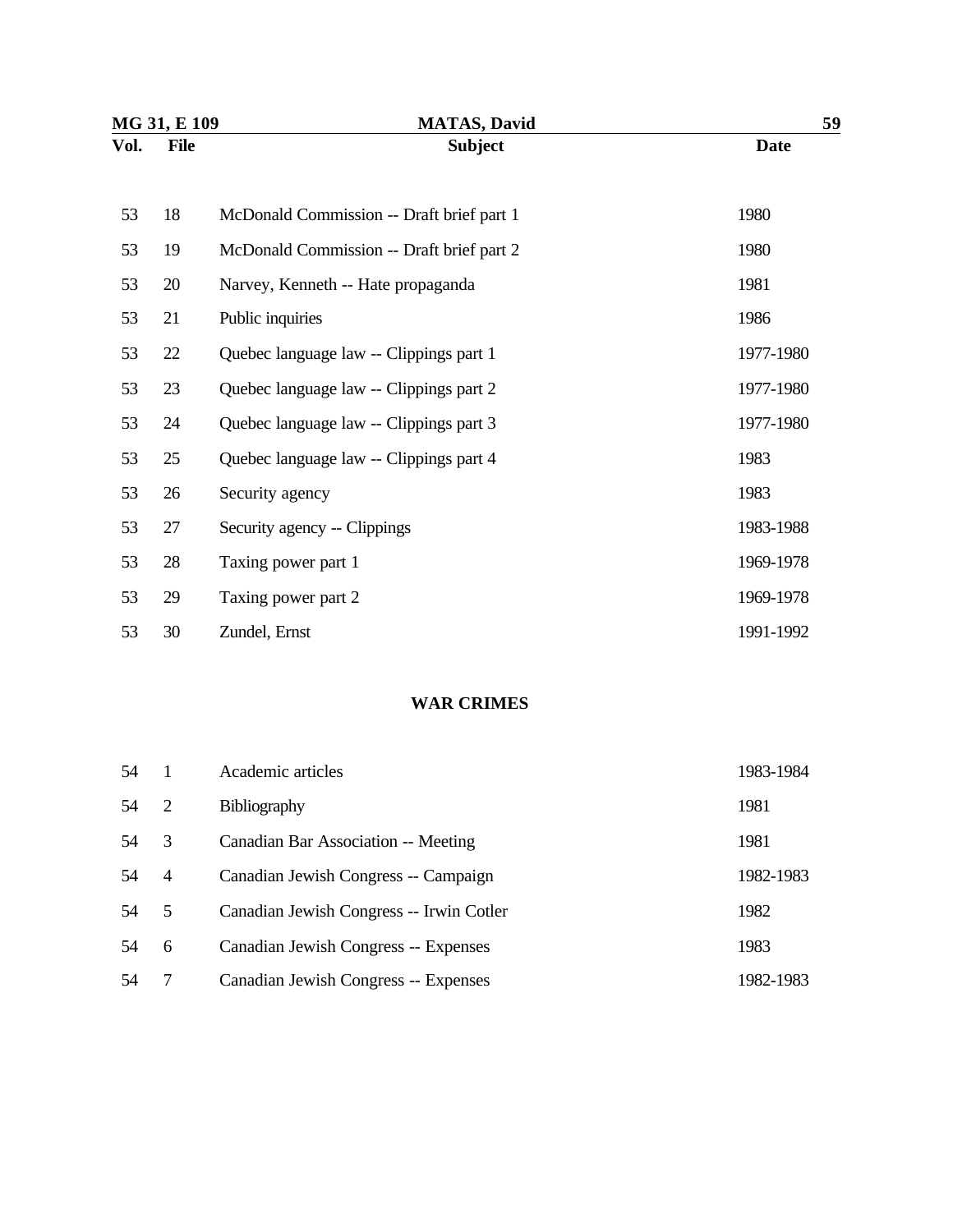| 60   |             | <b>MATAS, David</b>                                               | MG 31, E 109 |
|------|-------------|-------------------------------------------------------------------|--------------|
| Vol. | <b>File</b> | <b>Subject</b>                                                    | <b>Date</b>  |
| 54   | 8           | Canadian Jewish Congress -- Plenary -- Text                       | 1983         |
| 54   | 9           | Canadian Jewish Congress -- Prosecution part 1                    | 1981-1988    |
| 54   | 10          | Canadian Jewish Congress -- Prosecution part 2                    | 1981-1988    |
| 54   | 11          | Canadian Jewish Congress -- Prosecution part 3                    | 1981-1988    |
| 54   | 12          | Canadian Jewish Congress -- Prosecution part 4                    | 1981-1988    |
| 54   | 13          | Canadian Jewish Congress Report -- Distribution                   | 1982         |
| 54   | 14          | Canadian Jewish Congress Report -- 1st draft                      | 1980-1982    |
| 54   | 15          | Canadian Jewish Congress Report -- 2nd draft                      | 1981         |
| 54   | 16          | Canadian Jewish Congress Report -- 3rd draft part 1               | 1982         |
| 54   | 17          | Canadian Jewish Congress Report -- 3rd draft part 2               | 1982         |
| 54   | 18          | Canadian Jewish Congress Report -- 5th draft part 1               | 1982         |
| 54   | 19          | Canadian Jewish Congress Report -- 5th draft part 2               | 1982         |
| 54   | 20          | Canadian Jewish Congress Report -- 6th draft                      | 1982         |
| 54   | 21          | Canadian Jewish Congress Report -- 7th draft part 1               | 1982         |
| 54   | 22          | Canadian Jewish Congress Report -- 7th draft part 2               | 1982         |
| 54   | 23          | Canadian Jewish Congress Report -- 8th draft part 1               | 1982         |
| 54   | 24          | Canadian Jewish Congress Report -- 8th draft part 2               | 1982         |
| 54   | 25          | Canadian Jewish Congress Report -- 8th draft -- References        | 1982         |
| 54   | 26          | Canadian Jewish Congress Report -- 8th draft -- Revisions         | 1982         |
| 54   | 27          | Canadian Jewish Congress Report -- 9th draft                      | 1983-1985    |
| 54   | 28          | Canadian Jewish Congress Report -- Financing                      | 1982         |
| 54   | 29          | Canadian Jewish Congress Report -- Kenneth Narvey -- Notes part 1 | 1981         |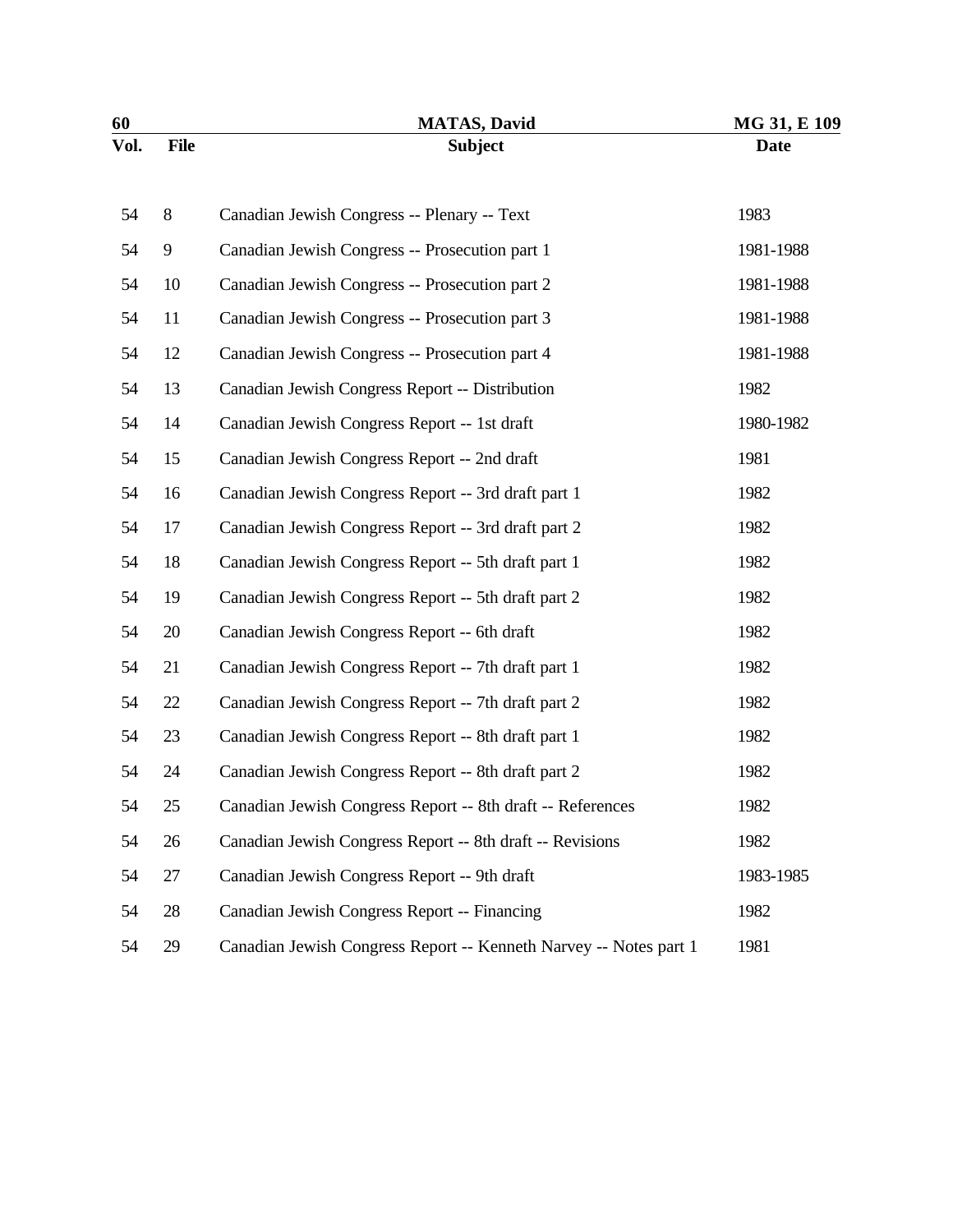| MG 31, E 109 |                | <b>MATAS, David</b>                                               | 61               |
|--------------|----------------|-------------------------------------------------------------------|------------------|
| Vol.         | <b>File</b>    | <b>Subject</b>                                                    | <b>Date</b>      |
|              |                |                                                                   |                  |
| 55           | $\mathbf{1}$   | Canadian Jewish Congress Report -- Kenneth Narvey -- Notes part 2 | 1981             |
| 55           | $\overline{2}$ | Canadian Jewish Congress Report -- Kenneth Narvey -- Notes part 3 | 1981             |
| 55           | 3              | Canadian Jewish Congress Report -- Kenneth Narvey -- Notes part 4 | 1981             |
| 55           | $\overline{4}$ | Canadian Jewish Congress Report -- Kenneth Narvey -- Variations   | 1981             |
| 55           | 5              | Canadian Jewish Congress Report -- Printing estimates             | 1983             |
| 55           | 6              | Canadian Jewish Congress Report -- Release                        | 1983-1985        |
| 55           | 7              | Canadian Jewish Congress -- War Crimes Committee part 1           | 1979-1983        |
| 55           | $8\,$          | Canadian Jewish Congress -- War Crimes Committee part 2           | 1979-1983        |
| 55           | 9              | Canadian Jewish Congress -- War Crimes Committee part 3           | 1979-1983        |
| 55           | 10             | Canadian Jewish Congress -- War Crimes Committee part 4           | 1979-1983        |
| 55           | 11             | Canadian Jewish Congress -- War Crimes Committee part 5           | 1979-1983        |
| 55           | 12             | Canadian Jewish Congress -- War Crimes Committee                  | <b>July 1981</b> |
| 55           | 13             | Canadian Jewish Congress -- War Crimes Committee                  | Oct 1981         |
| 55           | 14             | Canadian Jewish Congress -- War Crimes Committee -- Clippings     | 1981             |
| 55           | 15             | Canadian Jewish Congress -- Winnipeg Jewish Community Council     | 1980             |
| 55           | 16             | Citizenship                                                       | 1978-1979        |
| 55           | 17             | Clippings part 1                                                  | 1980-1989        |
| 55           | 18             | Clippings part 2                                                  | 1980-1989        |
| 55           | 19             | Clippings part 3                                                  | 1980-1989        |
| 55           | 20             | Demjanjuk, J. part 1                                              | 1988             |
| 55           | 21             | Demjanjuk, J. part 2                                              | 1988             |
| 55           | $22\,$         | Demjanjuk, J. part 3                                              | 1988             |
| 55           | 23             | Demjanjuk, J. part 4                                              | 1988             |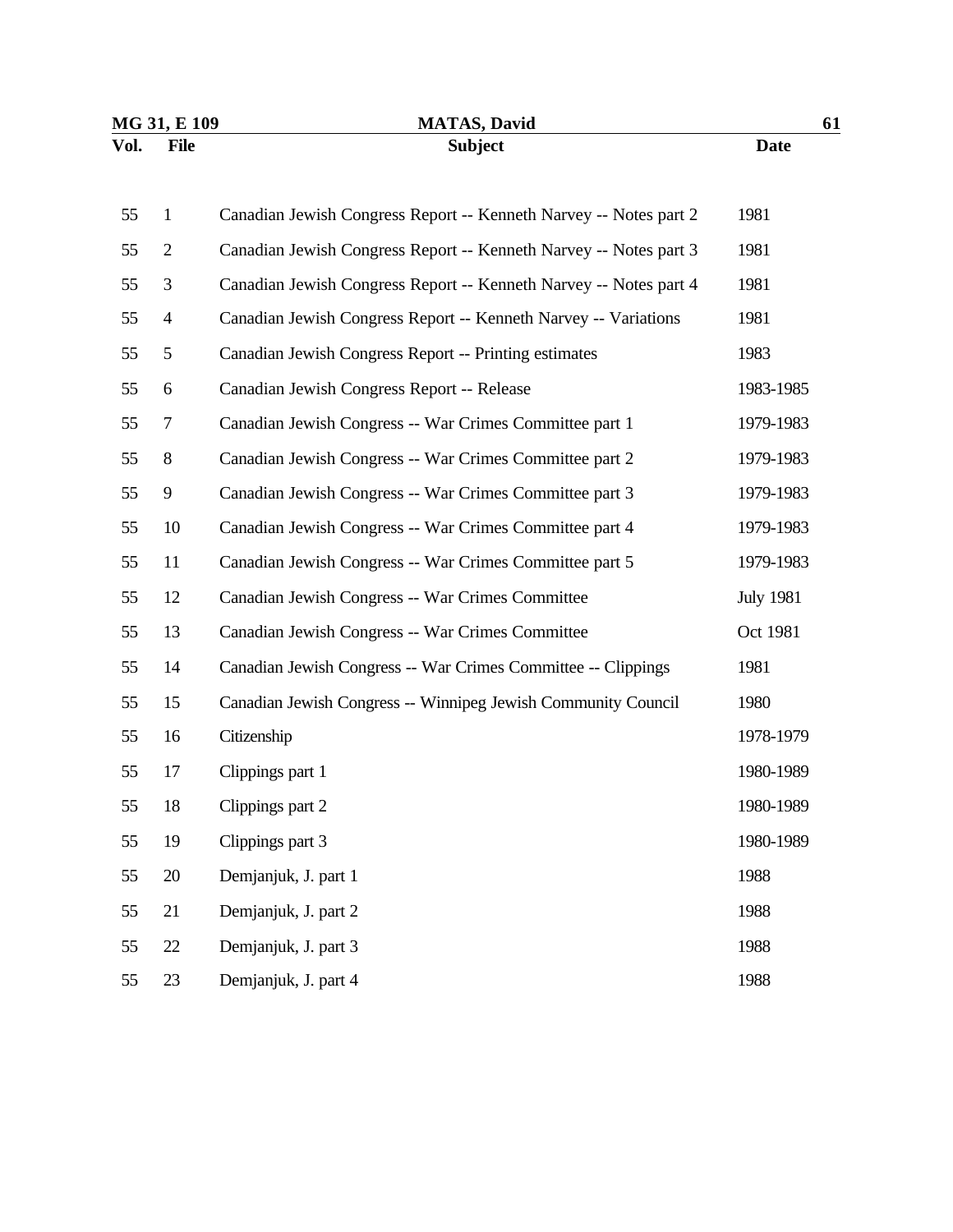| 62   |                          | <b>MATAS, David</b>                                                          | MG 31, E 109 |
|------|--------------------------|------------------------------------------------------------------------------|--------------|
| Vol. | <b>File</b>              | <b>Subject</b>                                                               | <b>Date</b>  |
|      |                          |                                                                              |              |
| 55   | 24                       | Demjanjuk, J. -- Verdict part 1                                              | 1988         |
| 55   | 25                       | Demjanjuk, J. -- Verdict part 2                                              | 1988         |
|      |                          |                                                                              |              |
| 56   | $\mathbf{1}$             | Demjanjuk, J. -- Verdict part 3                                              | 1988         |
| 56   | $\overline{2}$           | Demjanjuk, J. -- Verdict part 4                                              | 1988         |
| 56   | $\mathfrak{Z}$           | Demjanjuk, J. -- Verdict part 5                                              | 1988         |
| 56   | $\overline{\mathcal{A}}$ | Demjanjuk, J. -- Verdict part 6                                              | 1988         |
| 56   | 5                        | Deschênes Commission part 1                                                  | Oct 1985     |
| 56   | 6                        | Deschênes Commission part 2                                                  | Oct 1985     |
| 56   | $\tau$                   | Deschênes Commission part 3                                                  | Oct 1985     |
| 56   | 8                        | Deschênes Commission part 4                                                  | Oct 1985     |
| 56   | 9                        | Deschênes Commission                                                         | Dec 1985     |
| 56   | 10                       | Deschênes Commission -- Cases part 1                                         | 1985-1986    |
| 56   | 11                       | Deschênes Commission -- Cases part 2                                         | 1985-1986    |
| 56   | 12                       | Deschênes Commission -- Deportation part 1                                   | 1985-1990    |
| 56   | 13                       | Deschênes Commission -- Deportation part 2                                   | 1985-1990    |
| 56   | 14                       | Deschênes Commission -- Exhibits part 1                                      | 1946-1985    |
| 56   | 15                       | Deschênes Commission -- Exhibits part 2                                      | 1946-1985    |
| 56   | 16                       | Deschênes Commission -- Exhibits part 3                                      | 1946-1985    |
| 56   | 17                       | Deschênes Commission -- Extradition                                          | 1985         |
| 56   | 18                       | Deschênes Commission -- Draft Bills                                          | 1981         |
| 56   | 19                       | Deschênes Commission -- Federal Republic of Germany -- Prosecution<br>part 1 | 1975-1982    |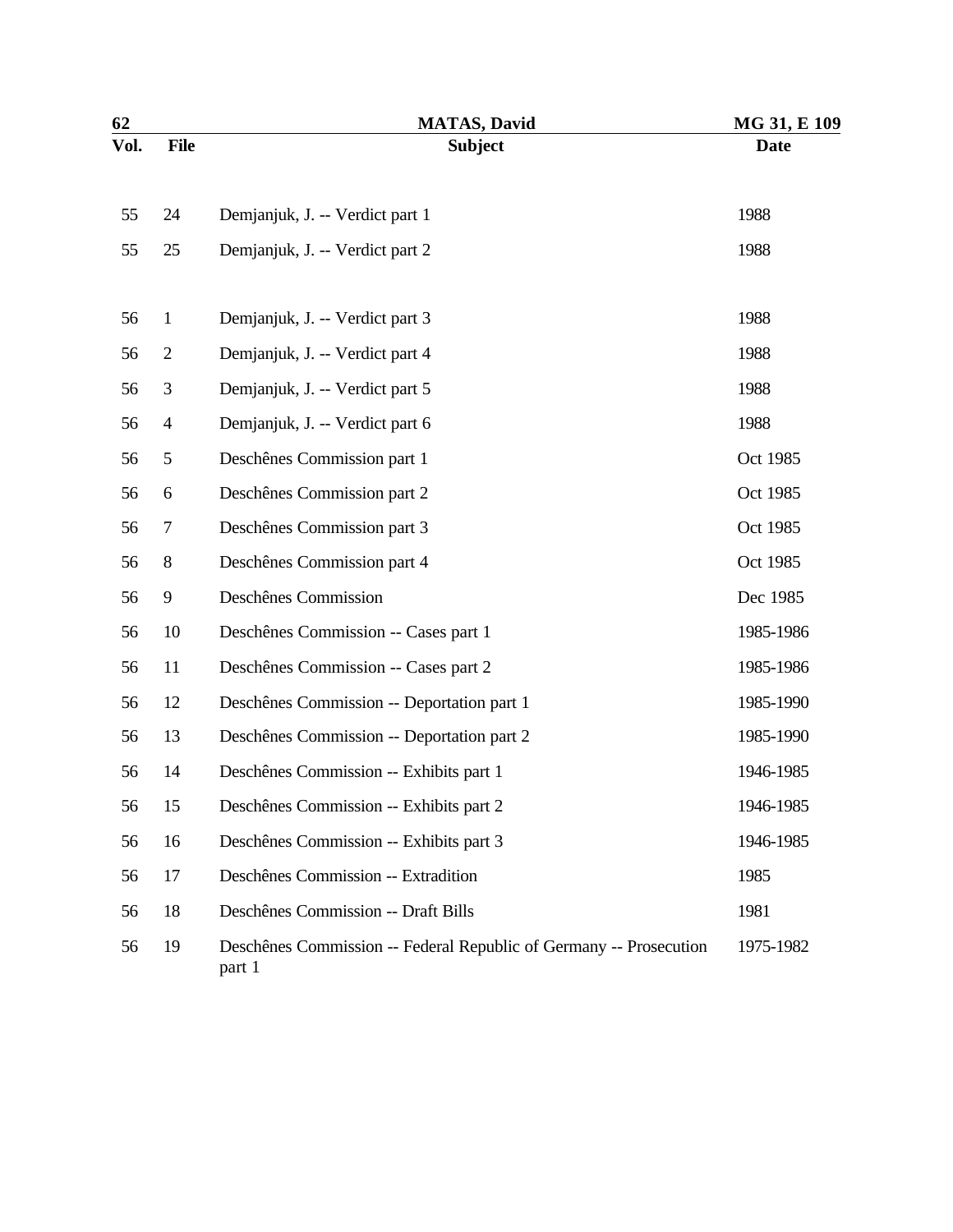|                | <b>MATAS, David</b>                                                          | 63           |  |
|----------------|------------------------------------------------------------------------------|--------------|--|
| <b>File</b>    | <b>Subject</b>                                                               | <b>Date</b>  |  |
| 20             | Deschênes Commission -- Federal Republic of Germany -- Prosecution<br>part 2 | 1975-1982    |  |
| 21             | Deschênes Commission -- Federal Court of Appeal part 1                       | 1985-1986    |  |
| 22             | Deschênes Commission -- Federal Court of Appeal part 2                       | 1985-1986    |  |
| $\mathbf{1}$   | Deschênes Commission -- Federal Court of Appeal part 3                       | 1985-1986    |  |
| $\overline{2}$ | Deschênes Commission -- Federal Court of Appeal part 4                       | 1985-1986    |  |
| $\mathfrak{Z}$ | Deschênes Commission -- Federal Court of Appeal part 5                       | 1985-1986    |  |
| 4              | Deschênes Commission -- Federal Court of Appeal -- Memorandum                | 1986         |  |
| 5              | Deschênes Commission -- Intervention part 1                                  | 1985-1987    |  |
| 6              | Deschênes Commission -- Intervention part 2                                  | 1985-1987    |  |
| 7              | Deschênes Commission -- Motion                                               | 1985         |  |
| 8              | Deschênes Commission -- Motion-in-law                                        | 1985-1986    |  |
| 9              | Deschênes Commission -- Motion cases part 1                                  | 1980-1985    |  |
| 10             | Deschênes Commission -- Motion cases part 2                                  | 1980-1985    |  |
| 11             | Deschênes Commission -- Motion -- Draft                                      | 1985         |  |
| 12             | Deschênes Commission -- New legislation part 1                               | 1985         |  |
| 13             | Deschênes Commission -- New legislation part 2                               | 1985         |  |
| 14             | Deschênes Commission -- Opinion replies                                      | 1986         |  |
| 15             | Deschênes Commission -- Prosecution part 1                                   | 1985-1986    |  |
| 16             | Deschênes Commission -- Prosecution part 2                                   | 1985-1986    |  |
| 17             | Deschênes Commission -- Rehearing                                            | n.d.         |  |
| 18             | Deschênes Commission -- Specifics                                            | 1985         |  |
|                |                                                                              | MG 31, E 109 |  |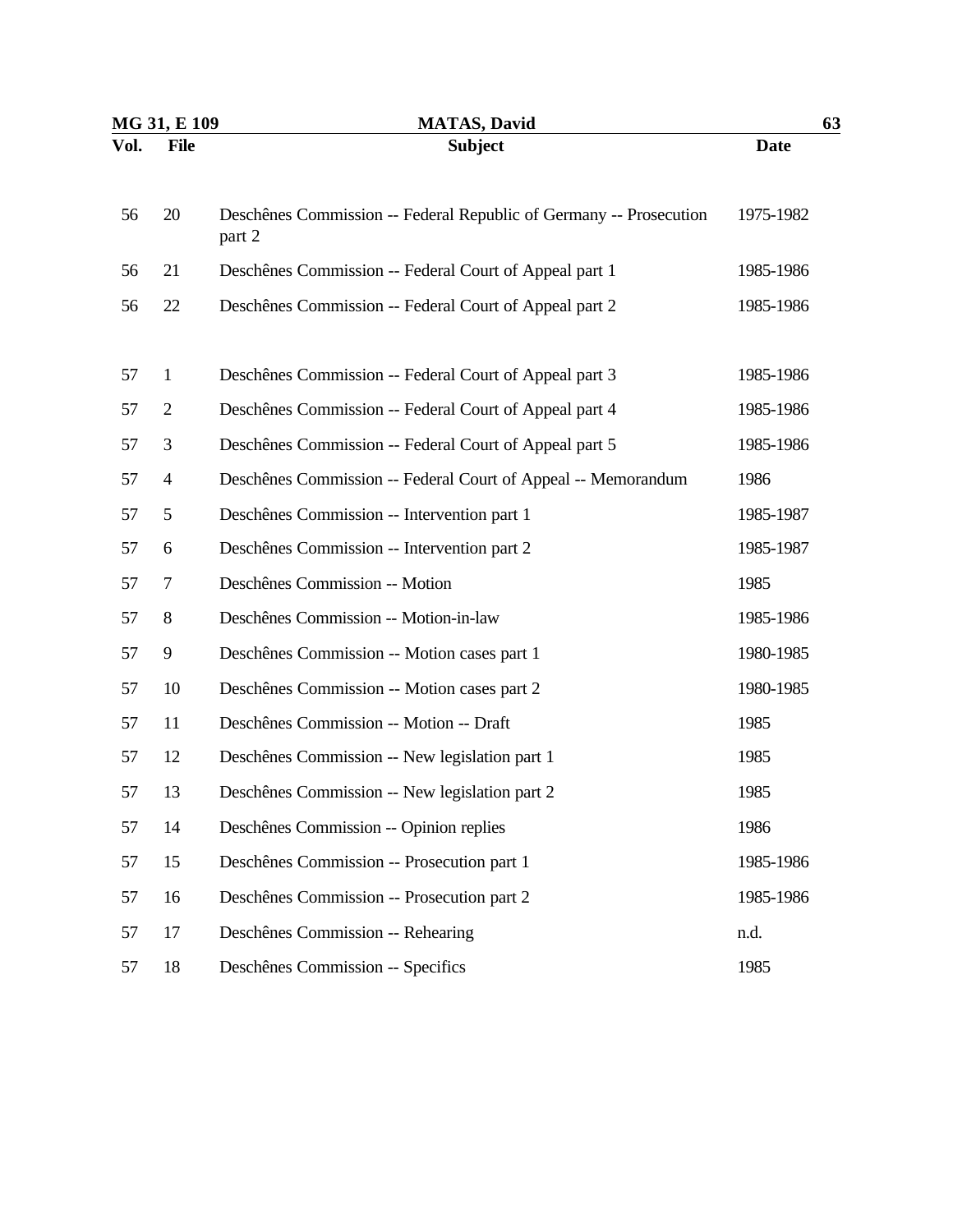| 64   |              | <b>MATAS, David</b>                        | MG 31, E 109 |
|------|--------------|--------------------------------------------|--------------|
| Vol. | <b>File</b>  | <b>Subject</b>                             | <b>Date</b>  |
| 57   | 19           | Government statements                      | 1980-1983    |
| 57   | 20           | Government statements -- Clippings         | 1980-1982    |
| 58   | $\mathbf{1}$ | Intelligence -- Clippings                  | 1982         |
| 58   | $\mathbf{2}$ | Jewish Civil Rights Educational Foundation | 1985         |
| 58   | 3            | Jewish-Ukrainian relations                 | 1983         |
| 58   | 4            | MacIsaac, R.F.                             | 1982-1985    |
| 58   | 5            | MacKay, Elmer                              | 1985         |
| 58   | 6            | Materials part 1                           | 1964-1980    |
| 58   | 7            | Materials part 2                           | 1964-1980    |
| 58   | $8\,$        | Narvey, Kenneth part 1                     | 1985-1986    |
| 58   | 9            | Narvey, Kenneth part 2                     | 1985-1986    |
| 58   | 10           | Narvey, Kenneth                            | 1983         |
| 58   | 11           | Narvey, Kenneth part 1                     | 1978-1981    |
| 58   | 12           | Narvey, Kenneth part 2                     | 1978-1981    |
| 58   | 13           | Narvey, Kenneth part 3                     | 1978-1981    |
| 58   | 14           | Narvey, Kenneth part 4                     | 1978-1981    |
| 58   | 15           | Narvey, Kenneth part 5                     | 1978-1981    |
| 58   | 16           | Narvey, Kenneth -- Clippings               | 1981         |
| 58   | 17           | Narvey, Kenneth -- Meeting                 | 1982         |
| 58   | 18           | Narvey, Kenneth -- Provincial prosecution  | 1987         |
| 58   | 19           | <b>Notes</b>                               | 1982-1985    |
| 58   | 20           | Nazi War Criminals in Canada part 1        | 1986-1987    |
| 58   | 21           | Nazi War Criminals in Canada part 2        | 1986-1987    |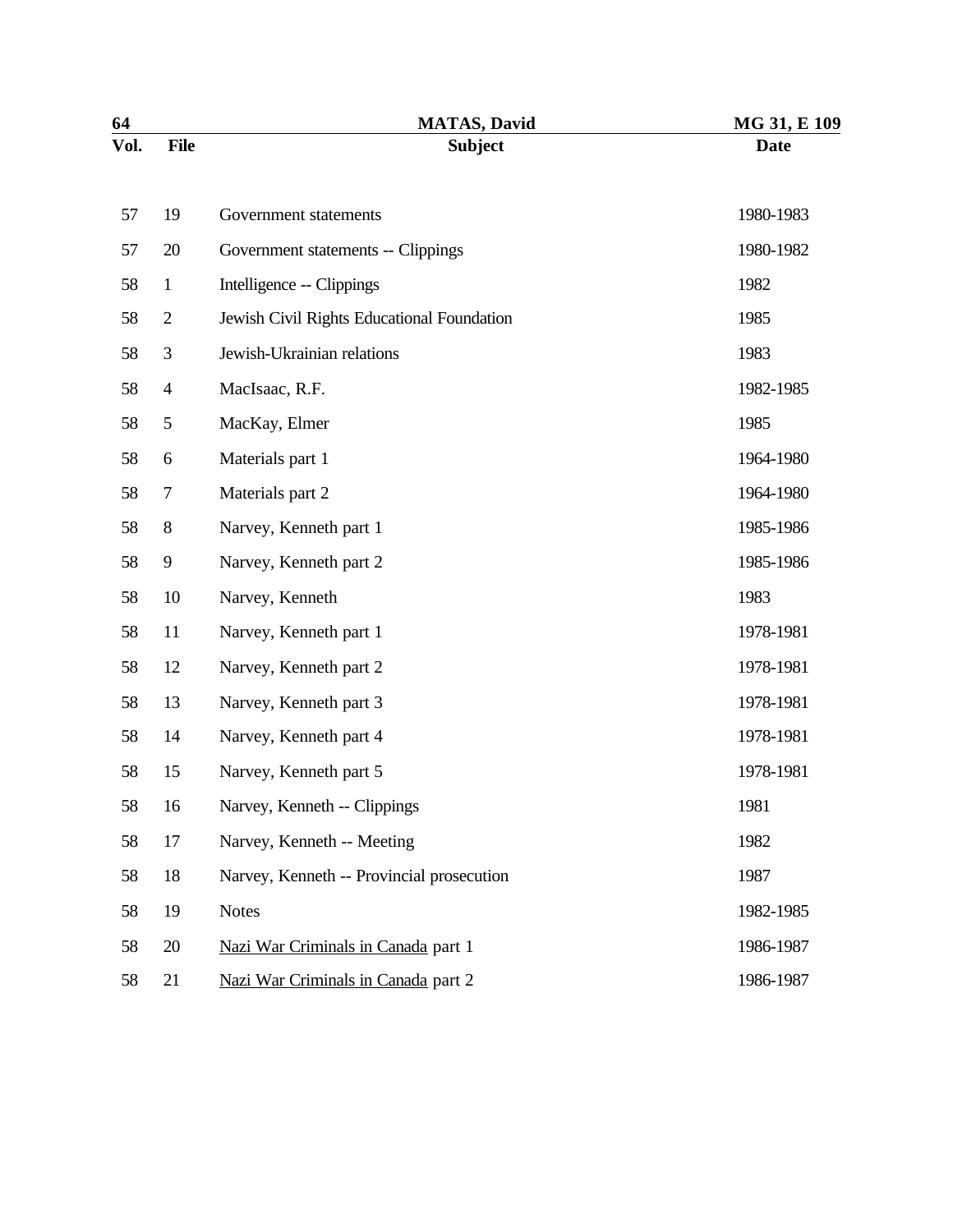| MG 31, E 109 |                | <b>MATAS, David</b>                                    | 65          |  |
|--------------|----------------|--------------------------------------------------------|-------------|--|
| Vol.         | <b>File</b>    | <b>Subject</b>                                         | <b>Date</b> |  |
| 58           | 22             | Nazi War Criminals in Canada part 3                    | 1986-1987   |  |
| 58           | 23             | Nazi War Criminals in Canada part 4                    | 1986-1987   |  |
| 58           | 24             | Nazi War Criminals in Canada part 5                    | 1986-1987   |  |
| 58           | 25             | Nazi War Criminals in Canada part 6                    | 1986-1987   |  |
| 59           | $\mathbf{1}$   | Nazi War Criminals in Canada part 7                    | 1986-1987   |  |
| 59           | $\mathbf{2}$   | Peterson, Jim                                          | 1980-1983   |  |
| 59           | 3              | Peterson, Jim -- Clipping                              | 1982        |  |
| 59           | $\overline{4}$ | Rauca, Helmut part 1                                   | 1982-1983   |  |
| 59           | 5              | Rauca, Helmut part 2                                   | 1982-1983   |  |
| 59           | 6              | Rauca, Helmut part 3                                   | 1982-1983   |  |
| 59           | 7              | Rauca, Helmut part 4                                   | 1982-1983   |  |
| 59           | $8\,$          | Rauca, Helmut part 5                                   | 1982-1983   |  |
| 59           | 9              | Rauca, Helmut -- Clippings part 1                      | 1982-1983   |  |
| 59           | 10             | Rauca, Helmut -- Clippings part 2                      | 1982-1983   |  |
| 59           | 11             | Rauca, Helmut -- Court documents part 1                | 1983        |  |
| 59           | 12             | Rauca, Helmut -- Court documents part 2                | 1983        |  |
| 59           | 13             | Rauca, Helmut -- Letter to Justice Howland part 1      | 1982-1983   |  |
| 59           | 14             | Rauca, Helmut -- Letter to Justice Howland part 2      | 1982-1983   |  |
| 59           | 15             | Rauca, Helmut -- Occasional call                       | 1982        |  |
| 59           | 16             | Rauca, Helmut -- Ont. Court of Appeal                  | 1983        |  |
| 59           | 17             | Rauca, Helmut -- Ont. Court of Appeal -- Factum part 1 | 1983        |  |
| 59           | 18             | Rauca, Helmut -- Ont. Court of Appeal -- Factum part 2 | 1983        |  |
|              |                |                                                        |             |  |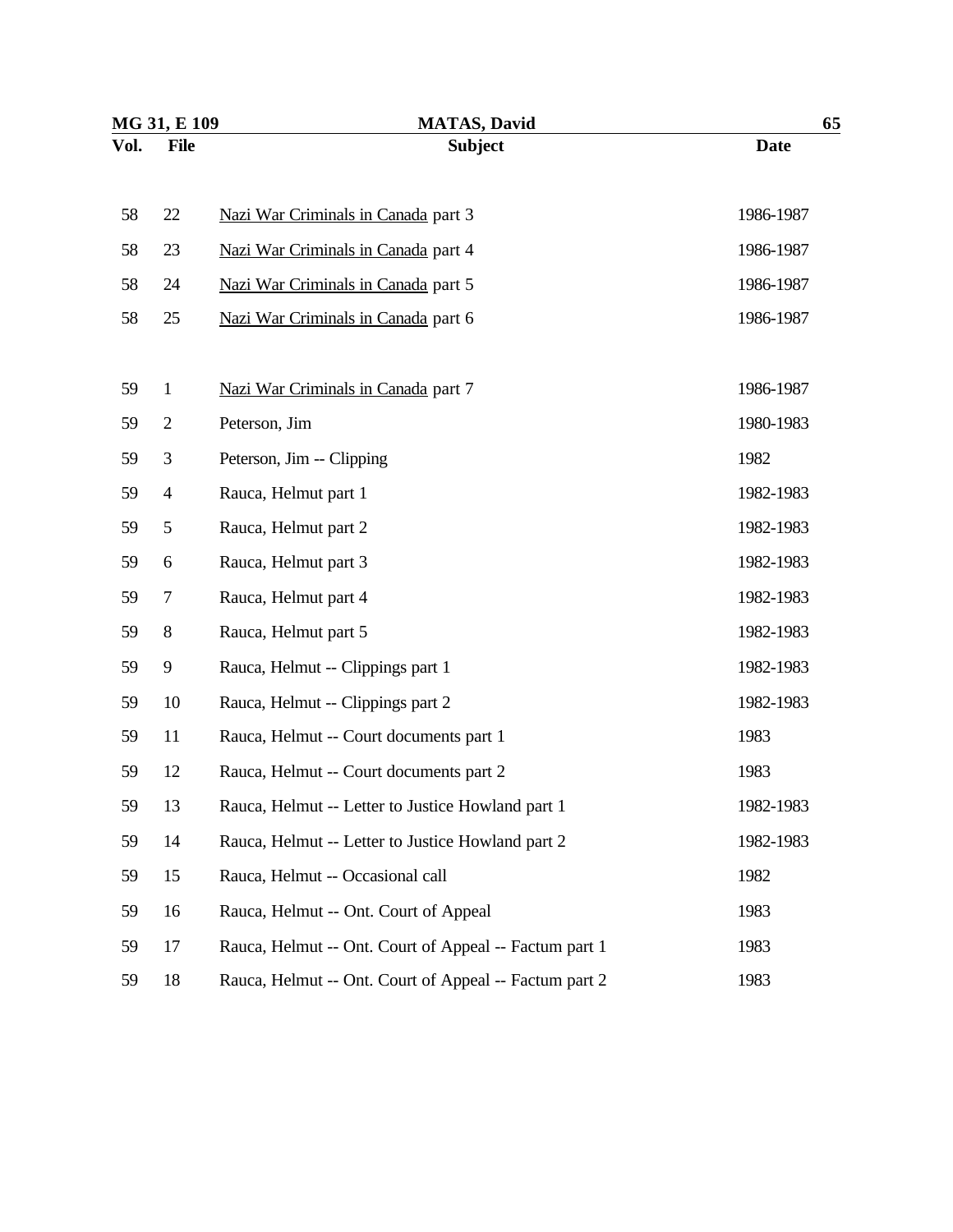| 66   |                  | <b>MATAS, David</b>                                    | MG 31, E 109 |
|------|------------------|--------------------------------------------------------|--------------|
| Vol. | <b>File</b>      | <b>Subject</b>                                         | <b>Date</b>  |
| 59   | 19               | Rauca, Helmut -- Ont. Court of Appeal -- Factum part 3 | 1983         |
| 59   | 20               | Rauca, Helmut -- Ont. Court of Appeal -- Factum part 4 | 1983         |
| 59   | 21               | Rauca, Helmut -- Ont. Court of Appeal -- Intevention   | 1982-1984    |
| 59   | 22               | Rauca, Helmut -- Supreme Court of Canada               | 1983         |
| 59   | 23               | Richler, Jonathon                                      | 1982-1983    |
| 59   | 24               | Shaarey Zedek Synagogue -- Speech                      | 1984         |
| 59   | 25               | Sopinka motion                                         | 1984-1986    |
| 59   | 26               | Speech -- Text part 1                                  | 1981         |
| 59   | 27               | Speech -- Text part 2                                  | 1981         |
|      |                  |                                                        |              |
| 60   | $\mathbf{1}$     | <b>United Nations</b>                                  | 1980-1982    |
| 60   | $\mathbf{2}$     | <b>United Nations files</b>                            | n.d.         |
| 60   | 3                | U.S. -- Clippings part 1                               | 1981-1986    |
| 60   | 4                | U.S. -- Clippings part 2                               | 1981-1986    |
| 60   | 5                | Waldheim, Kurt part 1                                  | 1986-1990    |
| 60   | 6                | Waldheim, Kurt part 2                                  | 1986-1990    |
| 60   | $\boldsymbol{7}$ | Waldheim, Kurt part 3                                  | 1986-1990    |
| 60   | 8                | Waldheim, Kurt part 4                                  | 1986-1990    |
| 60   | 9                | Waldheim, Kurt part 5                                  | 1986-1990    |
| 60   | 10               | Waldheim, Kurt part 6                                  | 1986-1990    |
| 60   | 11               | Waldheim, Kurt -- Clippings part 1                     | 1986-1991    |
| 60   | 12               | Waldheim, Kurt -- Clippings part 2                     | 1986-1991    |
| 60   | 13               | Waldheim, Kurt -- Clippings part 3                     | 1986-1991    |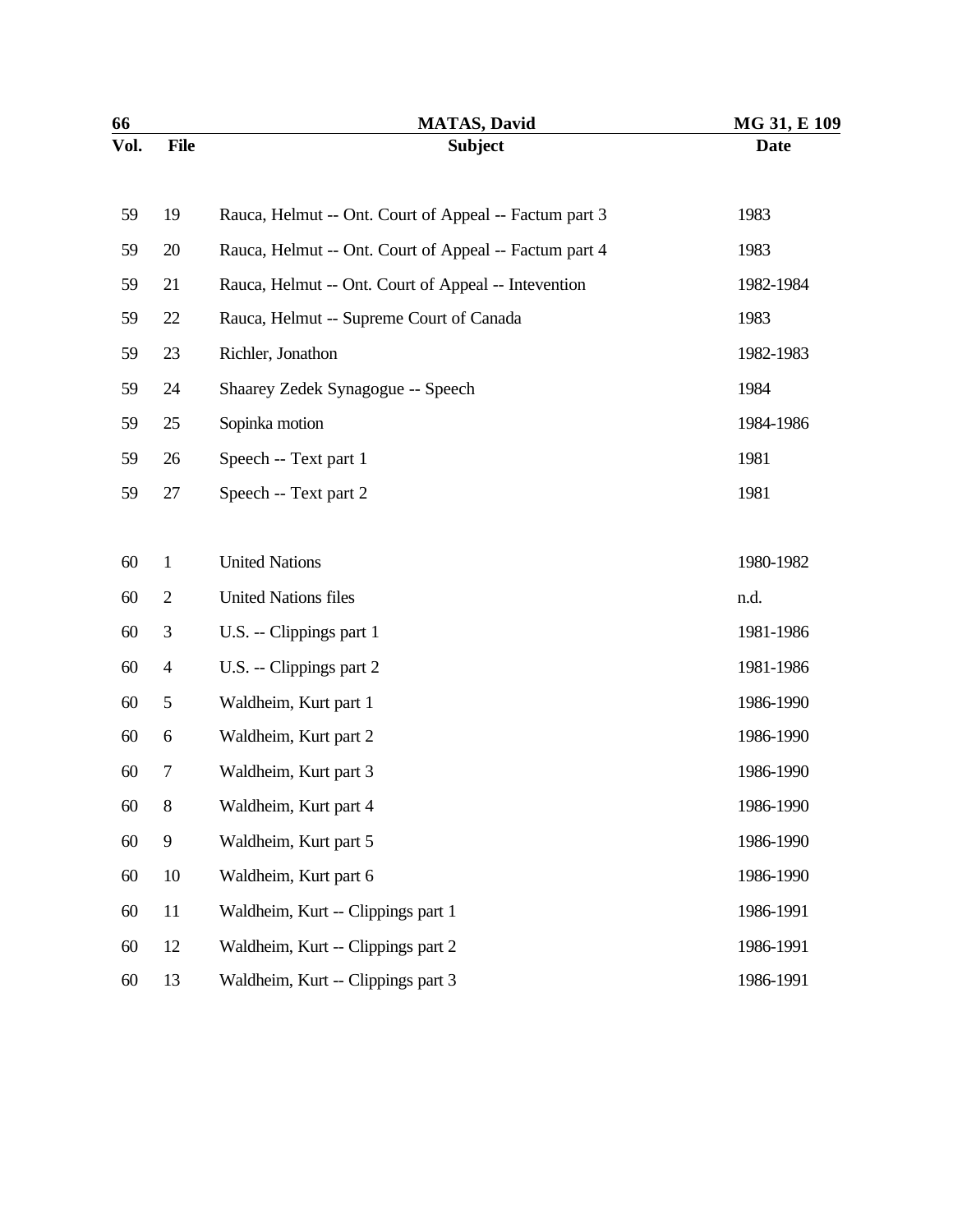| MG 31, E 109 |             | <b>MATAS, David</b>                | 67          |  |
|--------------|-------------|------------------------------------|-------------|--|
| Vol.         | <b>File</b> | <b>Subject</b>                     | <b>Date</b> |  |
|              |             |                                    |             |  |
| 60           | 14          | Waldheim, Kurt -- Clippings part 4 | 1986-1991   |  |
| 60           | 15          | Waldheim, Kurt -- Clippings part 5 | 1986-1991   |  |
| 60           | 16          | Waldheim, Kurt -- Reply            | 1989        |  |
| 60           | 17          | Warren, Peter                      | 1983        |  |
| 60           | 18          | YMCA -- Speech                     | 1982        |  |
| 60           | 19          | <b>York University Panel</b>       | 1982        |  |
| 60           | 20          | Zumbakis and Associates part 1     | 1982-1983   |  |
| 60           | 21          | Zumbakis and Associates part 2     | 1982-1983   |  |
| 60           | 22          | Zumbakis and Associates part 3     | 1982-1983   |  |
| 60           | 23          | Zumbakis, Paul -- Text part 1      | 1986        |  |
| 60           | 24          | Zumbakis, Paul -- Text part 2      | 1986        |  |
| 60           | 25          | Zumbakis, Paul -- Text part 3      | 1986        |  |
|              |             |                                    |             |  |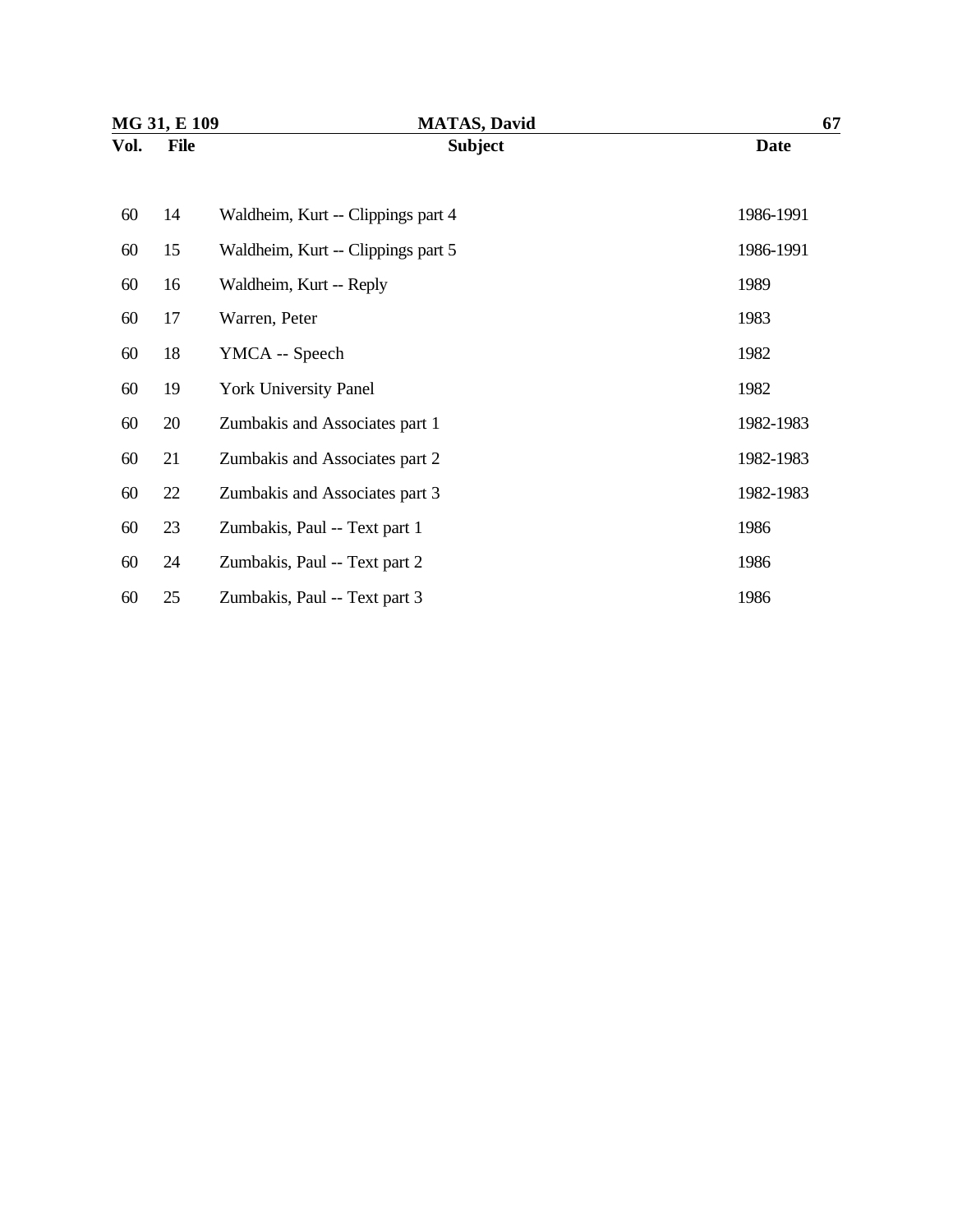#### **LIBERAL PARTY**

| 61 | $\mathbf{1}$   | Liberal Party -- Anti-liberal criticism -- clippings                | 1980      |
|----|----------------|---------------------------------------------------------------------|-----------|
| 61 | $\overline{2}$ | Liberal Party -- Arts                                               | 1984      |
| 61 | 3              | Liberal Party -- Arts -- Clippings                                  | 1984-1985 |
| 61 | $\overline{4}$ | Liberal Party -- Axworthy part 1                                    | 1989-1992 |
| 61 | 5              | Liberal Party -- Axworthy part 2                                    | 1989-1992 |
| 61 | 6              | Liberal Party -- Axworthy part 3                                    | 1989-1992 |
| 61 | 7              | Liberal Party -- Axworthy part 4                                    | 1989-1992 |
| 61 | $8\,$          | Liberal Party -- Axworthy part 5                                    | 1989-1992 |
| 61 | 9              | Liberal Party -- Axworthy part 6                                    | 1989-1992 |
| 61 | 10             | Liberal Party -- Axworthy -- Clippings                              | 1989-1990 |
| 61 | 11             | Liberal Party -- Axworthy dinner                                    | 1985      |
| 61 | 12             | Liberal Party -- Civic election                                     | 1986      |
| 61 | 13             | Liberal Party -- Committee on Disabled and Handicapped              | 1980-1981 |
| 61 | 14             | Liberal Party -- Committee on Disabled and Handicapped -- Clippings | 1980-1981 |
| 61 | 15             | Liberal Party -- Constitution                                       | 1990      |
| 61 | 16             | Liberal Party -- Constitution -- Clippings                          | 1990-1991 |
| 61 | 17             | Liberal Party -- Constitutional reform                              | 1977      |
| 61 | 18             | Liberal Party -- Election -- Campaign staff                         | 1984      |
| 61 | 19             | Liberal Party -- Election -- Candidacy statement                    | 1984      |
| 61 | 20             | Liberal Party -- Election -- Expenses                               | 1984-1986 |
| 61 | 21             | Liberal Party -- Election -- Finances                               | 1984-1985 |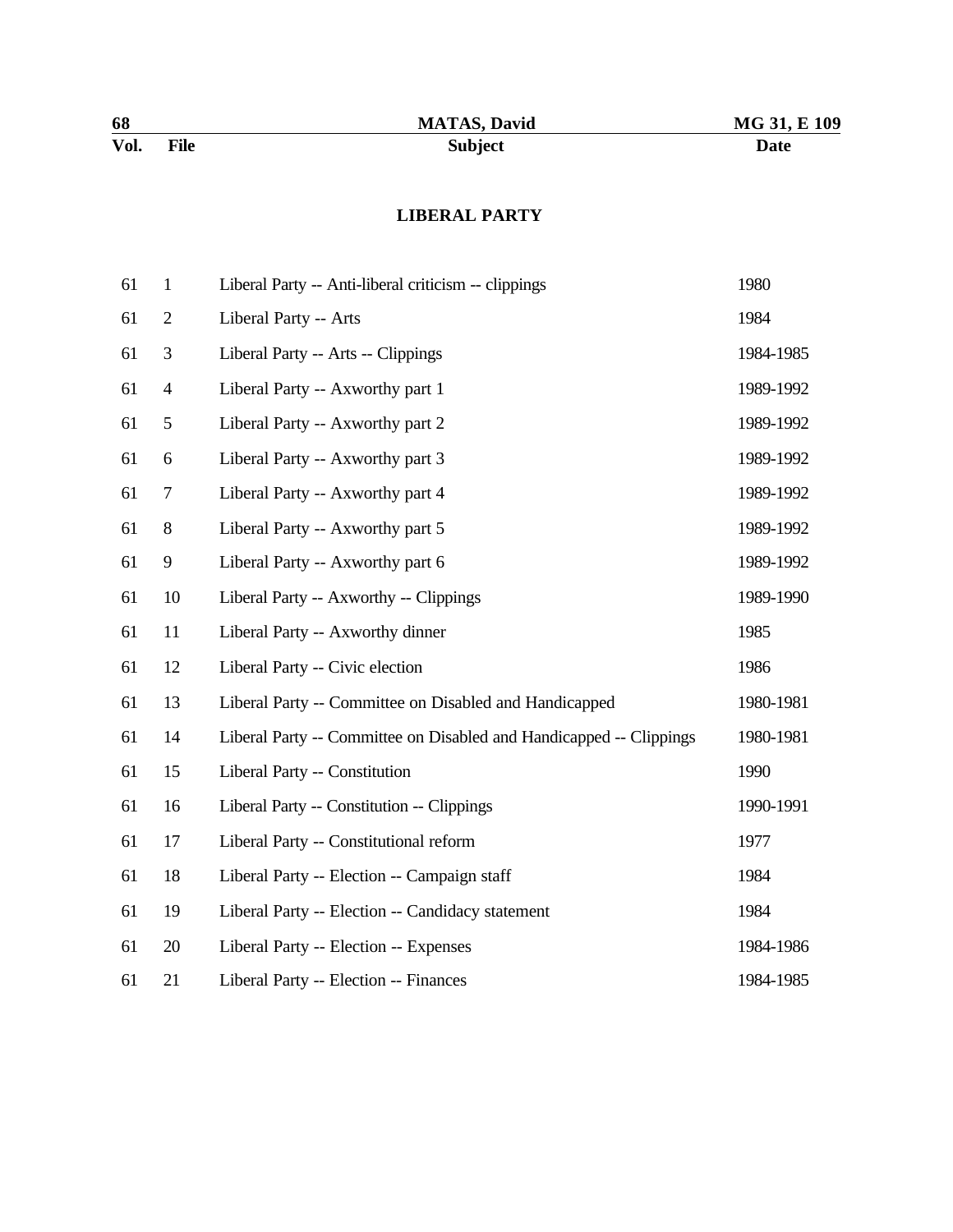| MG 31, E 109 |                | <b>MATAS, David</b>                                           | 69          |  |
|--------------|----------------|---------------------------------------------------------------|-------------|--|
| Vol.         | <b>File</b>    | <b>Subject</b>                                                | <b>Date</b> |  |
|              |                |                                                               |             |  |
| 61           | 22             | Liberal Party -- Election -- Nomination                       | 1984        |  |
| 61           | 23             | Liberal Party -- Election -- Results                          | 1984        |  |
| 61           | 24             | Liberal Party -- Election -- Provincial                       | 1986        |  |
| 61           | 25             | Liberal Party -- General -- part 1                            | 1989-1992   |  |
| 61           | 26             | Liberal Party -- General -- part 2                            | 1989-1992   |  |
| 61           | 27             | Liberal Party -- General                                      | 1984-1985   |  |
| 61           | 28             | Liberal Party -- Hydro Grid part 1                            | 1978-1980   |  |
| 61           | 29             | Liberal Party -- Hydro Grid part 2                            | 1978-1980   |  |
|              |                |                                                               |             |  |
| 62           | $\mathbf{1}$   | Liberal Party -- Hydro Grid -- Clippings                      | 1980-1983   |  |
| 62           | $\overline{2}$ | Liberal Party -- Liberal International Annual Congress        | 1991        |  |
| 62           | 3              | Liberal Party -- Liberal International Annual Congress part 1 | 1989        |  |
| 62           | $\overline{4}$ | Liberal Party -- Liberal International Annual Congress part 2 | 1989        |  |
| 62           | 5              | Liberal Party -- Liberal International Annual Congress part 1 | 1987        |  |
| 62           | 6              | Liberal Party -- Liberal International Annual Congress part 2 | 1987        |  |
| 62           | 7              | Liberal Party -- Liberal International Annual Congress part 3 | 1987        |  |
| 62           | $8\,$          | Liberal Party -- Liberal International Annual Congress part 4 | 1987        |  |
| 62           | 9              | Liberal Party -- Liberal International Annual Congress part 5 | 1987        |  |
| 62           | 10             | Liberal Party -- Liberal International Annual Congress        | 1985        |  |
| 62           | 11             | Liberal Party -- Manitoba                                     | 1987        |  |
| 62           | 12             | Liberal Party -- Manitoba -- Annual general meeting           | 1986        |  |
| 62           | 13             | Liberal Party -- Manitoba -- Clippings                        | 1980        |  |
| 62           | 14             | Liberal Party -- Manitoba -- Laurier Club                     | 1984        |  |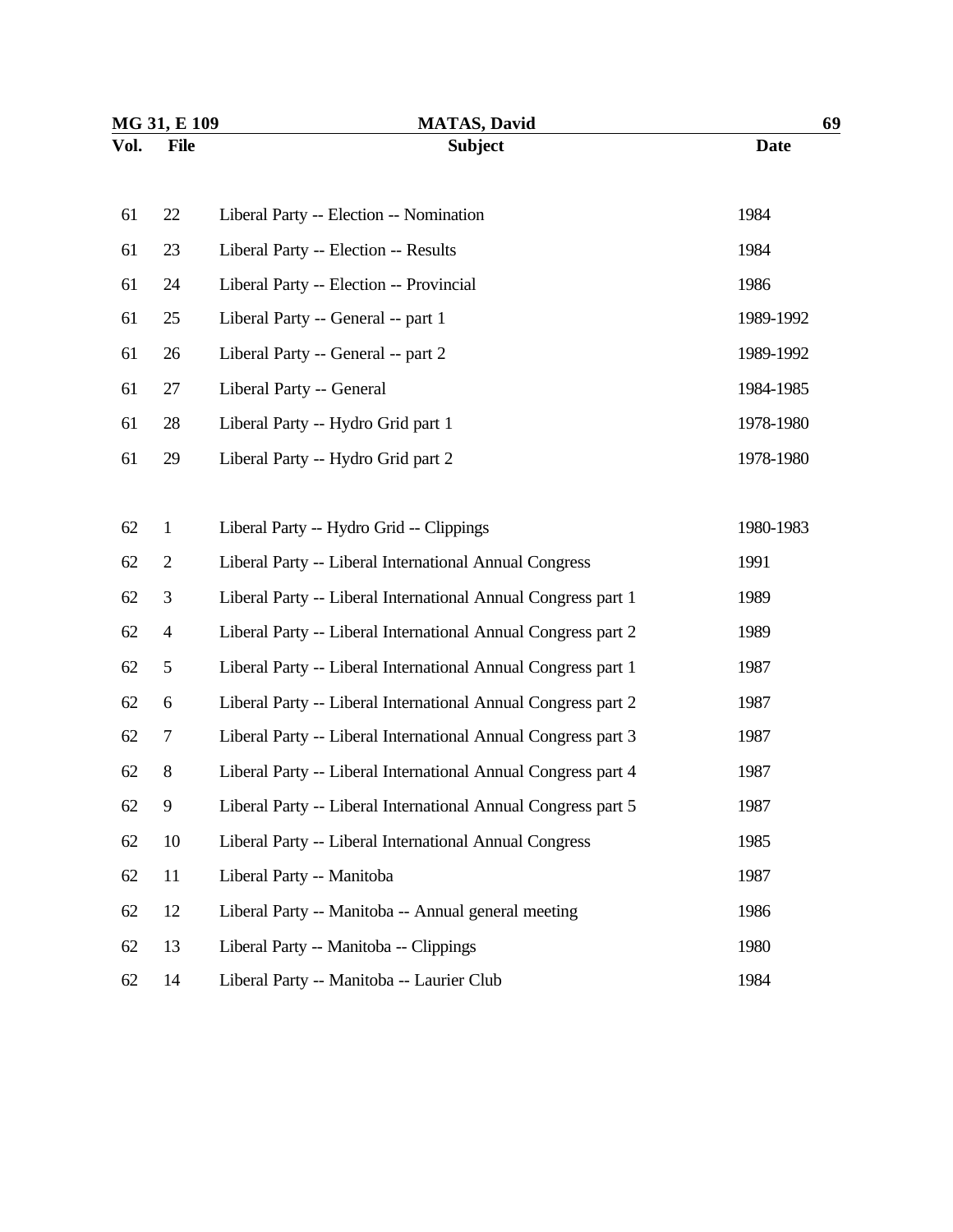| 70   |             | <b>MATAS, David</b>                                   | MG 31, E 109 |
|------|-------------|-------------------------------------------------------|--------------|
| Vol. | <b>File</b> | <b>Subject</b>                                        | <b>Date</b>  |
| 62   | 15          | Liberal Party -- Manitoba -- Policy                   | 1985         |
| 62   | 16          | Liberal Party -- Manitoba -- Policy meeting           | 1985         |
| 62   | 17          | Liberal Party -- National campaign                    | 1984         |
| 62   | 18          | Liberal Party -- National Convention -- Policy part 1 | 1986         |
| 62   | 19          | Liberal Party -- National Convention -- Policy part 2 | 1986         |
| 62   | 20          | Liberal Party -- National Convention -- Policy part 3 | 1986         |
| 62   | 21          | Liberal Party -- National Convention                  | 1985         |
| 62   | 22          | Liberal Party -- National Convention -- Clippings     | 1985         |
| 62   | 23          | Liberal Party -- NDP                                  | 1980         |
| 62   | 24          | Liberal Party -- Petrocan                             | 1984         |
| 62   | 25          | Liberal Party -- Policy                               | 1987         |
| 62   | 26          | Liberal Party -- Policy conference part 1             | 1986         |
| 62   | 27          | Liberal Party -- Policy conference part 2             | 1986         |
| 62   | 28          | Liberal Party -- Policy conference -- Clippings       | 1986         |
| 62   | 29          | Liberal Party -- Promises -- Clippings part 1         | 1979-1980    |
| 62   | 30          | Liberal Party -- Promises -- Clippings part 2         | 1979-1980    |
| 62   | 31          | Liberal Party -- Trudeau                              | 1979         |
| 62   | 32          | Liberal Party -- Turner leadership review             | 1986         |

## **JEWISH ORGANIZATIONS**

| 63 1 | Canada-Israel Committee part 1      | 1992-1994 |
|------|-------------------------------------|-----------|
|      | 63 2 Canada-Israel Committee part 2 | 1992-1994 |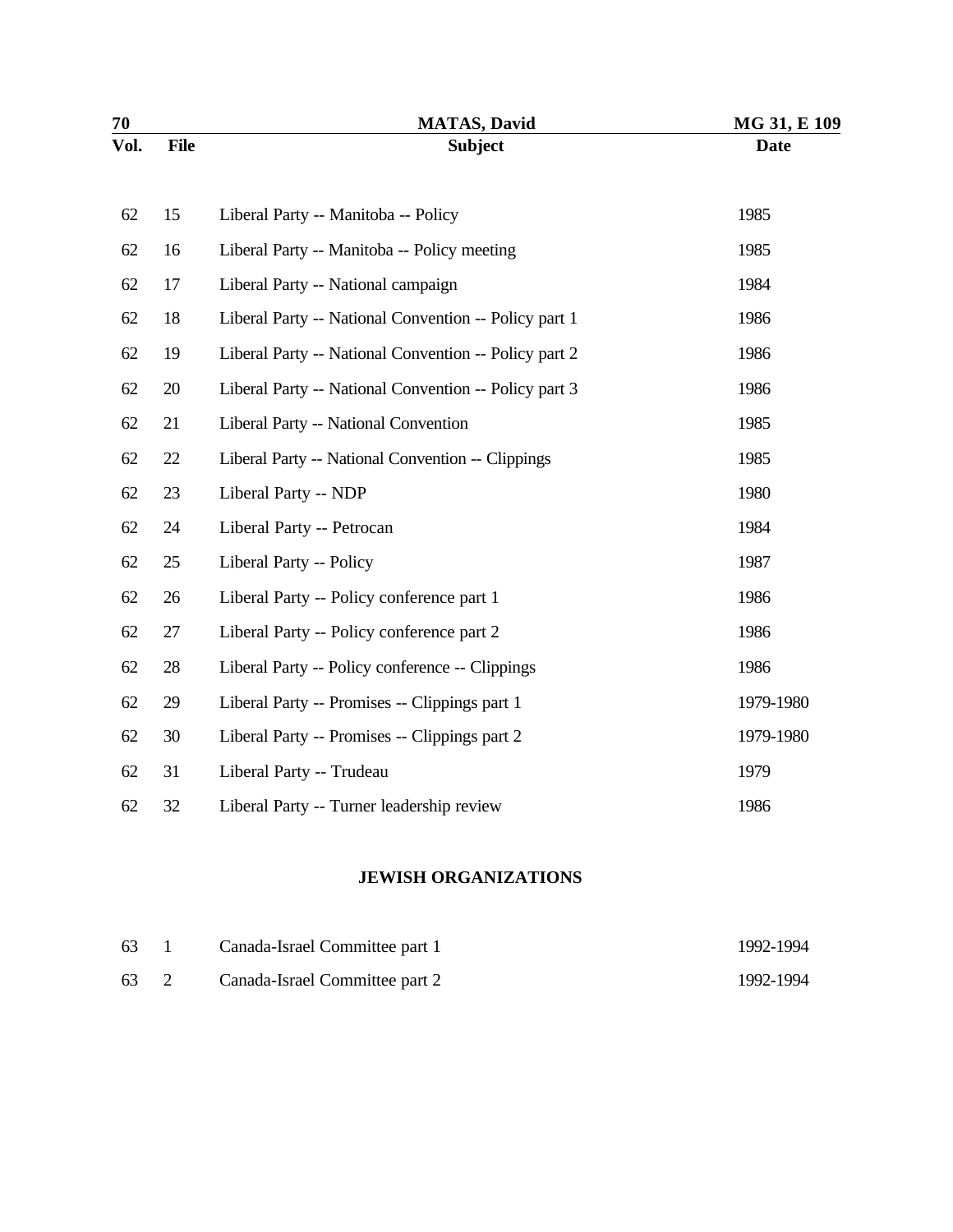| MG 31, E 109 |                | <b>MATAS, David</b>                                                     | 71          |  |
|--------------|----------------|-------------------------------------------------------------------------|-------------|--|
| Vol.         | <b>File</b>    | <b>Subject</b>                                                          | <b>Date</b> |  |
| 63           | 3              | Canada-Israel Committee part 3                                          | 1992-1994   |  |
| 63           | $\overline{4}$ | Canadian Jewish Congress -- Charter -- Analyses                         | 1980-1981   |  |
| 63           | 5              | Canadian Jewish Congress -- Constitution part 1                         | 1980-1981   |  |
| 63           | 6              | Canadian Jewish Congress -- Constitution part 2                         | 1980-1981   |  |
| 63           | 7              | Canadian Jewish Congress -- Constitution part 3                         | 1980-1981   |  |
| 63           | 8              | Canadian Jewish Congress -- Constitution part 4                         | 1980-1981   |  |
| 63           | 9              | Canadian Jewish Congress -- Constitution -- Clippings                   | 1980-1981   |  |
| 63           | 10             | Canadian Jewish Congress -- Constitution/Race relations                 | 1982-1983   |  |
| 63           | 11             | Canadian Jewish Congress -- Cotler, Irwin                               | n.d.        |  |
| 63           | 12             | Canadian Jewish Congress -- Law and Social Action Committee             | 1983        |  |
| 63           | 13             | Canadian Jewish Congress -- Meeting                                     | 1981        |  |
| 63           | 14             | Canadian Jewish Congress -- Meeting -- Clippings                        | 1981        |  |
| 63           | 15             | Canadian Jewish Congress -- Plenary part 1                              | 1992        |  |
| 63           | 16             | Canadian Jewish Congress -- Plenary part 2                              | 1992        |  |
| 63           | 17             | Canadian Jewish Congress -- Plenary part 3                              | 1992        |  |
| 63           | 18             | Canadian Jewish Congress -- Plenary                                     | 1989        |  |
| 63           | 19             | Canadian Jewish Congress -- Plenary -- Expenses                         | 1989        |  |
| 63           | 20             | Canadian Jewish Congress -- Plenary                                     | 1986        |  |
| 63           | 21             | Canadian Jewish Congress -- Winnipeg Jewish Community Council<br>part 1 | 1992        |  |
| 63           | 22             | Canadian Jewish Congress -- Winnipeg Jewish Community Council<br>part 2 | 1992        |  |
| 63           | 23             | Canadian Jewish Congress --Winnipeg Jewish Community Council<br>part 3  | 1992        |  |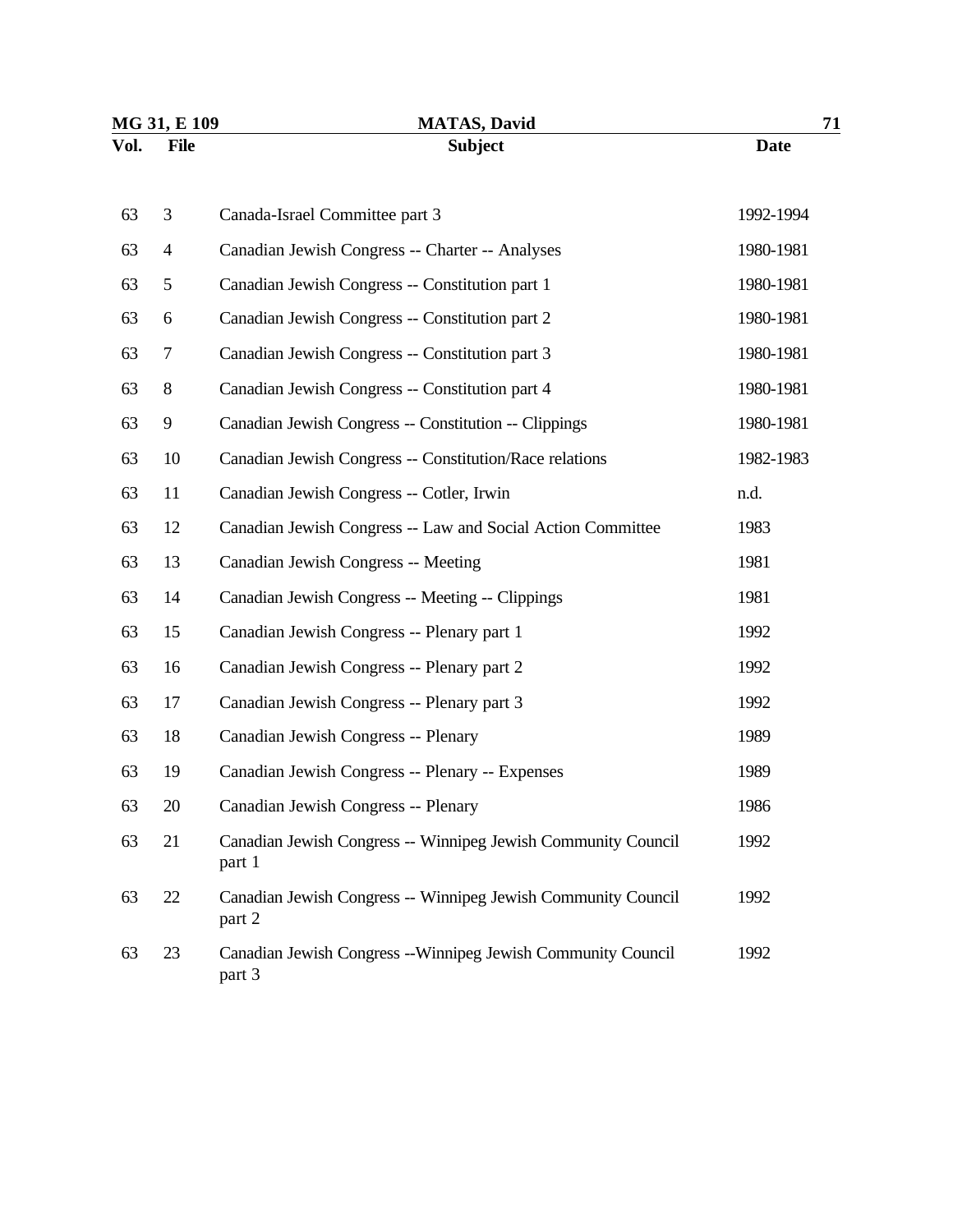| 72   |                | <b>MATAS, David</b>                                                                                       | MG 31, E 109 |
|------|----------------|-----------------------------------------------------------------------------------------------------------|--------------|
| Vol. | <b>File</b>    | <b>Subject</b>                                                                                            | <b>Date</b>  |
| 63   | 24             | Canadian Jewish Congress -- Winnipeg Jewish Community Council<br>part 1                                   | 1987-1991    |
| 64   | $\mathbf{1}$   | Canadian Jewish Congress -- Winnipeg Jewish Community Council<br>part 2                                   | 1987-1991    |
| 64   | $\overline{2}$ | Canadian Jewish Congress -- Winnipeg Jewish Community Council<br>part 3                                   | 1987-1991    |
| 64   | 3              | Canadian Jewish Congress -- Winnipeg Jewish Community Council<br>part 4                                   | 1987-1991    |
| 64   | $\overline{4}$ | Canadian Jewish Congress -- Winnipeg Jewish Community Council<br>part 5                                   | 1987-1991    |
| 64   | 5              | Canadian Jewish Congress -- Winnipeg Jewish Community Council<br>part 6                                   | 1987-1991    |
| 64   | 6              | Canadian Jewish Congress -- Winnipeg Jewish Community Council                                             | 1979-1982    |
| 64   | 7              | Canadian Jewish Congress -- Winnipeg Jewish Community Council --<br>Community Relations Committee meeting | 1982         |
| 64   | 8              | Combined Jewish Appeal                                                                                    | 1989-1990    |
| 64   | 9              | Jewish War Veterans of Canada                                                                             | 1984         |
| 64   | 10             | Winnipeg Board of Jewish Education                                                                        | 1985-1986    |
|      |                | <b>PERSONAL</b>                                                                                           |              |
| 65   | $\mathbf{1}$   | Academic records                                                                                          | 1964-1969    |
| 65   | $\overline{2}$ | Correspondence part 1                                                                                     | 1969-1972    |
| 65   | 3              | Correspondence part 2                                                                                     | 1969-1972    |
| 65   | $\overline{4}$ | Correspondence                                                                                            | 1965-1968    |

65 5 Immigration law course part 1 1993-1994